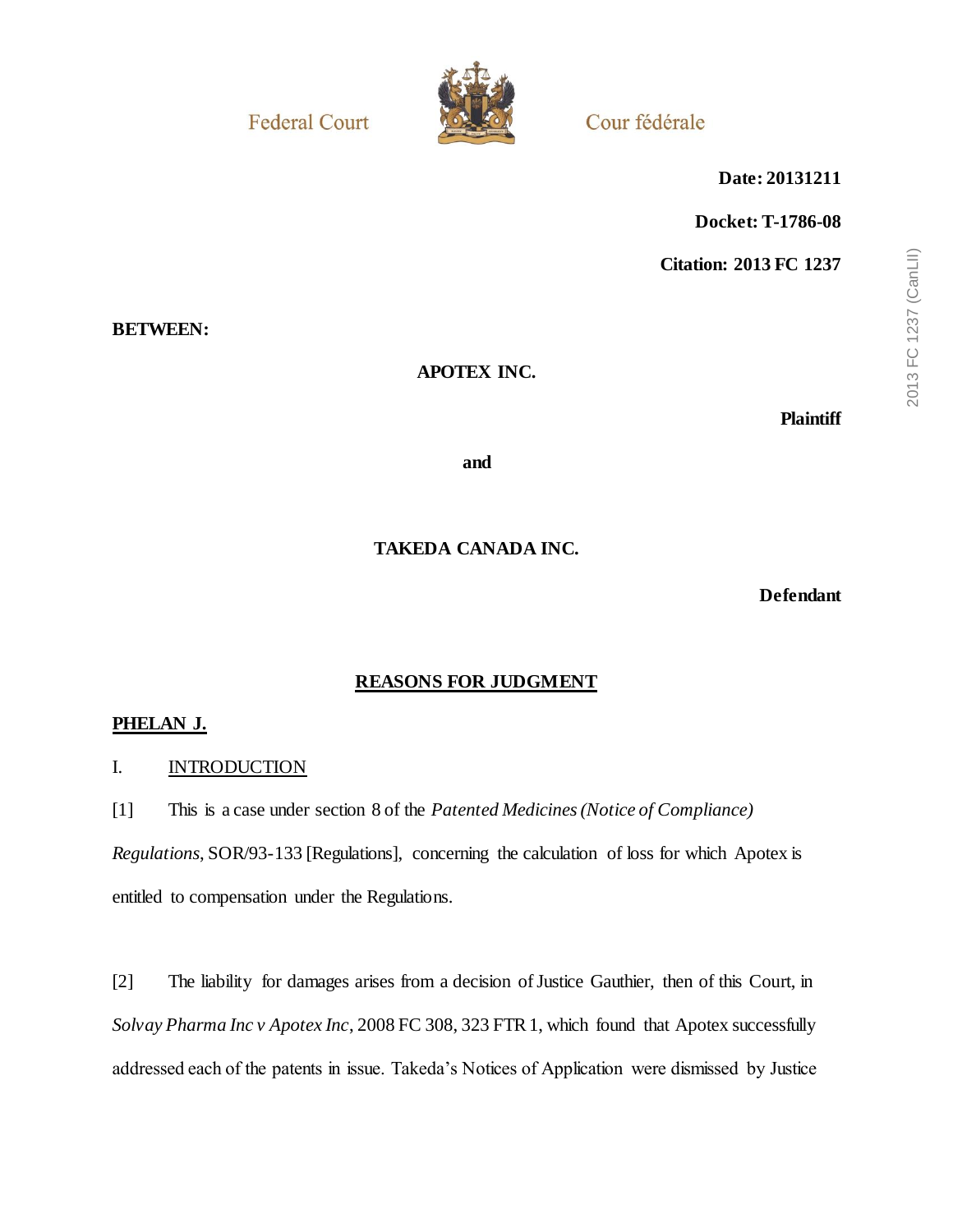Gauthier on March 3, 2008 with public reasons on March 6, 2008. Apotex is entitled to compensation for the period it was prevented from entering the market with its drug, Apopantoprazole.

[3] The Court is not asked, at this time, to calculate the amount of the loss but to determine certain issues and from which determination the parties believe that they can arrive at the amount of compensation. Failing agreement, the Court may be required to settle the specific amount of compensation.

[4] The relevant provisions of the Regulations are:

8. (1) If an application made under subsection  $6(1)$  is withdrawn or discontinued by the first person or is dismissed by the court hearing the application or if an order preventing the Minister from issuing a notice of compliance, made pursuant to that subsection, is reversed on appeal, the first person is liable to the second person for any loss suffered during the period

*(a)* beginning on the date, as certified by the Minister, on which a notice of compliance would have been issued in the absence of these Regulations, unless the court concludes that

(i) the certified date was, by the operation of *An Act to amend the Patent Act and* 

8. (1) Si la demande présentée aux termes du paragraphe 6(1) est retirée ou fait l'objet d'un désistement par la première personne ou est rejetée par le tribunal qui en est saisi, ou si l'ordonnance interdisant au ministre de délivrer un avis de conformité, rendue aux termes de ce paragraphe, est annulée lors d'un appel, la première personne est responsable envers la seconde personne de toute perte subie au cours de la période :

*a)* débutant à la date, attestée par le ministre, à laquelle un avis de conformité aurait été délivré en l'absence du présent règlement, sauf si le tribunal conclut :

(i) soit que la date attestée est devancée en raison de l'application de la *Loi*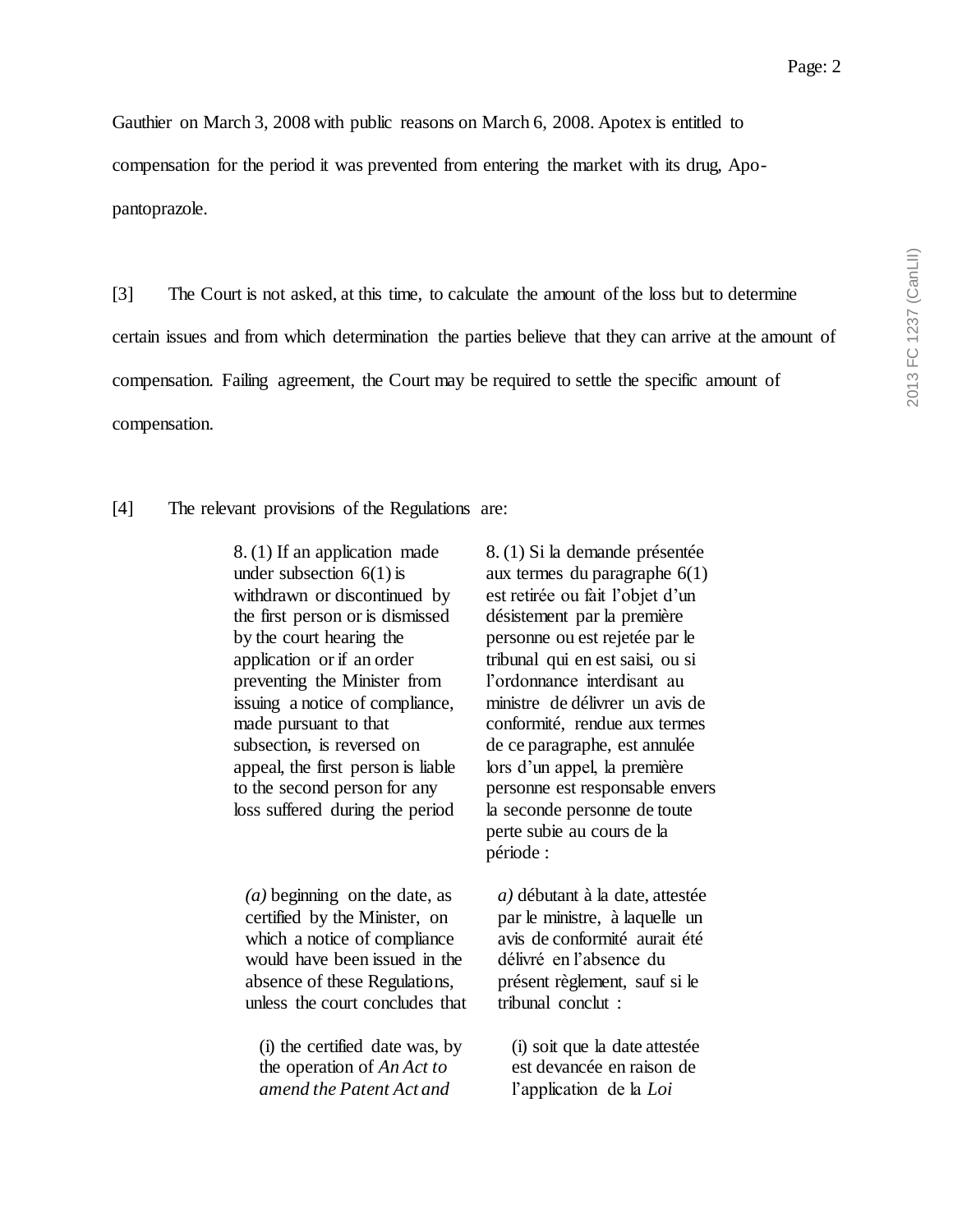*the Food and Drugs Act (The Jean Chrétien Pledge to Africa)*, chapter 23 of the Statutes of Canada, 2004, earlier than it would otherwise have been and therefore a date later than the certified date is more appropriate, or

(ii) a date other than the certified date is more appropriate; and

*(b)* ending on the date of the withdrawal, the discontinuance, the dismissal or the reversal.

(2) A second person may, by action against a first person, apply to the court for an order requiring the first person to compensate the second person for the loss referred to in subsection (1).

(3) The court may make an order under this section without regard to whether the first person has commenced an action for the infringement of a patent that is the subject matter of the application.

(4) If a court orders a first person to compensate a second person under subsection (1), the court may, in respect of any loss referred to in that subsection, make any order for relief by way of damages that the circumstances require.

*modifiant la Loi sur les brevets et la Loi sur les aliments et drogues (engagement de Jean Chrétien envers l'Afrique)*, chapitre 23 des Lois du Canada (2004), et qu'en conséquence une date postérieure à celle-ci est plus appropriée,

(ii) soit qu'une date autre que la date attestée est plus appropriée;

*b)* se terminant à la date du retrait, du désistement ou du rejet de la demande ou de l'annulation de l'ordonnance.

(2) La seconde personne peut, par voie d'action contre la première personne, demander au tribunal de rendre une ordonnance enjoignant à cette dernière de lui verser une indemnité pour la perte visée au paragraphe (1).

(3) Le tribunal peut rendre une ordonnance aux termes du présent article sans tenir compte du fait que la première personne a institué ou non une action en contrefaçon du brevet visé par la demande.

(4) Lorsque le tribunal enjoint à la première personne de verser à la seconde personne une indemnité pour la perte visée au paragraphe (1), il peut rendre l'ordonnance qu'il juge indiquée pour accorder réparation par recouvrement de dommages-intérêts à l'égard de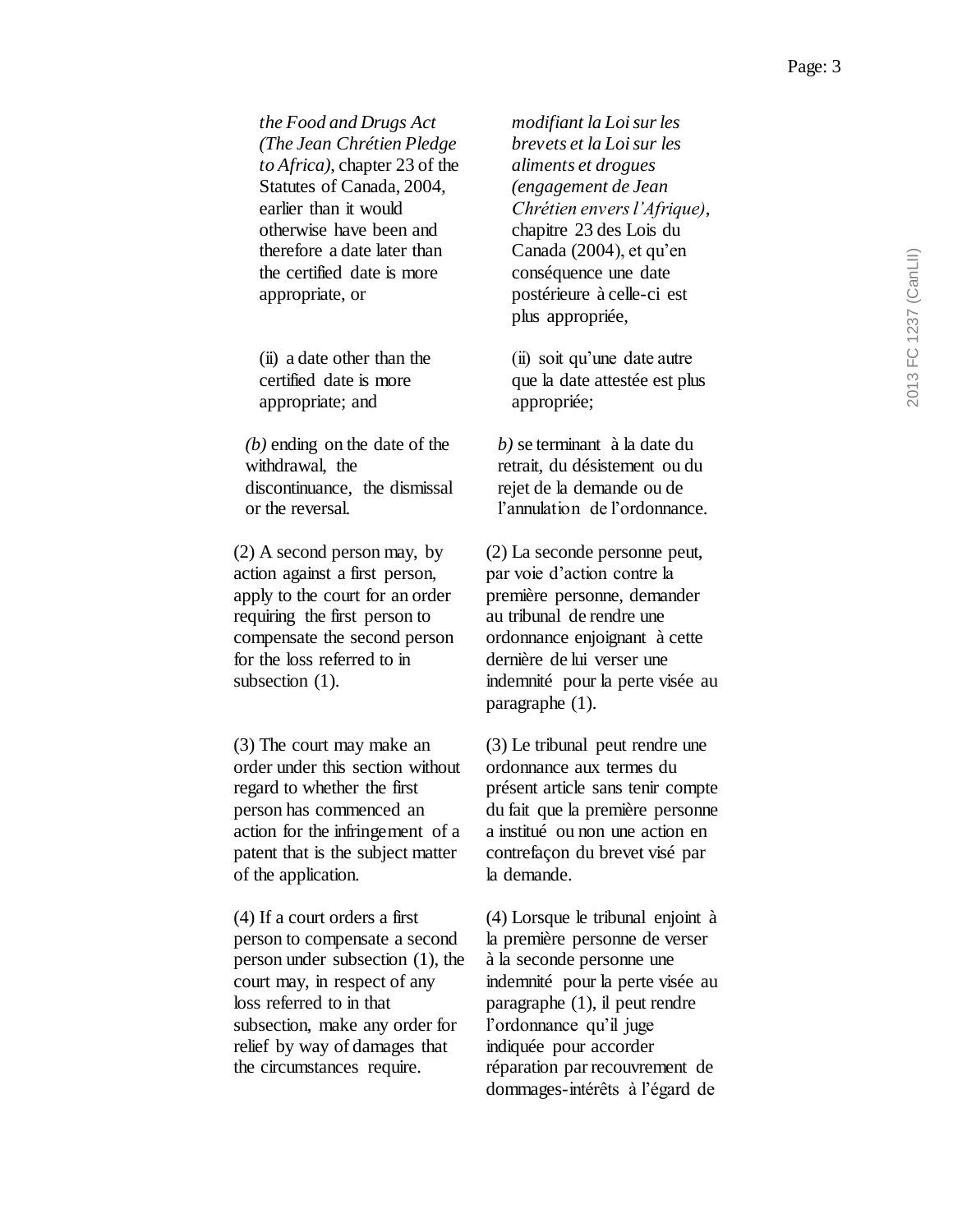cette perte.

| (5) In assessing the amount of<br>compensation the court shall<br>take into account all matters<br>that it considers relevant to the<br>assessment of the amount,<br>including any conduct of the<br>first or second person which<br>contributed to delay the<br>disposition of the application<br>under subsection $6(1)$ . | (5) Pour déterminer le montant<br>de l'indemnité à accorder, le<br>tribunal tient compte des<br>facteurs qu'il juge pertinents à<br>cette fin, y compris, le cas<br>échéant, la conduite de la<br>première personne ou de la<br>seconde personne qui a<br>contribué à retarder le<br>règlement de la demande visée<br>au paragraphe $6(1)$ . |
|------------------------------------------------------------------------------------------------------------------------------------------------------------------------------------------------------------------------------------------------------------------------------------------------------------------------------|----------------------------------------------------------------------------------------------------------------------------------------------------------------------------------------------------------------------------------------------------------------------------------------------------------------------------------------------|
| $(6)$ The Minister is not liable for<br>damages under this section.                                                                                                                                                                                                                                                          | (6) Le ministre ne peut être tenu<br>pour responsable des<br>dommages-intérêts au titre du<br>présent article.                                                                                                                                                                                                                               |

[5] The analytical framework for s 8 damages has been set out in *Sanofi-Aventis Canada Inc v Teva Canada Ltd*, 2012 FC 552, 410 FTR 1 [*Teva-Ramipril*] and *Apotex Inc v Merck Canada Inc*, 2012 FC 1235, 105 CPR (4th) 399 [*Alendronate 2012*].

I adopt that framework and the steps therein. Laid out below are the steps and the unsettled issues for resolution are emboldened.

- [6] The steps and issues to be resolved are:
	- 1. The burden of proof **(Issue 1)**;
	- 2. The relevant period for determination of loss: the parties agree that the period is March 9, 2007 to March 5, 2008 [Relevant Period];
	- 3. The size of the total pantoprazole market during the Relevant Period: the parties agree that the total pantoprazole market is the quantity of brand pantoprazole sold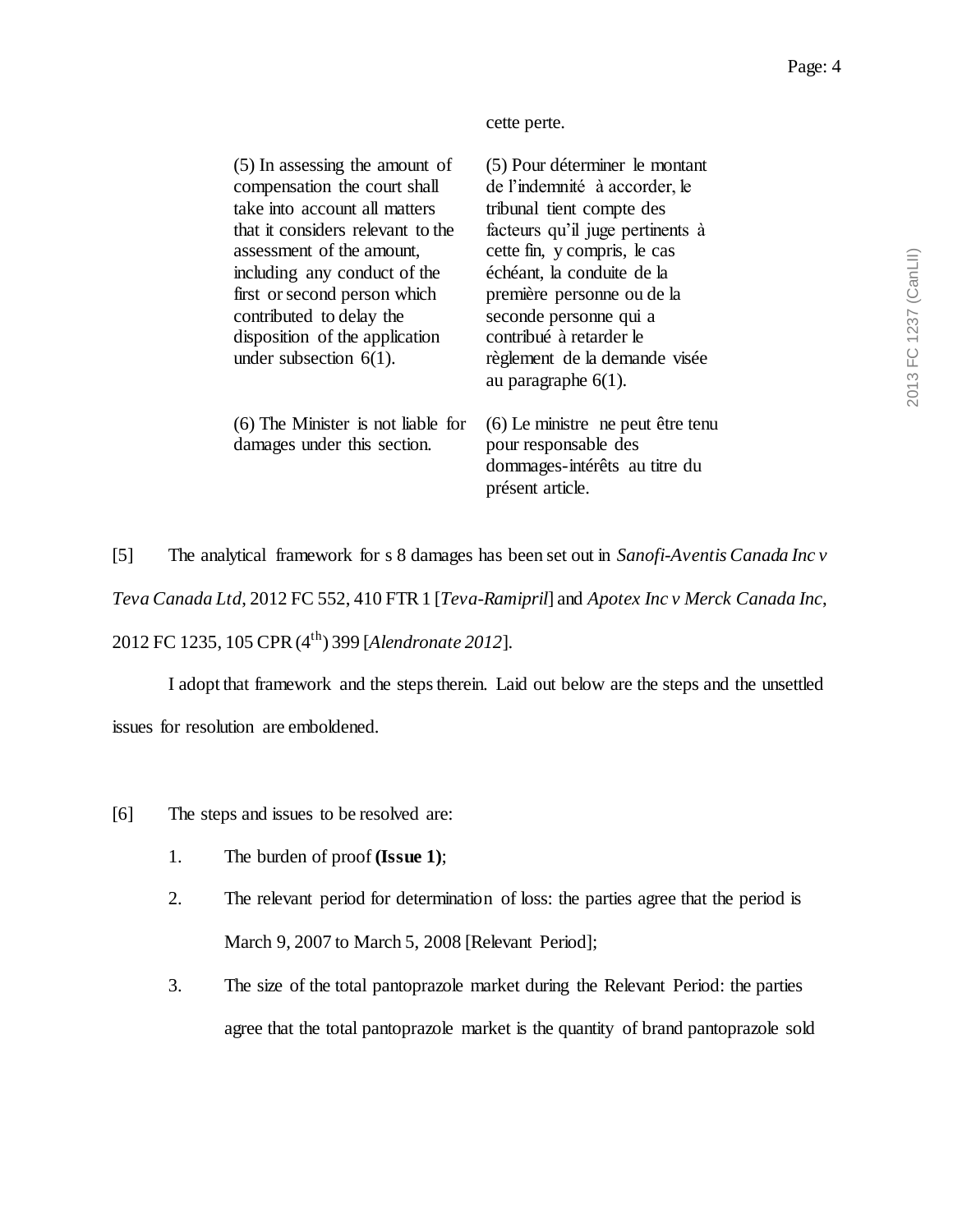during the Relevant Period which is 184,329,100 units of 40 mg tablets (including hospital sales) and 896,000 units of 20 mg tablets;

- 4. Size of the total generic segment of the pantoprazole market during the Relevant Period: the parties accept the real world experience of the generics entry; therefore, March 3, 2008 for the year to 2009 applied back one year to the Relevant Period is the basis for the size of the generic market within the whole of the pantoprazole market;
- 5. Apotex's share of the generic segment of pantoprazole market during the Relevant Period:
	- a) Number and identity of generic market entrants **(Issue 2)**;
	- b) If Apotex is alone in market: parties agree Apotex would have 100% of generic market;
	- c) If Apotex is in competition Apotex's percentage of market share **(Issue 3)**;
	- d) Apotex's production capacity: parties agree;
	- e) Timing of formulary listing: parties agree;
- 6. Apotex's lost revenue:
	- a) Price **(Issue 4)**;
	- b) Inventory adjustment **(Issue 5)**;
	- c) Double ramp-up **(Issue 6)**.
- 7. Apotex's deduction from lost sales:
	- a) Rebates **(Issue 7)**;
	- b) Prompt payment discount: parties agree at 1.755% of Apotex's lost sales revenue;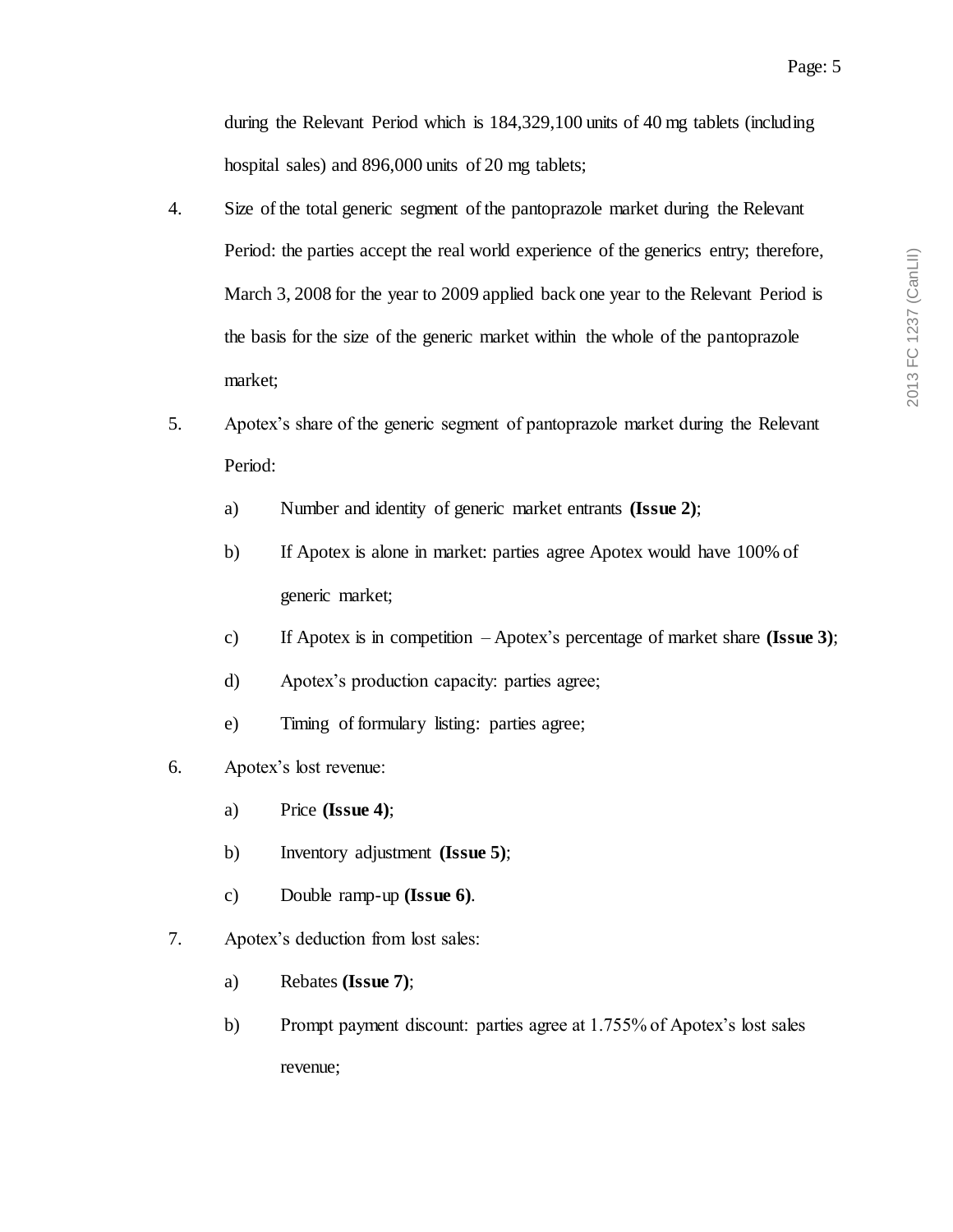- c) Cost of sales: parties agree on \$0.0745 per tablet;
- d) Sales commission: parties agree on .22% of Apotex's lost sales revenues;
- e) Freight and distribution: parties agree on \$0.001 per tablet;
- 8. Interest **(Issue 8)**;
- 9. Discretion to reduce award based on Apotex's misconduct **(Issue 9)**.

## II. GENERAL FACTS

[7] The brand drug at issue in this case sold by Takeda (formerly Nycomed Canada Inc.) is known as Pantoloc. Pantoloc is a protein pump inhibitor [PPI] that contains pantoprazole as its active ingredient and is available in 20 mg and 40 mg tablets.

[8] Pantoprazole was covered by five patents listed on the Patent Register maintained by the Minister of Health; Patent Nos. 2,109,697 [the 697 Patent], 2,310,585 [the 585 Patent], 2,092,694 [the 694 Patent], and 2,089,748 [the 748 Patent]. The fifth patent, No. 1,254,215 [the 215 Patent] was the substance patent for pantoprazole and expired May 16, 2006. Apotex did not challenge the 215 Patent and therefore the Notice of Compliance [NOC] to allow Apotex's version of pantoprazole on the market could not issue until after May 16, 2006.

[9] Apotex served three Notices of Allegation [NOAs] on October 26, 2005 for the 585 Patent; on January 18, 2006 for the 694 and 748 Patents; and on January 30, 2006 for the 697 Patent.

Apotex served two earlier NOAs on Takeda for the 694 and 748 Patents which were withdrawn.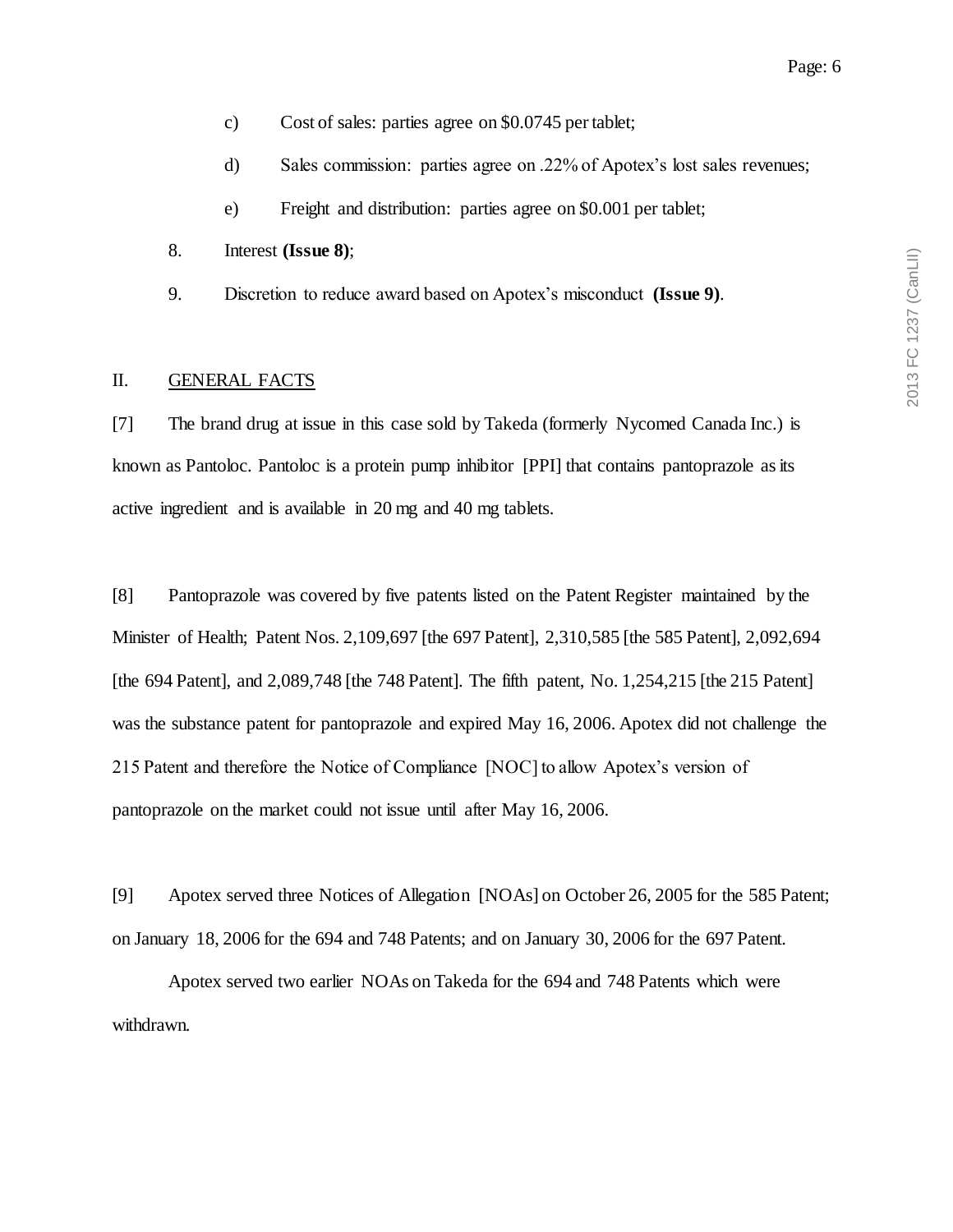[10] Takeda filed a Notice of Application against the January 18, 2006 NOA in regard to the 694 and 748 Patents (Court File T-427-06). Takeda did not commence Notices of Application against the other NOAs.

[11] The Minister of Health certified that the examination of Apo-pantoprazole was complete on March 9, 2007. By virtue of the Regulations, Apo-pantoprazole went on "patent hold" and would not receive its NOC until the conditions in the Regulations had been met.

[12] The parties have agreed that Apotex would have received its NOC on March 9, 2007 "in the absence of these Regulations" (paragraph  $8(1)(a)$ ). The Court accepts the parties' agreement on this matter as it does on all other matters where there is agreement.

[13] Justice Gauthier dismissed Takeda's Notice of Application on March 3, 2008, with public reasons on March 6, 2008. For purposes of calculating Apotex's loss, the parties have agreed that the end of the Relevant Period in this case is March 5, 2008.

[14] Reflecting Justice Snider's description of the task in assessing compensation to be awarded (see *Apotex Inc v Sanofi-Aventis*, 2012 FC 553, 410 FTR 78 [*Apo-Ramipril*] at paragraph 6 thereof), the question before this Court in this case is:

> "What would have happened if Takeda had not brought an application for prohibition?"

The task is complex, theoretic and akin to revising history by changing some facts and predicting the outcome  $-$  a "but for" form of analysis.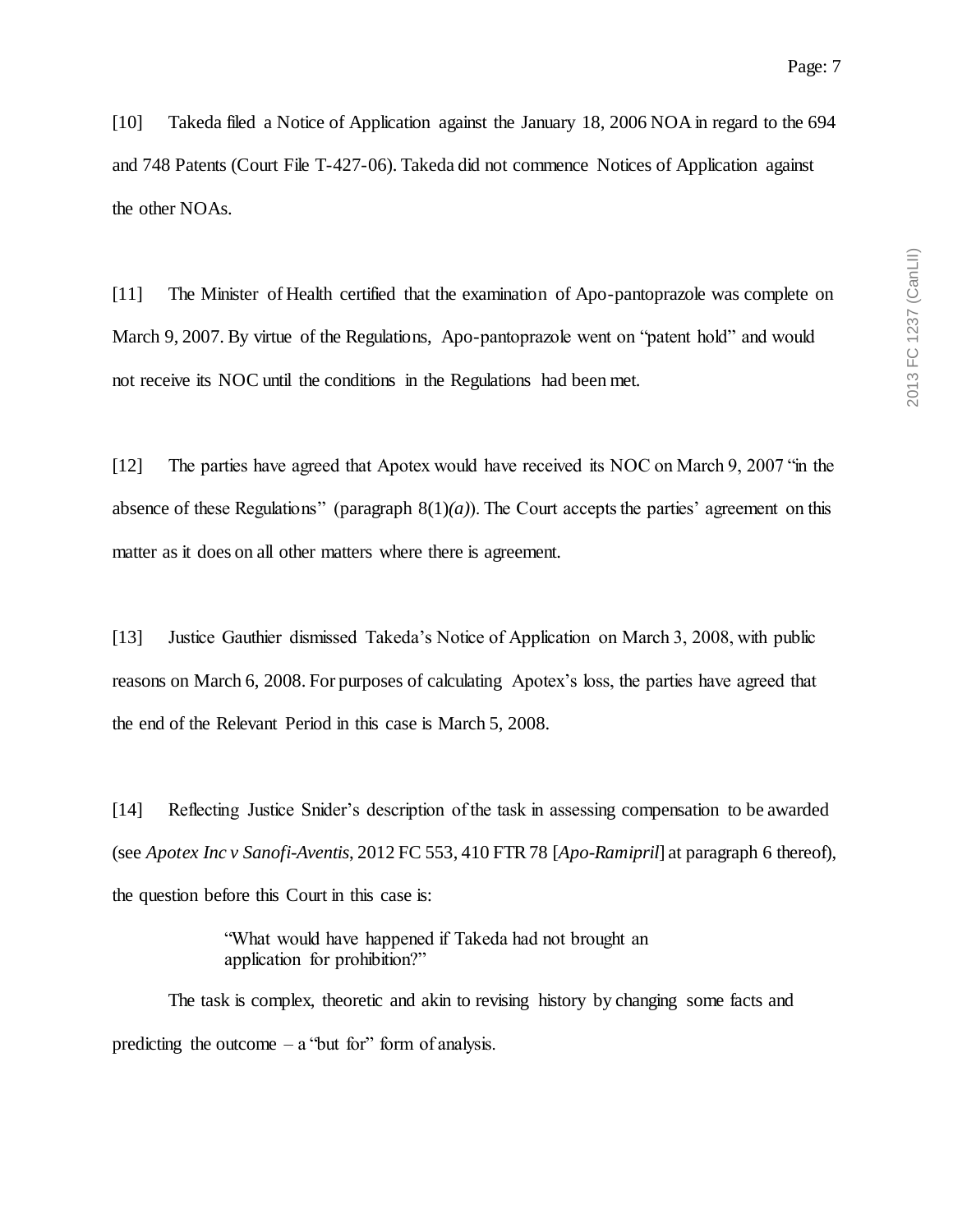#### III. ANALYSIS

### A. *Issue 1 – Burden*

[15] The parties have raised two aspects with respect to onus which are addressed differently.

The first aspect is to determine which party bears the onus for which issue. For ease of reference, the Court has generally dealt with the onus matter at the beginning of each issue, on a case-by-case basis.

[16] The second aspect is to deal with the weight of the burden. In general, Apotex's argument is that a percentage weight may be appropriate – that the Court should consider a percentage probability and then apportion the deduction from damages according to that percentage.

[17] The percentage approach was referred to by Justice Hughes in *Alendronate 2012* at paragraphs 37 and 38 referring to the Supreme Court of Canada decision in *Athey v Leonati*, [1996] 3 SCR 458:

> 37 Also, both parties have cited and relied upon the decision of the Supreme Court of Canada in *Athey v Leonati*, [1996] 3 SCR 458, at paragraphs 26 and 27, which I repeat:

> > 26 The respondents argued that the trial judge's assessment of probabilities in causation was similar to the assessment of probabilities routinely undertaken by courts in adjusting damages to reflect contingencies. This argument overlooks the fundamental distinction between the way in which courts deal with alleged past events and the way in which courts deal with potential future or hypothetical events.

27 Hypothetical events (such as how the plaintiff's life would have proceeded without the tortious injury) or future events need not be proven on a balance of probabilities. Instead, they are simply given weight according to their relative likelihood: *Mallett v. McMonagle*, [1970] A.C. 166 (H.L.); *Malec v. J. C. Hutton Proprietary Ltd.* (1990), 169 C.L.R.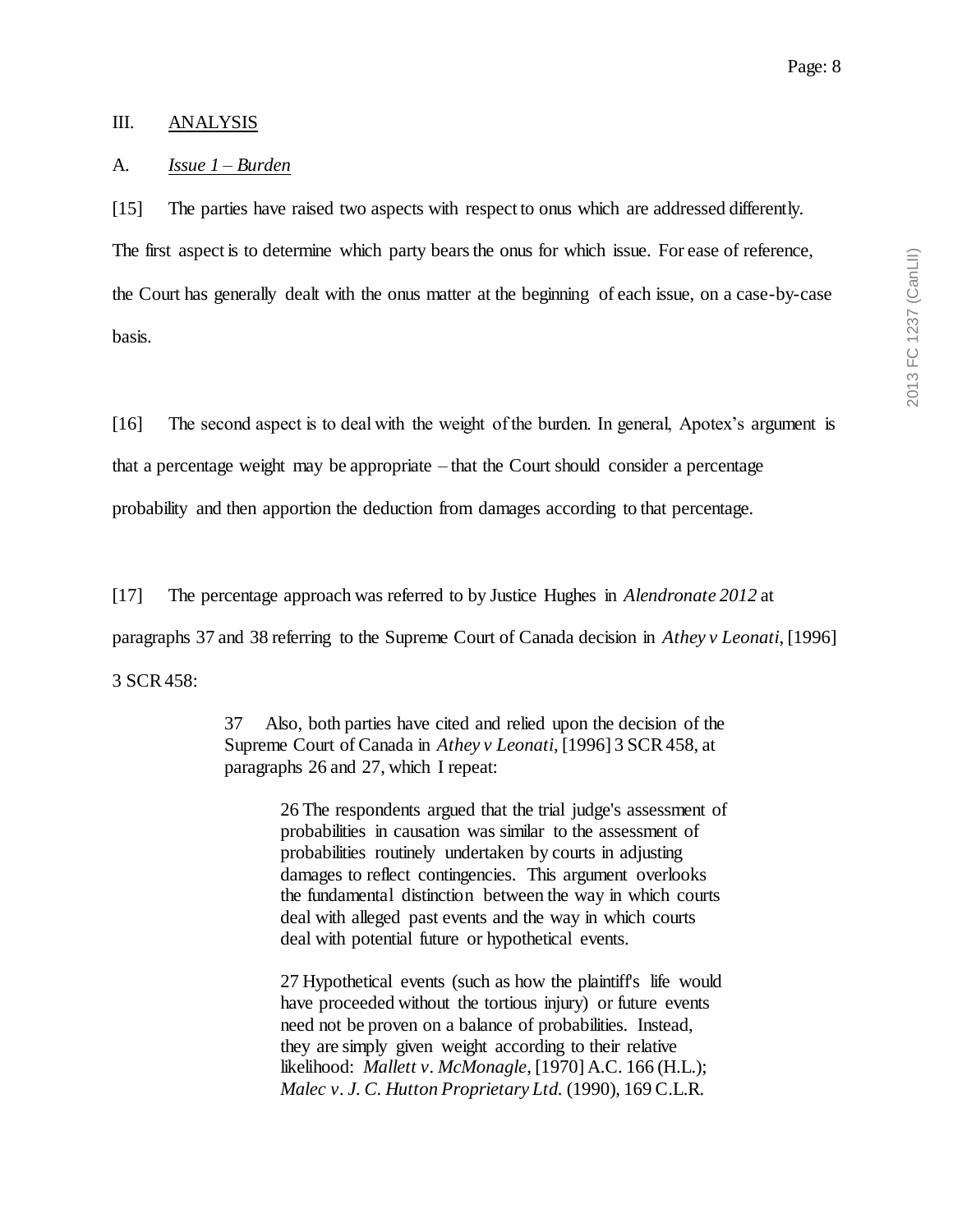638 (Aust. H.C.); *Janiak v. Ippolito*, [1985] 1 S.C.R. 146. For example, if there is a 30 percent chance that the plaintiff's injuries will worsen, then the damage award may be increased by 30 percent of the anticipated extra damages to reflect that risk. A future or hypothetical possibility will be taken into consideration as long as it is a real and substantial possibility and not mere speculation: *Schrump v. Koot* (1977), 18 O.R. (2d) 337 (C.A.); *Graham v. Rourke* (1990), 74 D.L.R. (4th) 1 (Ont. C.A.).

38 I emphasize the last sentence of that decision; the hypothetical possibility must be real and substantial not mere speculation. Put another way, the possibility must be realistic and not simply hopeful.

[18] Justice Hughes' comments arise in the context of pricing only. He did not apply the percentage approach in that case.

[19] Justice Gauthier, then of the Federal Court, rejected that percentage approach in *Eli Lilly & Co v Apotex Inc*, 2009 FC 991 at paras 760-761, aff'd 2010 FCA 240, because it was only useful in the evaluation of potential future or hypothetical events for the purposes of assessing quantum of damages in a personal injury case.

[20] Like Justices Hughes and Gauthier, I will not adopt that approach. There were no arguments as to the scope of this approach; Apotex did not press this argument strongly. It adds a further and unnecessary level of speculative complexity to a process which is already speculative – where the question is "what would have happened if Apotex has not been prevented from entering the market?" This is also referred to as the "hypothetical world" from time to time here and in other cases.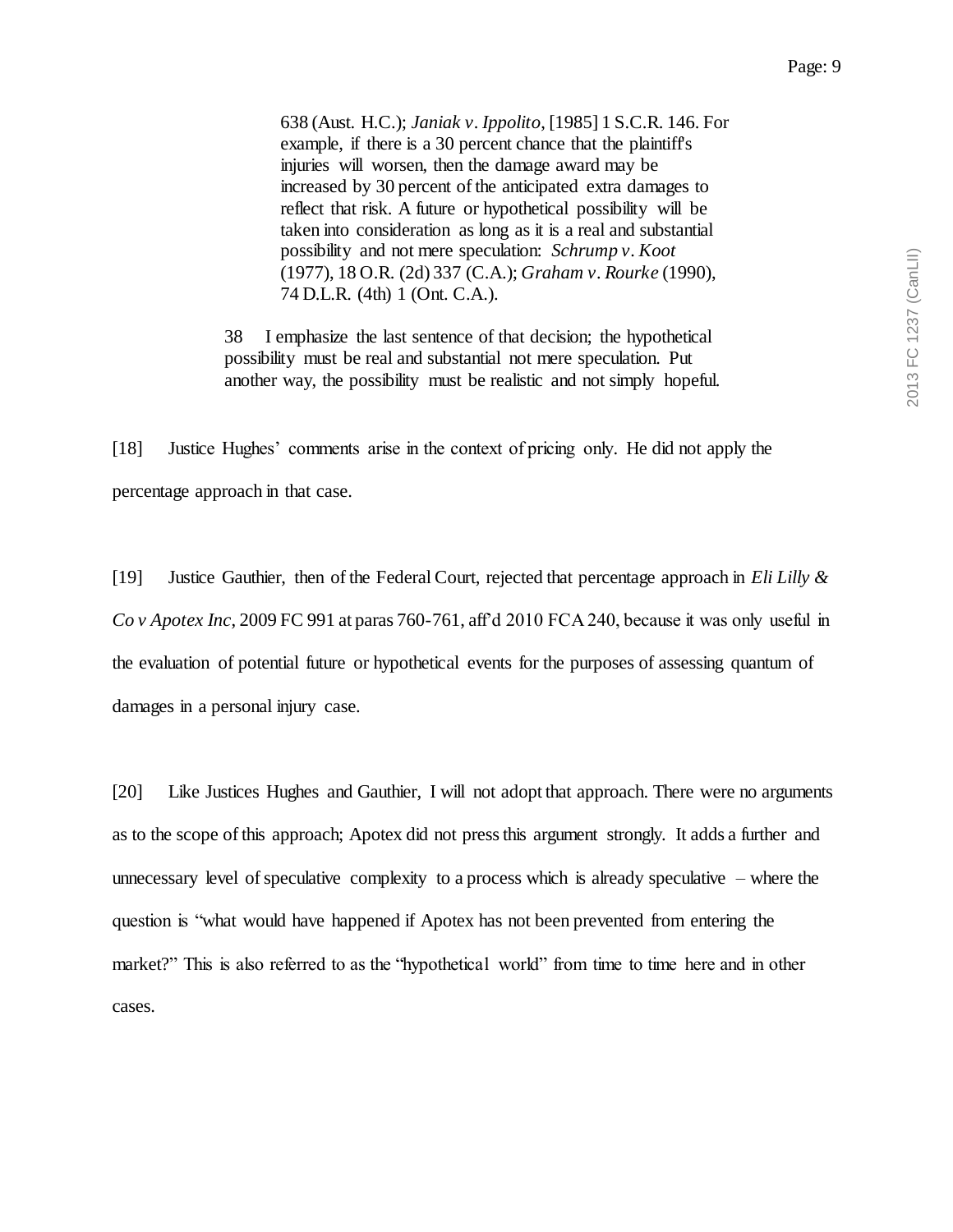[21] The better approach is to mirror as much as possible real world circumstances – to use history as the basis of the calculation of the hypothetical world. In this case the parties start from the premise that real world events post Apotex's NOC give the basis upon which to then work out what likely would have happened if Apotex had not been held back approximately one year.

[22] The evidentiary standard for any proposition asserted must be the civil standard of balance of probabilities that the proposition would be realized. Therefore, Apotex's approach on this aspect of the burden (to the extent that it continues to assert it) is rejected.

## B. *Issue 2 - Number and identity of generic market entrants*

[23] This issue is directed at when and from whom Apotex would face competition from generic companies. It is Takeda who asserts that such generic competition would occur. Therefore, it is Takeda who bears the burden of establishing who the generic competition market entrants would have been and when they would have entered the market.

Justice Hughes in *Apotex Inc v AstraZeneca Canada*, 2012 FC 559, 410 FTR 559, at paragraph 35, neatly summarized the governing principle:

> 35 In brief, it may be said that the party who has led sufficient evidence to put an issue "in play", must, to succeed on that issue, put in sufficient evidence so that on the balance of probabilities, the relevant facts are accepted by the Court as having been proved. Thus Apotex must put in play and subsequently prove on the balance of probabilities the facts that it needs to establish its case for compensation. AstraZeneca must put in play and subsequently prove those facts that it asserts disqualifies Apotex or reduces or negates Apotex's claim for compensation.

[24] On this issue, The Court heard from a number of industry and party witnesses:

Dr. Bernard Sherman, Chair, Apotex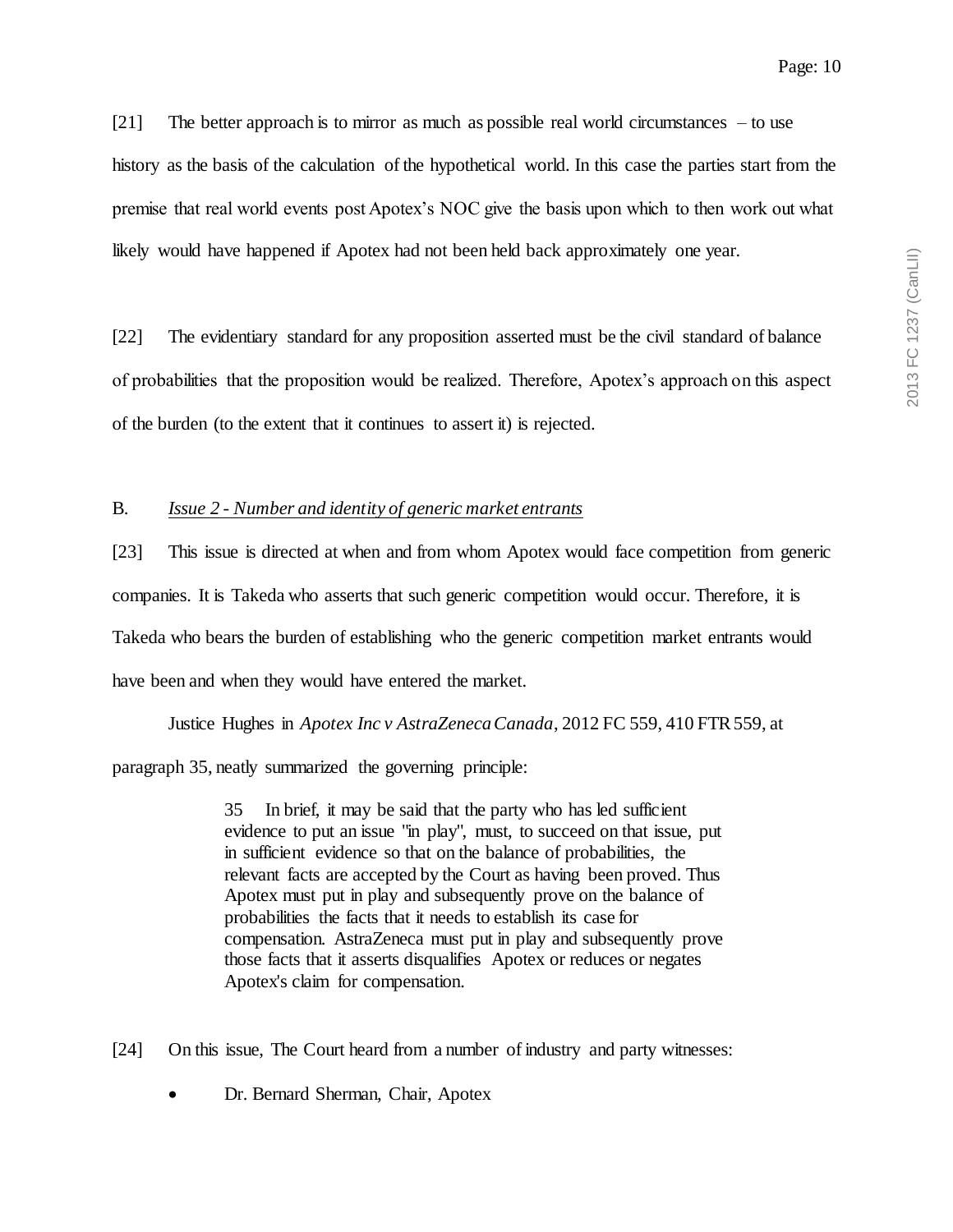- Gordon Fahner, Vice President, Business Operations and Finance, Apotex
- Peter Hardwick, Senior Vice President, Sales and Marketing, Apotex
- Frank Murphy, Vice-President, Finance IT Operations, Takeda
- Michel Robidoux, President and General Manager of Sandoz Canada Inc.
- William David Boughner, Director of Strategic Initiatives, Teva
- C. Benjamin Gray, Vice President, Legal and General Counsel, Mylan Pharmaceuticals
- James Erb, Entrepreneur, GRX Healthcare
- Ajay Vashisht, Vice-President of Commercial Operations, Ranbaxy

[25] Both parties advanced different scenarios for the Relevant Period in respect of the degree of competition:

- Apotex's Scenario 1 assumed Apotex was the sole generic for the Relevant Period.
- Apotex's Scenario 2 (also Takeda's Scenario 3), which was the "Common Scenario", had Apotex as the sole generic for three months at which point Ranbaxy entered. This was described as "Common" not because it was an agreed scenario but it is the only one both parties costed out fully.
- Takeda's Scenario 1 assumed Teva and Ranbaxy were the first entrants followed by the other generics six months later.
- Takeda's Scenario 2 had Apotex as the sole generic for one month after which Ranbaxy entered, followed by Teva two months later and a series of other generics three months later.

[26] As will be seen from these Reasons, the Court had to make its own determination rather than accepting one specific scenario. The use of multiple scenarios underscores the speculative nature of the parties' positions and generally are unhelpful.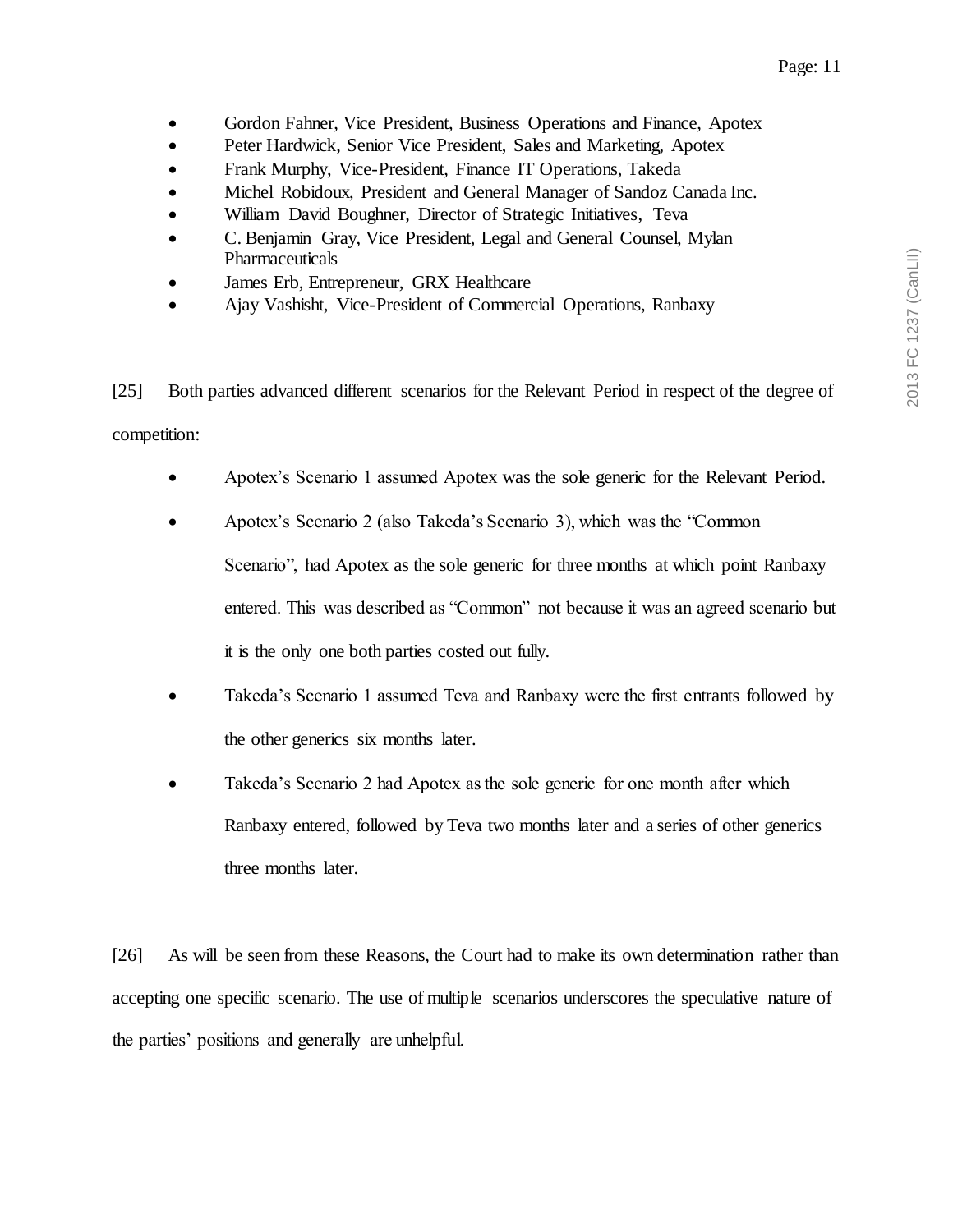[27] Takeda acceptsthat "but for" its application for prohibition, Apotex would have received an NOC for the Apo-pantoprazole 20 and 40 mg tablets on March 9, 2007 and that Apotex had and has available sufficient manufacturing capacity and motivation to enter the market.

[28] Takeda also takes the position that there would have been three non-related party generics in the market upon filing for their respective NOCs and the entry dates in the hypothetical world correspond to entry dates in the "real world". Therefore, Takeda says that the NOC dates for these generics would have been: Teva on September 1, 2006; Mylan on September 21, 2007 and Sandoz on October 19, 2007.

[29] With respect to Takeda's authorized generic [AG] Ranbaxy, Takeda contends that Takeda would have consented to Ranbaxy being in the market and that Ranbaxy would have entered the market at the same time as Teva.

[30] Takeda arrives at this position, at least in part, by concluding that the Regulations are removed from consideration in the hypothetical world in respect of all potential entrants. Takeda interprets the words "… would have been issued in the absence of these Regulations" in paragraph  $8(1)(a)$  as applying to any generic who had applied for an NOC rather than applying only to the successful generic (in this case, Apotex).

[31] Takeda's position on the number and time of generics' entry into the market for pantoprazole is based on the following propositions: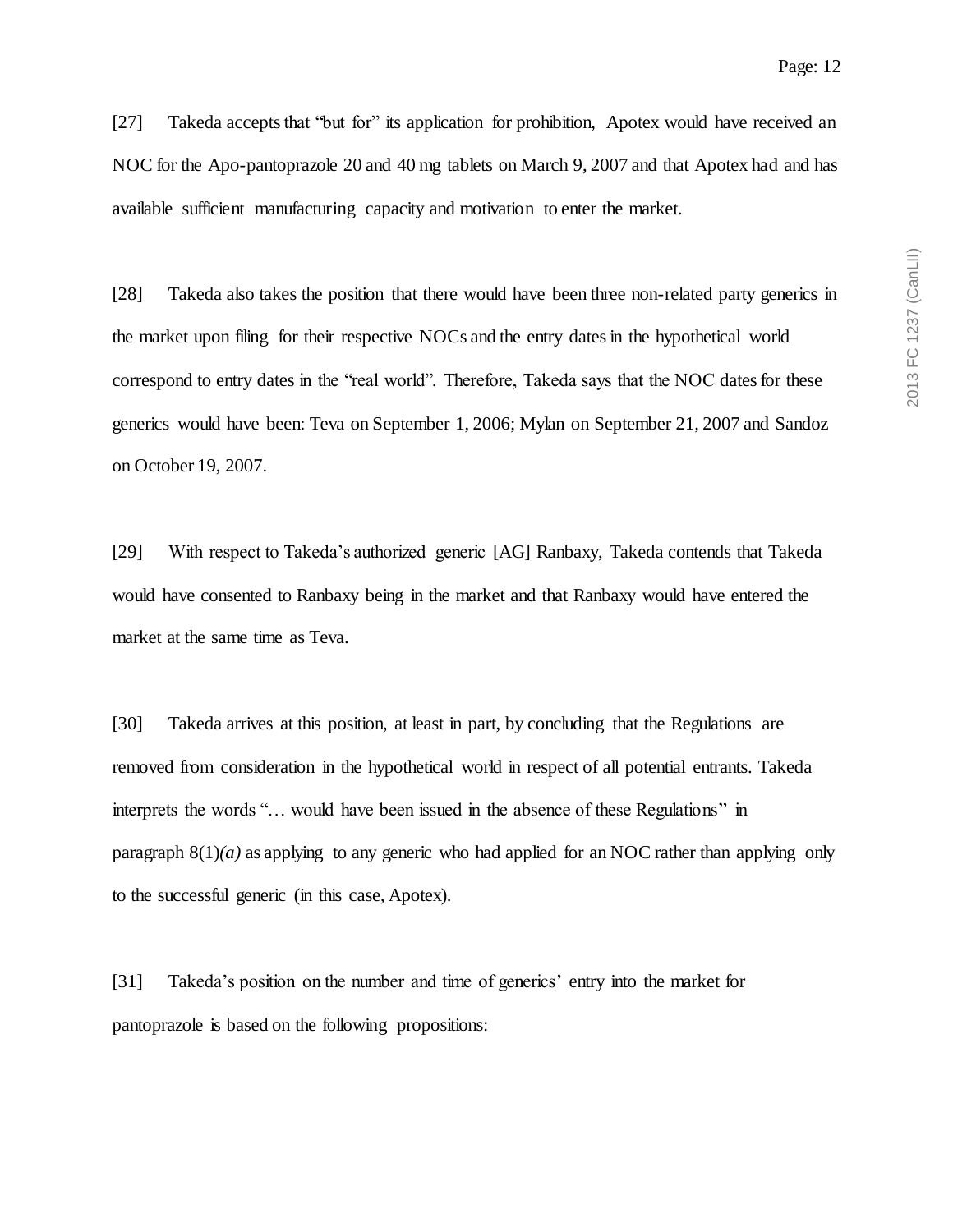- Ranbaxy would have entered the generic market and launched at the same time as the first entrant generic pantoprazole.
- Takeda would have received early warning of Apotex's imminent entry into the pantoprazole market.
- Given Takeda's interpretation of the Regulations, other generics are to be injected into the market in the hypothetical world on their patent hold dates.
- No permission from Takeda is required to enter the generic market in the hypothetical world.
- If this Court finds that permission is required, Takeda would have provided it on or after Apotex's launch.
- [32] Apotex's position in summary is:
	- Apotex would have entered the pantoprazole market on March 9, 2007 and Takeda would not have launched its AG (Ranbaxy in this instance) in the hypothetical world. This is based on the assumption that Apotex's 2007 launch would have been a surprise; Takeda would not have been in a position to launch an AG immediately and absent simultaneous launch of the AG with Apotex, Ranbaxy would not have entered the market.
	- There are no other generics in the hypothetical world because Takeda would not have authorized other generics into the market. This requires a consideration of four scenarios developed by Takeda as to what would or could have happened.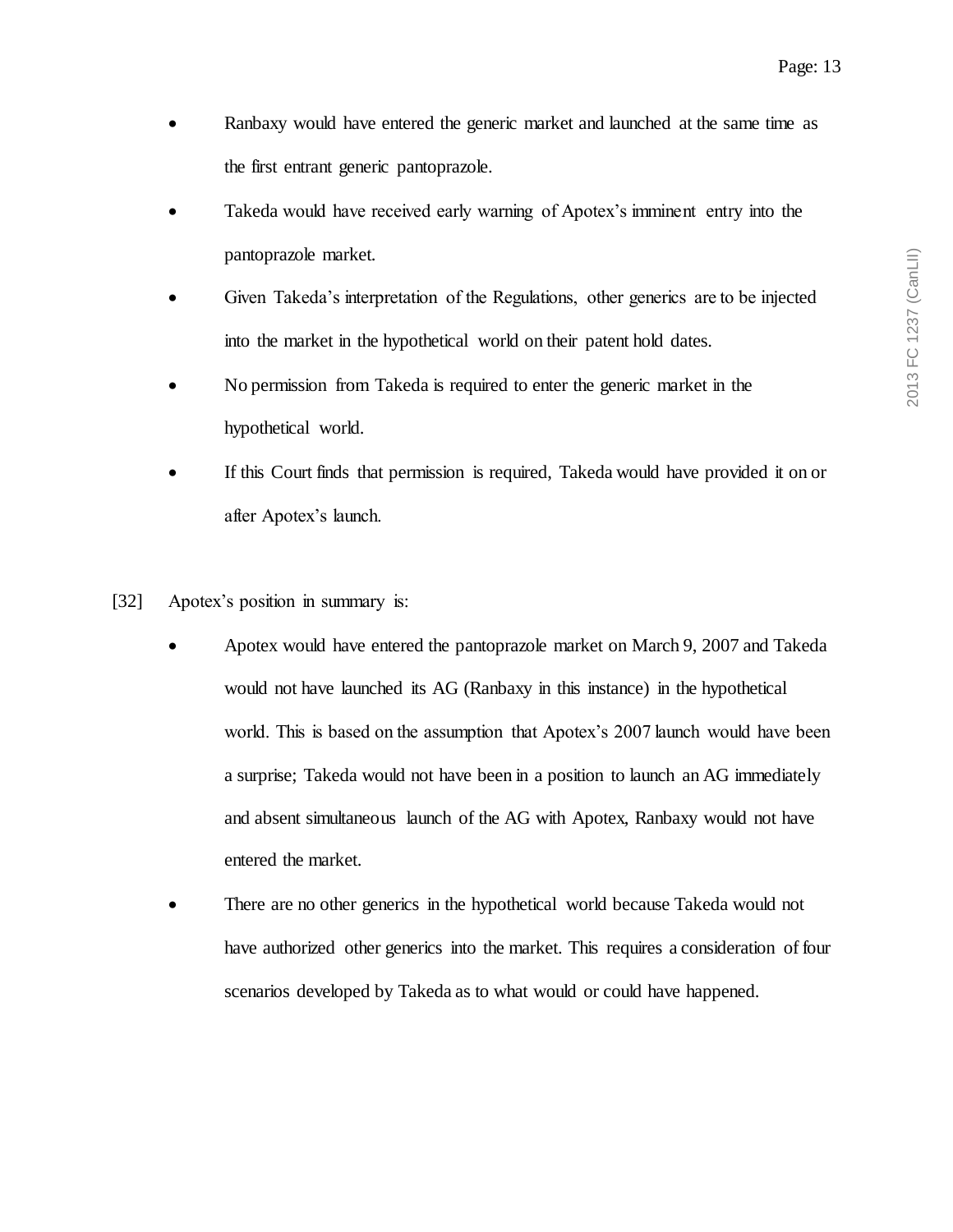[33] A critical consideration for this Issue 2 is how the Regulations are applied in the hypothetical world as it has impact on the entry of other generics. Either these other generics would be allowed to enter the market as of their patent hold date (a result favourable to Takeda) or they would be forced to litigate or be allowed into the market by Takeda (a result favourable to Apotex).

[34] In *Apo-Ramipril*, the Court held that in the hypothetical world, notice would not have been given. Underlying that conclusion is the premise that notice is part of a scheme of inter-related benefits that accrue to the first person under the Regulations; the other benefits being the right to file a prohibition application and the 24-month stay.

[35] The *Apo-Ramipril* decision is under appeal but until the Court of Appeal concludes otherwise, in constructing the hypothetical world, I conclude that Apotex would not have given notice of its NOA. The Court of Appeal's decision in *Apotex Inc v Merck & Co*, 2011 FCA 329, does not assist Takeda as that decision is distinguishable in that the case dealt with a prohibition application and preliminary application; not section 8 damages (see paragraphs 74-75 thereof).

[36] Although Apotex would not have given notice of its NOA on January 18, 2006 (which would suggest that Takeda would have been surprised by Apotex's market entry and would take some time to react to the competitive change), the situation is complicated by other NOAs in play.

[37] Firstly, Apotex submitted NOAs on August 15, 2005 relevant to the patents in issue as well as the 585 Patent and 697 Patent but withdrew them. It then filed the relevant NOAs again, which are the subject of Justice Gauthier's decision. As a consequence of *Apo-Ramipril*, those notices are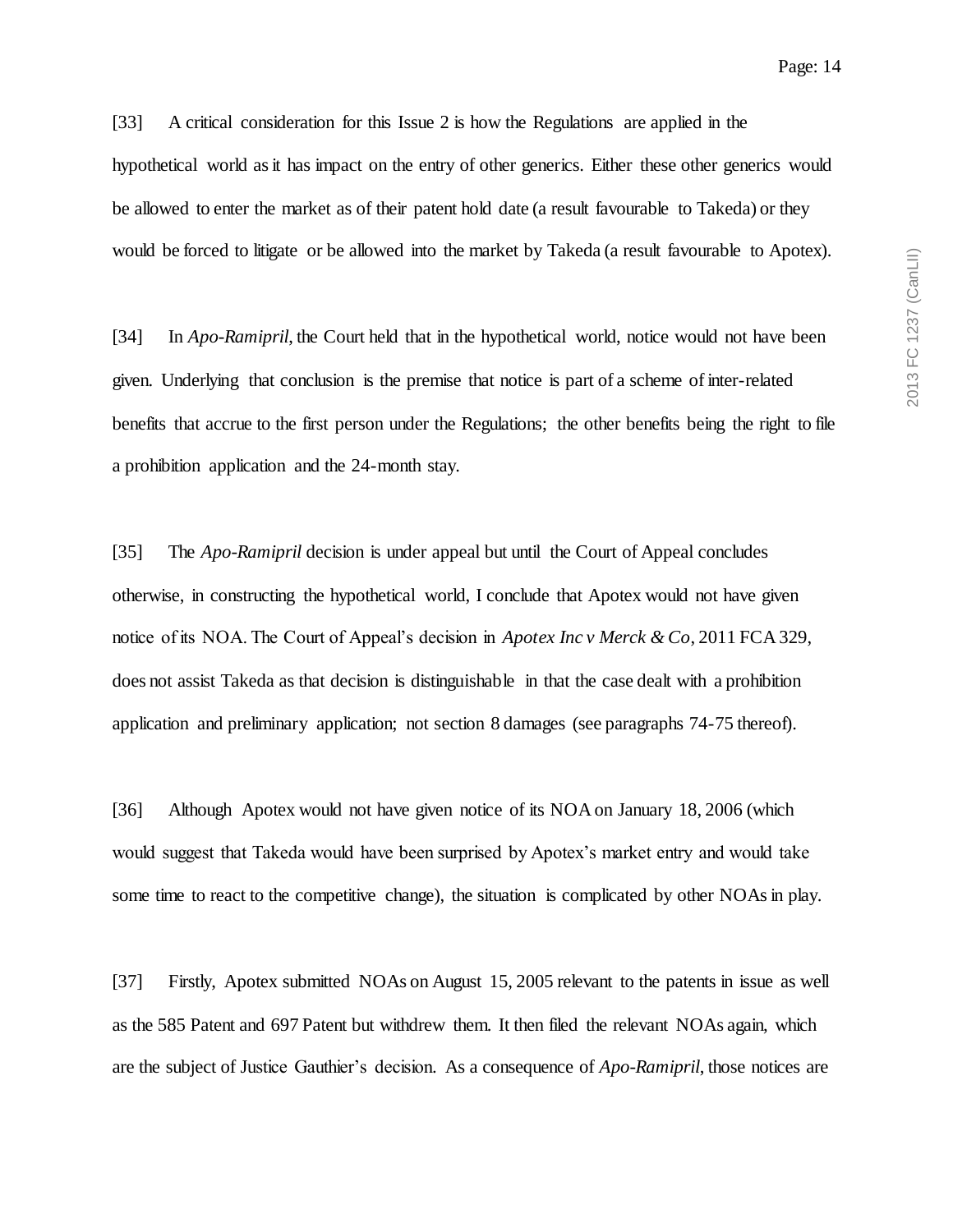therefore not considered as part of the factual matrix of the hypothetical world. Takeda would not have had warning of Apotex's intent to enter the market on the basis of these NOAs.

[38] Furthermore, in the real world in the last quarter of 2006, Takeda's head office decided not to proceed with its AG despite both Apotex and Teva providing NOAs. Takeda was not prepared to launch its own AG in the face of warning that other generics were prepared to launch.

[39] On the facts surrounding these NOAs, I have concluded that while Takeda would not necessarily have been caught by complete surprise that Apotex entered the market, the real issue is whether Takeda was prepared or at least sufficiently prepared to compete with Apotex's generic drug and what strategy it would have employed.

[40] I conclude that in the hypothetical world, Apotex acts without the obligations and limitations of the Regulations. I also find that even with the warning of impending entry, Takeda did not decide to pursue an AG strategy prior to Apotex's launch and therefore would not have done so in a hypothetical world.

[41] The next matter to consider is whether Takeda would have launched an AG to meet Apotex after it had launched and when it would have done so.

[42] Takeda has summarized five factors to be addressed in this regard. While it is not an exhaustive or a minimal list, it is sufficient for purposes of this case:

1. the importance of the drug to the brand company – an important factor;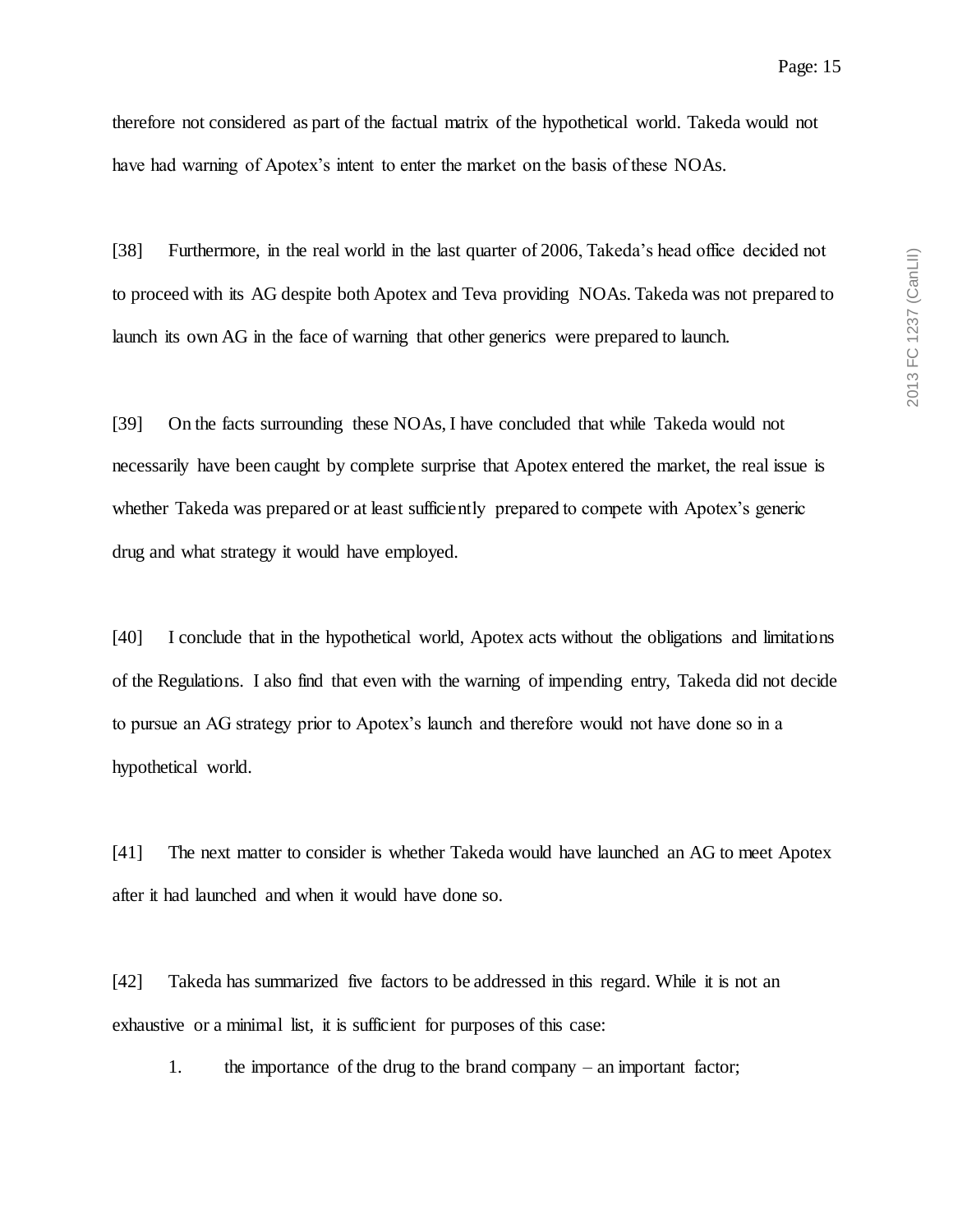- 2. whether in fact an AG was authorized;
- 3. the brand company's financial consideration to introduce an AG;
- 4. the business arrangements under which the drug is sold and the financial viability of the AG; and
- 5. whether the brand company had contemplated the possibility of generic entry and possibility of a launch of an AG.

[43] I conclude that Pantoloc was very important to Takeda as it was virtually its only drug in the Canadian market representing 96-98% of its sales. As Frank Murphy, Vice-President, Finance IT Operations of Takeda explained, in around 2002 the brand company began to consider how to extend and defend this brand.

While the drug was important to Takeda in Canada, it appeared to be less so to the head office in Europe. There was not the same level of support from head office as the Canadian subsidiary seemed to require.

[44] With regard to the second factor, an AG – Ranbaxy – was ultimately authorized by Takeda. Apotex contends that it was a self-serving authorization to minimize section 8 damages. Even if that were so, the AG was authorized and was a real factor in the market. It was more than a "shell" or "stalking horse".

[45] It is with regard to the third factor that Takeda's case becomes troublesome (at least for Takeda). The financial considerations of Takeda to introduce an AG show problems in determining what strategy to apply and in obtaining corporate support from Takeda's head office.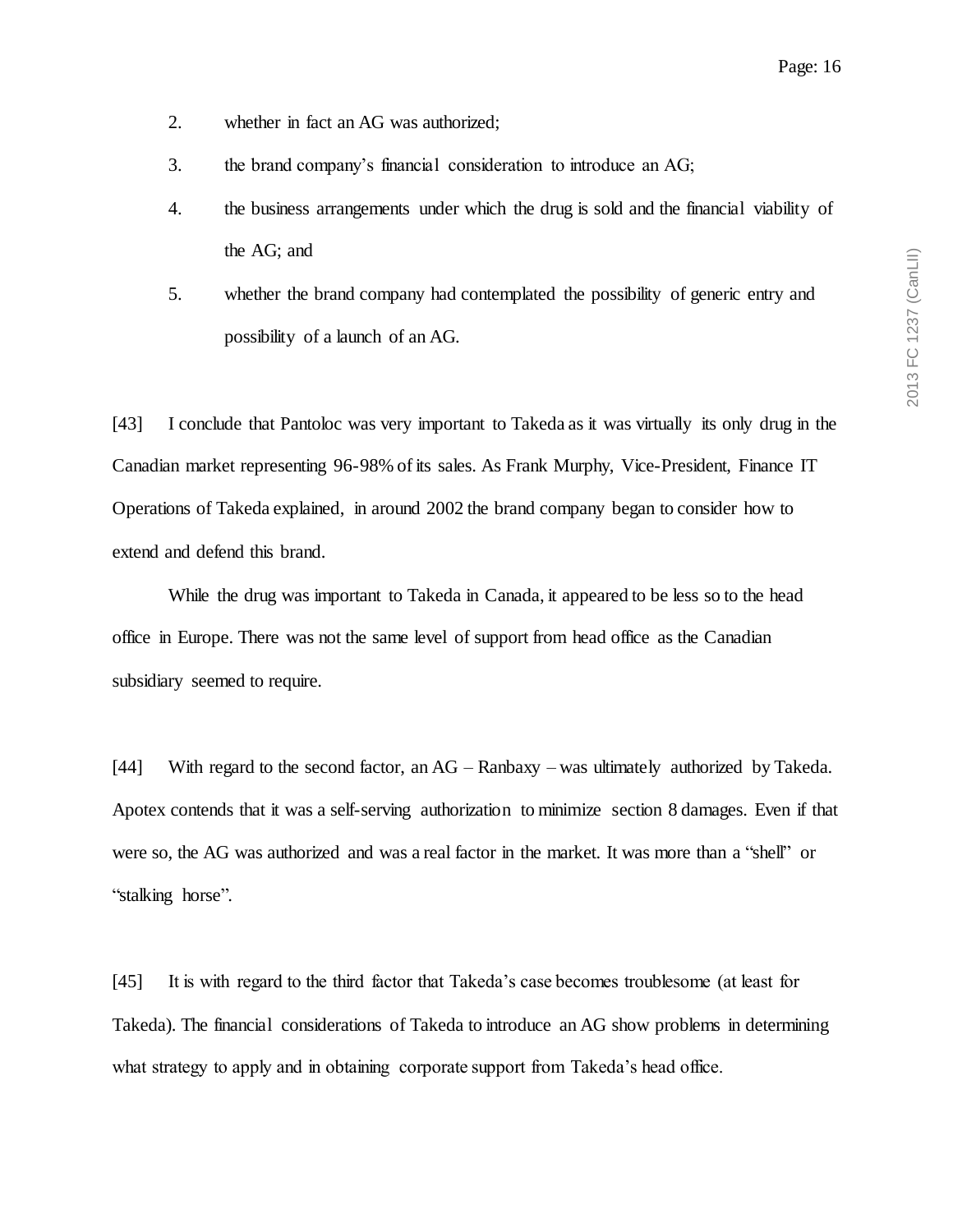[46] At a meeting in November 2005, Takeda executives presented to Takeda's head office a document entitled "Priorities". The document outlined three strategies: (1) defending the intellectual property; (2) launching Pantoloc M made with a new salt to extend the patent; and (3) launching an AG.

[47] Murphy testified that there was no hierarchy amongst these priorities but he did admit that they were listed in the order of greatest revenues.

[48] The document is critical evidence as it sets out the strategies considered to deal with Apotex's market entry. It shows that Apotex's entry was not a surprise but it also shows limited preparation to deal with generic competition. It also addresses the fifth factor that Takeda had contemplated an AG launch.

[49] The Court must determine whether Takeda would have launched an AG at all (and when) or would have pursued one of the other two strategies. Takeda's position that it would have launched an AG and done so immediately is weakened by head office's decision to shelve the AG concept pending resolution of the difficult transfer pricing problem. The position is further weakened by the absence of substantial explanation for abandoning the "priority one" strategy of defending the intellectual property and moving to "priority three".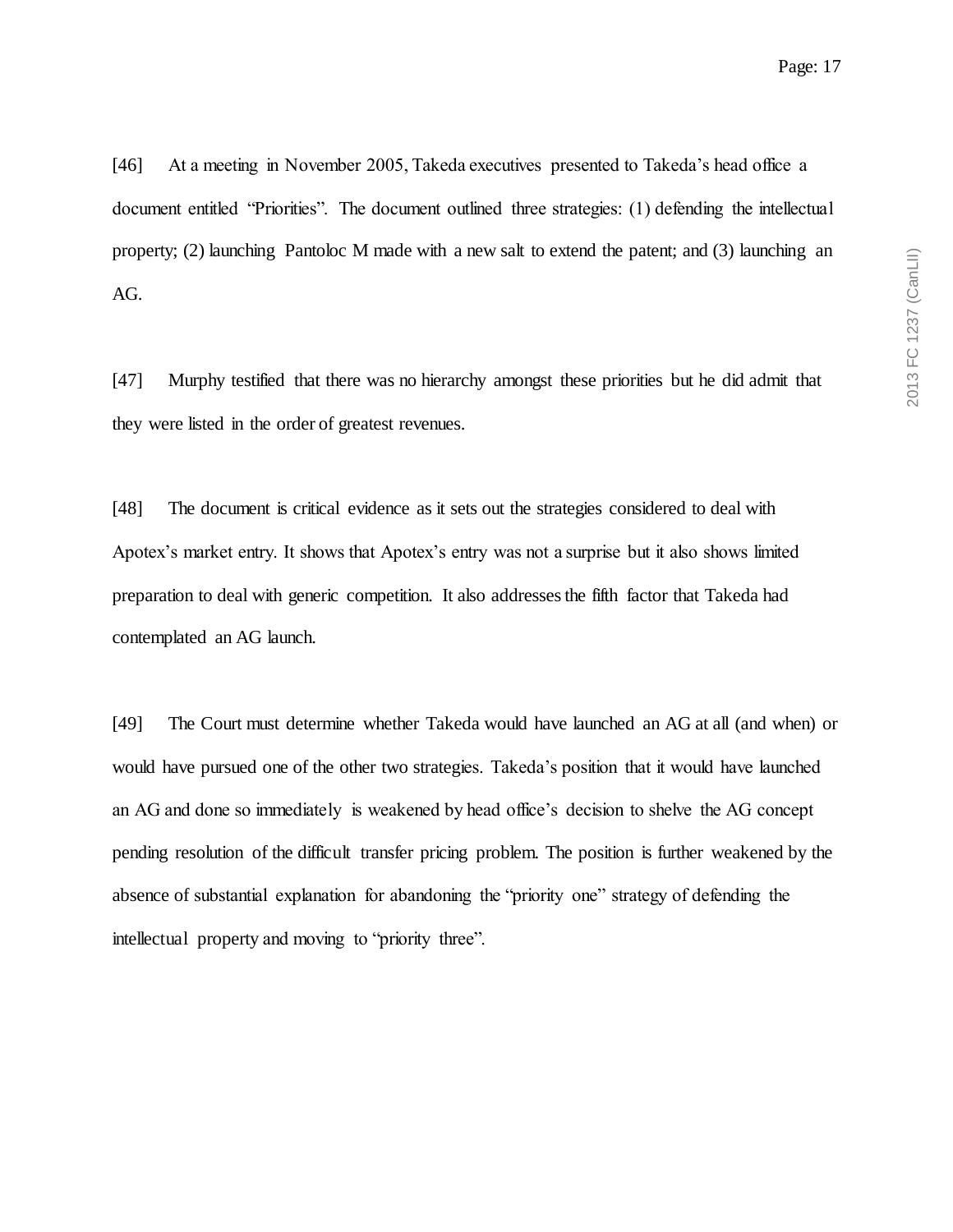[50] Takeda has established that the Canadian office had proceeded quite far down the road of creating an AG. Even in the face of head office opposition, the Canadian operation kept the AG strategy as a fall-back position to be able to launch when and if it could.

[51] The Canadian operation had taken several steps – a generic partner had been selected, heads of agreement and confidentiality agreements were in place. However, both Takeda and Ranbaxy needed their respective head office's approval.

[52] In the real world, Takeda received approval for an AG about one year later in the fall of 2007. In the hypothetical world, the issue is how quickly Takeda could move. Ranbaxy Canada required approval from both its US office and its India office; something that could proceed concurrently. There are no timelines advanced for these approvals. A cross-reference would have to be sought from Health Canada; a two to four week process.

[53] Even with a motive to move quickly on the part of Takeda, the evidence establishes that Takeda's head office did not fully endorse its Canadian strategy of an AG, that its Canadian executives were to some extent swimming against the head office current and that the resolution of transfer pricing issues was important and complex. However, the AG strategy seems to be the best option available.

[54] Takeda alleges it would have launched an AG to respond to Apotex's market entry on March 9, 2007, but Ranbaxy would not be up and running as quickly as Takeda alleges due to the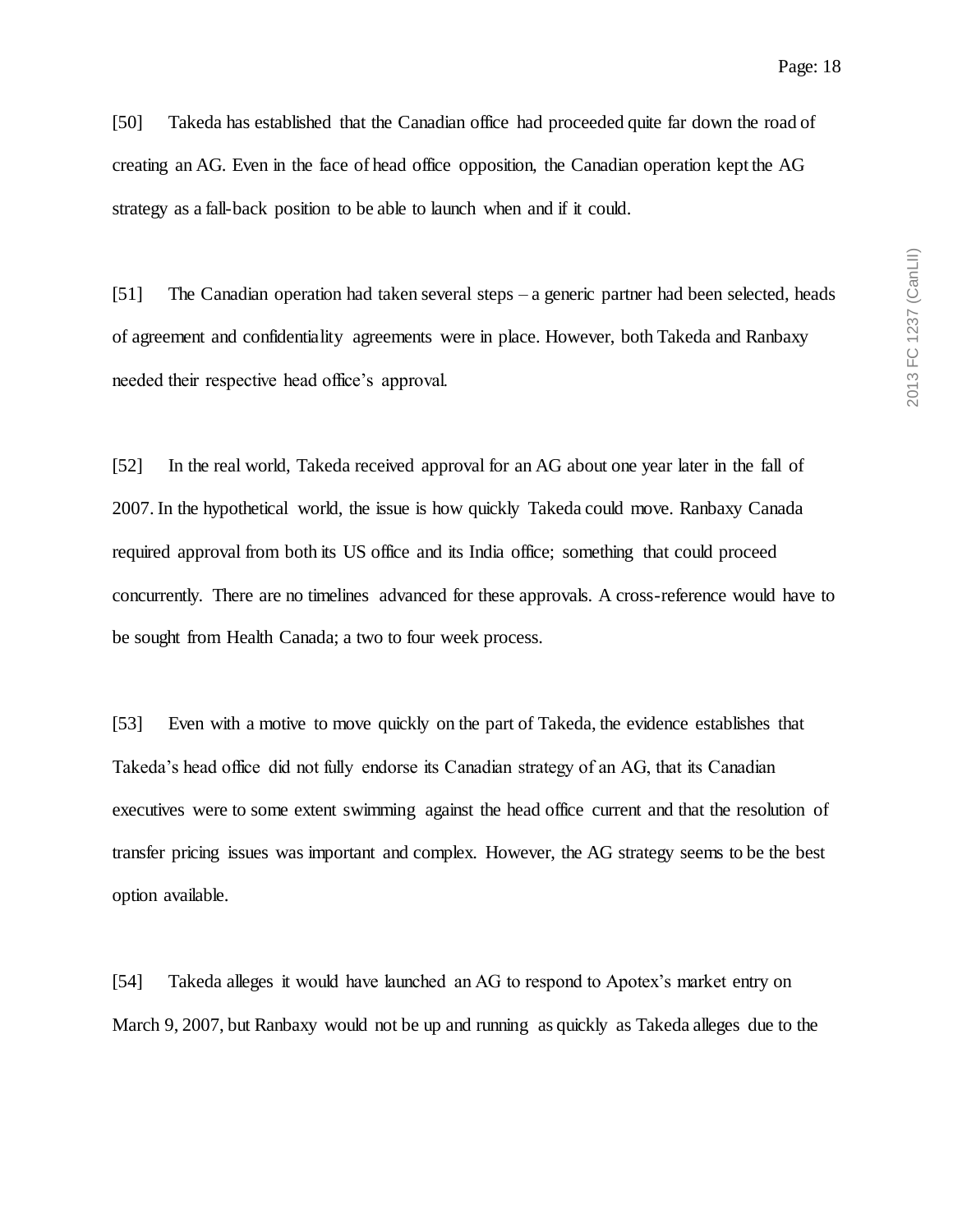inherent corporate approvals, less than fulsome enthusiasm from Takeda's head office and related internal issues.

[55] As a consequence, I find that the most reasonable date for Ranbaxy's launch in the hypothetical world is three months (June 9, 2007) after Apotex's entry. This is the date estimated in the Third (or Common) Scenario the parties examined.

[56] With respect to the entry of other generics, the same type of factors are taken into consideration. As indicated earlier, the issue of whether in Apotex's hypothetical world the other generics are subject to the Regulations has been resolved in *Apo-Ramipril*. In considering Teva's and other generics' entry in the hypothetical world, they are subject to the Regulations and Takeda does not enjoy the benefit of claiming that because Apotex was successful, all other generics are, for purposes of hypothetical world analysis, free to enter the market.

[57] Takeda has also raised the issue that since other generics could make section 8 claims, there could be multiple recoveries against Takeda which exceed the total of real losses.

[58] There are several methods by which this problem may be alleviated but ultimately it is the loser's risk. Justice Snider in *Teva Ramapril*suggested that multiple recoveries could be accounted for by judicial discretion under subsection 8(5). Further, this Court attempts to have the same judge hear related section 8 damages claims; as was planned in respect of this drug (however, the other section 8 damages case was settled under a confidential agreement). The best resolution is for a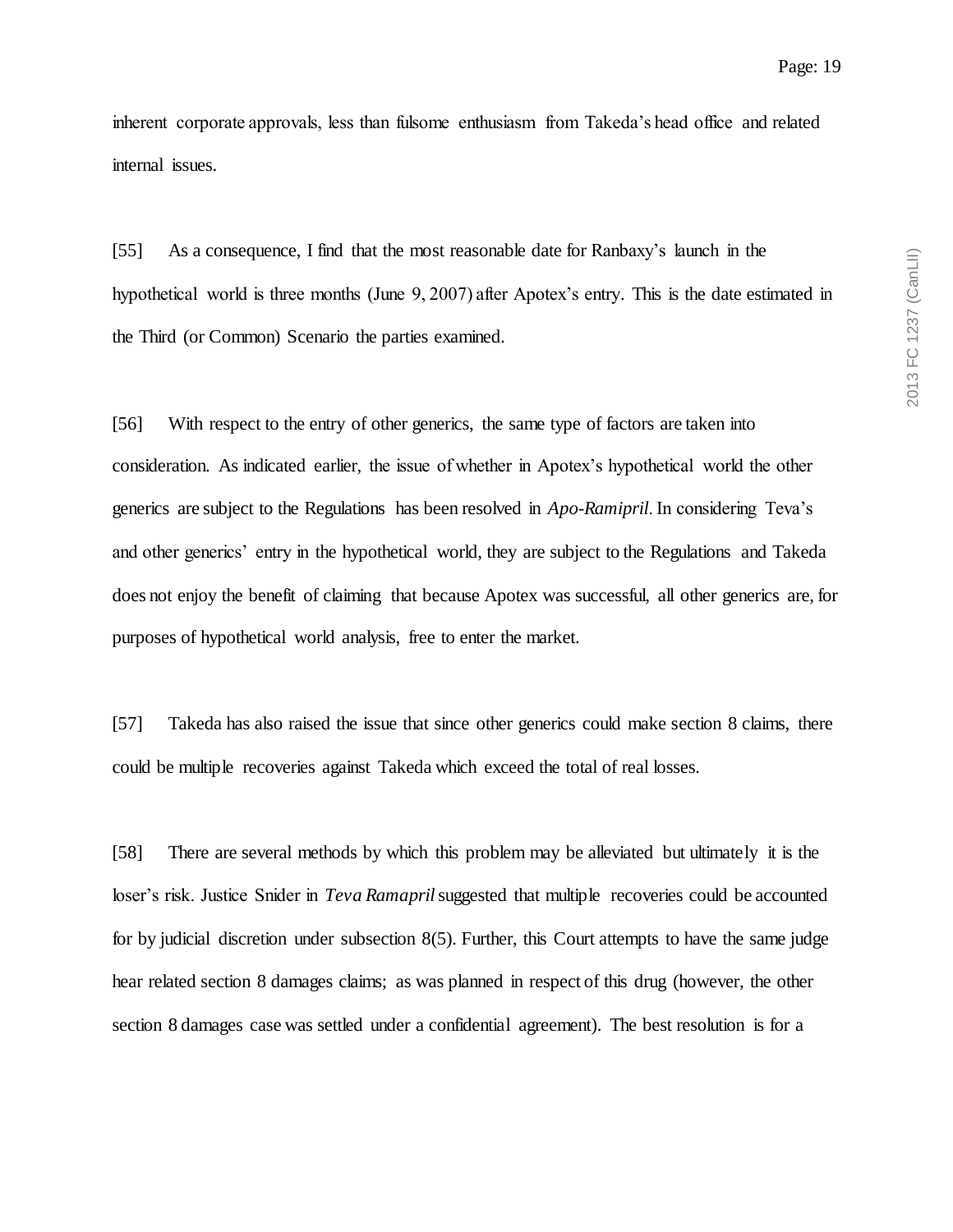defendant to put forward a compelling hypothetical world which accurately reflects the results of other claims.

In the end, this Court need not resolve the problem of multiple recoveries as that is not the matter before it.

[59] In considering whether other generics would enter the market, Justice Hughes in *Alendronate 2012* outlined three factors to determine if a generic would enter the market:

- when the generic would have received its NOC;
- whether the generic had the capacity to manufacture or acquire the product in the relevant time; and
- whether the generic was motivated or dissuaded from entering the market during the relevant period.

[60] Takeda's principal position is that it would have given permission to the other generics Teva (then known as Novopharm), Sandoz, Mylan (then known as Genpharm) and Cobalt to enter the market on their patent hold date in the hypothetical world where Apotex entered as of March 9, 2007. Takeda goes so far as to say that it would have allowed Teva into the market in either September 1, 2006 or October 20, 2006 – six months ahead of Apotex.

[61] The date on which there would be generic competition to Apotex in the hypothetical world is important for a number of reasons. Not only does such competition influence the size and share of the generic market calculations but it impacts the price at which tablets are sold, particularly where Apotex would be the sole generic.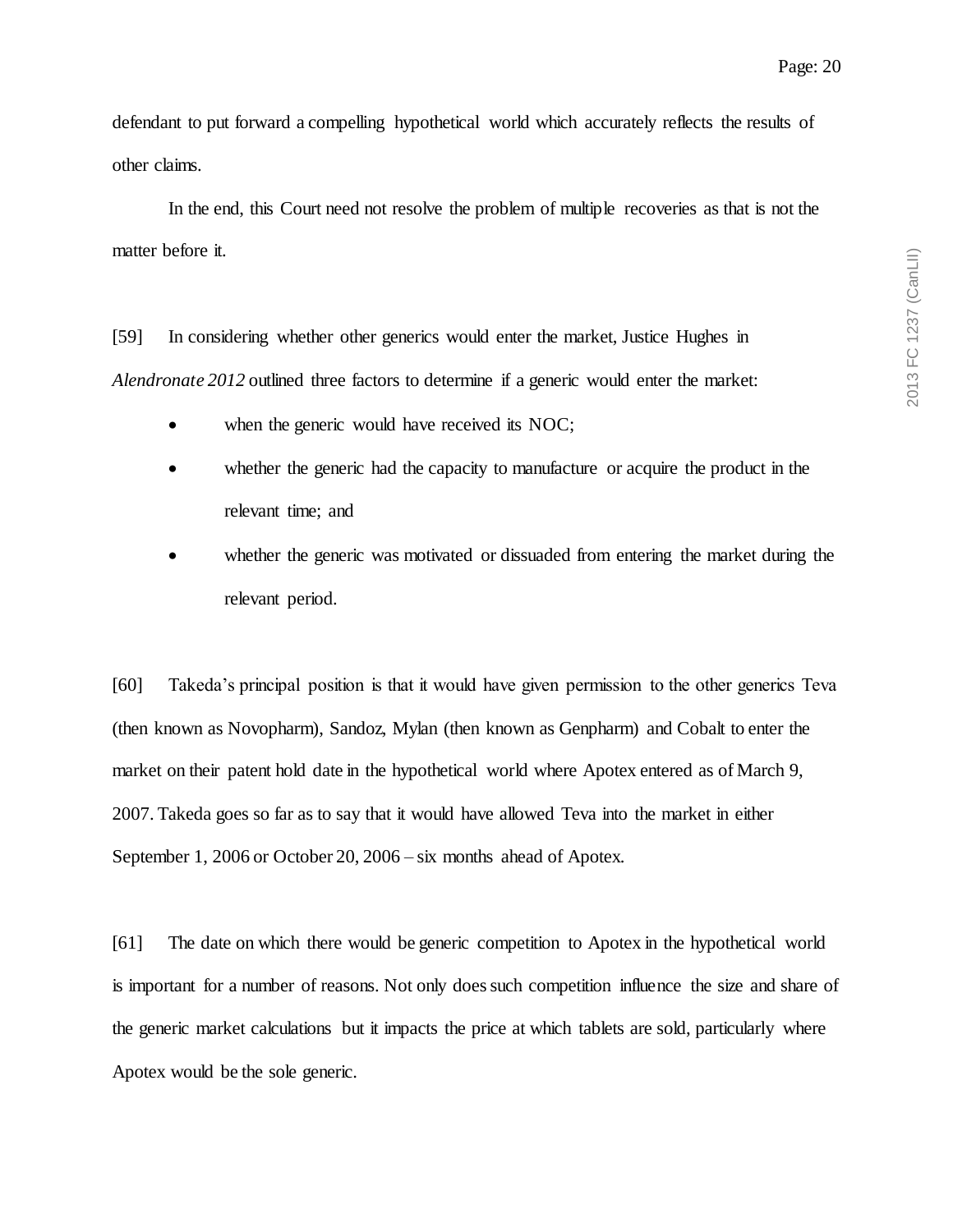[62] Takeda relies on *Alendronate 2012* in support of its position that Teva should be included in the market from its patent hold date six months before Apotex's deemed entry. In that decision Justice Hughes injected Teva into the market on the date it would have been on patent hold.

[63] However, the facts in *Alendronate 2012* are quite different from those in this case. In *Alendronate 2012*, the parties let the generics on the market in the real world and therefore in the hypothetical world. In the present case, Takeda resisted the various generics at every turn, most particularly Teva.

[64] Takeda's actions in the real world belie its position that it would have consented to Teva's entry in a hypothetical world. In summary, when Takeda lost its monopoly, it continued to stifle other generics' entry into the market including prosecution of ongoing applications against Teva, Cobalt, Sandoz and Mylan, denying generic requests to be let into the market, fighting the generics' paragraph  $6(5)(a)$  motions to have the prohibition applications dismissed and bringing a motion for reconsideration when Teva succeeded in defeating Takeda's application.

[65] There is no credible evidence that in a hypothetical world, Takeda would have allowed Teva on the market ahead of Apotex. In fact, the best evidence is that even after Apotex would be in the hypothetical market, Takeda would have fought Teva to the bitter end.

Therefore, in a hypothetical world, I find that Teva would have entered as of its NOC hearing date of September 2008.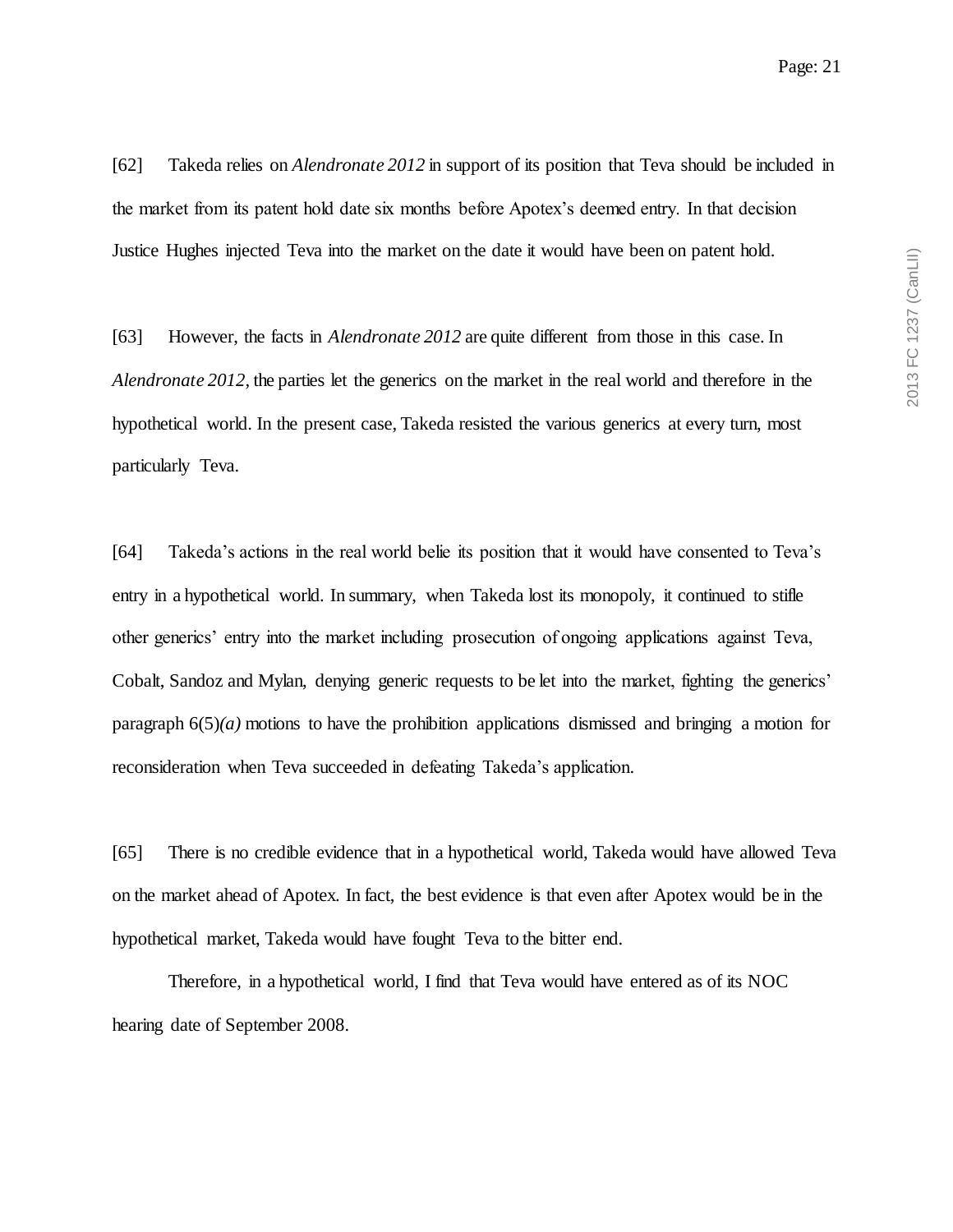[66] With respect to the other generics, Takeda negotiated to allow Cobalt, Mylan and Sandoz on the market in exchange for waiving section 8 damages. It says that it would have done the same in the hypothetical world because Apotex had unlocked the patent.

[67] While there would not, in a hypothetical world, have been any unlocking by Apotex because there would have been no prohibition proceeding, it is more likely than not that in respect of these smaller generics, Takeda would have permitted their entry as of their respective patent hold dates.

[68] In conclusion on this Issue 2, I have concluded that Ranbaxy would only have come into the market three months after Apotex. A third generic (Teva) would have entered on its NOC hearing date and other generics would have come in on their respective patent hold dates.

### C. *Issue 3 - Apotex's Share of the Generic Market*

[69] This issue is an affirmative claim made by Apotex and therefore it has the onus to establish what its share of the generic market would have been in the hypothetical world.

[70] The issue is determined largely through the expert evidence commenting on various scenarios (earlier described) presented by the parties which assumed certain competition circumstances.

[71] The experts who testified on this issue were: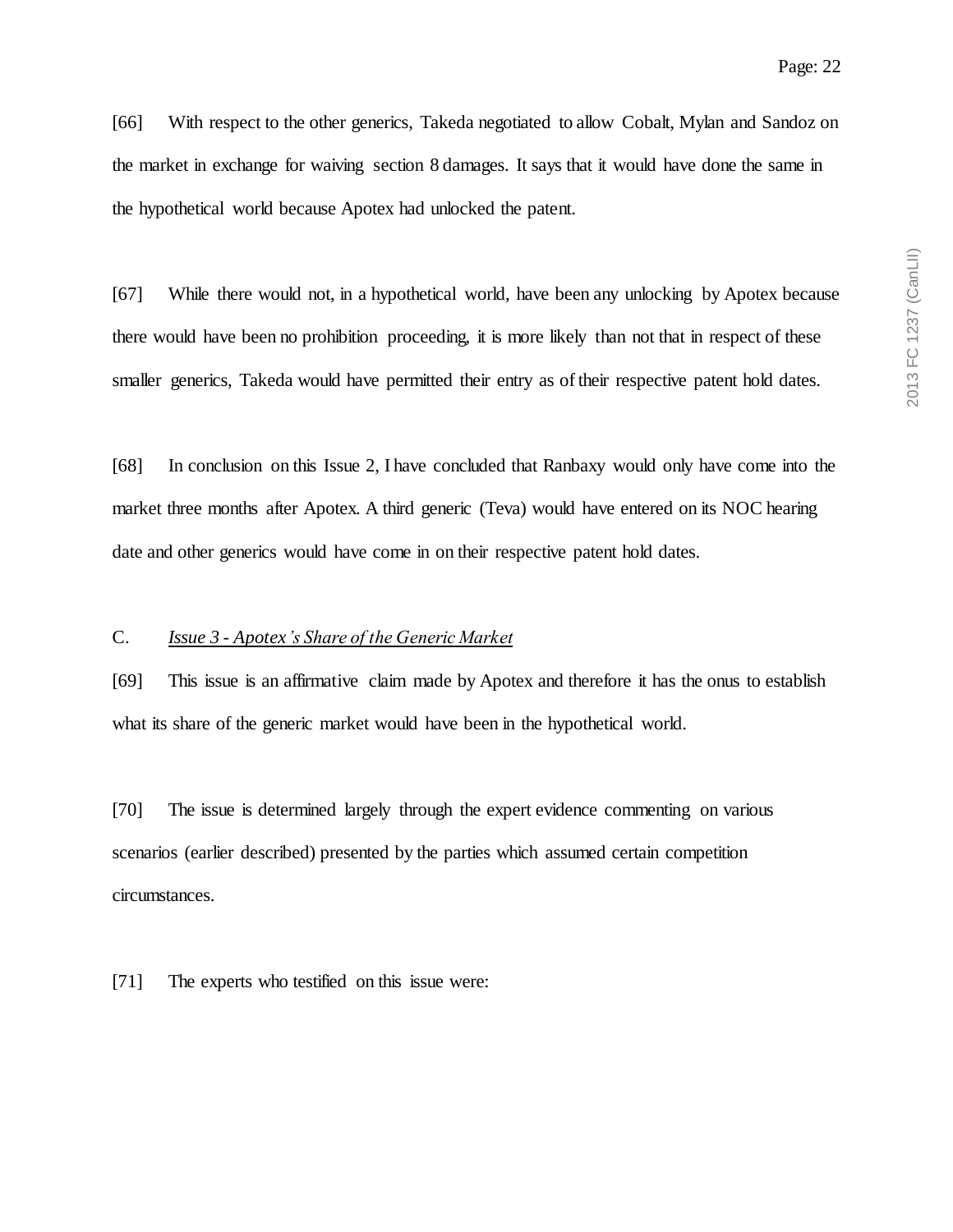#### For Apotex:

Andrew Harington who was qualified as a chartered accountant, chartered business valuator and chartered financial analyst with expertise in investigative and forensic accounting, business valuation and loss quantification in commercial and intellectual property disputes.

Dr. Andrew Tepperman, an expert in industrial organization and economics with particular expertise in pharmaceutical markets and in competition in pharmaceutical markets.

### For Takeda

Dr. Paul Grootendorst, an expert in economics with particular expertise in pharmaceutical markets.

[72] Both Grottendorst and Tepperman used econometric models in their calculations. Harington's evidence was based on data to which business judgment was applied to determine market shares.

[73] While there are differences in approach, methodology and results between the experts, each was well qualified, forthright, candid and credible. They fulfilled their obligations as experts. In preferring one expert over another, the Court does so because it finds their approach and results more compelling in the context of all the evidence, not because of any issues of integrity or candor.

[74] There are significant differences in the market shares calculated by Harington and Grootendorst: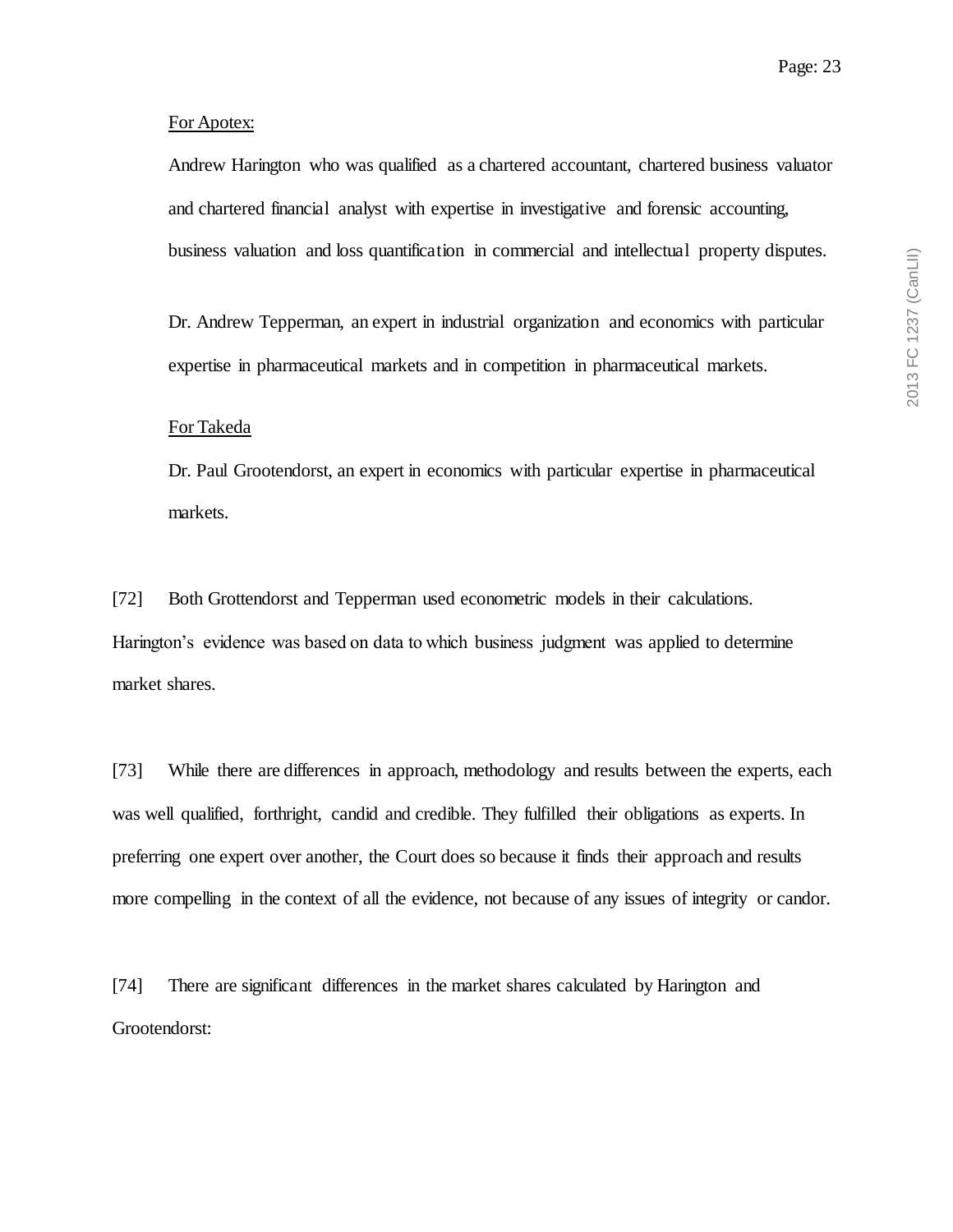- Harington concluded that Ranbaxy would gain market share in the first three months in the market before reaching "steady state" (conceptually a form of mature market position);
- Grootendorst suggested Ranbaxy would reach this steady state upon entry into the market;
- After three months, both experts reached similar conclusions with respect to Apotex's and Ranbaxy's market shares.

[75] Harington used sales data for five molecules including two PPIs, calculated average market share for all five molecules on a province-by-province and month-by-month basis. After performing these calculations, Harington applied business judgment to the calculations in order to determine market share values, discounting anomalous market share figures in certain provinces.

[76] Grootendorst engaged in an econometric analysis using data from 23 comparator molecules. His model then used the number of competitors, the number of months that Apotex preceded the second generic market entrant and the number of months the Apotex product was on the market as variables. Several other variables were used but the equation was never set out in the experts' report.

[77] I find that the first results of the three months of the hypothetical world scenario is the critical difference between these two experts and the remaining eight months' results which were modelled are essentially the same.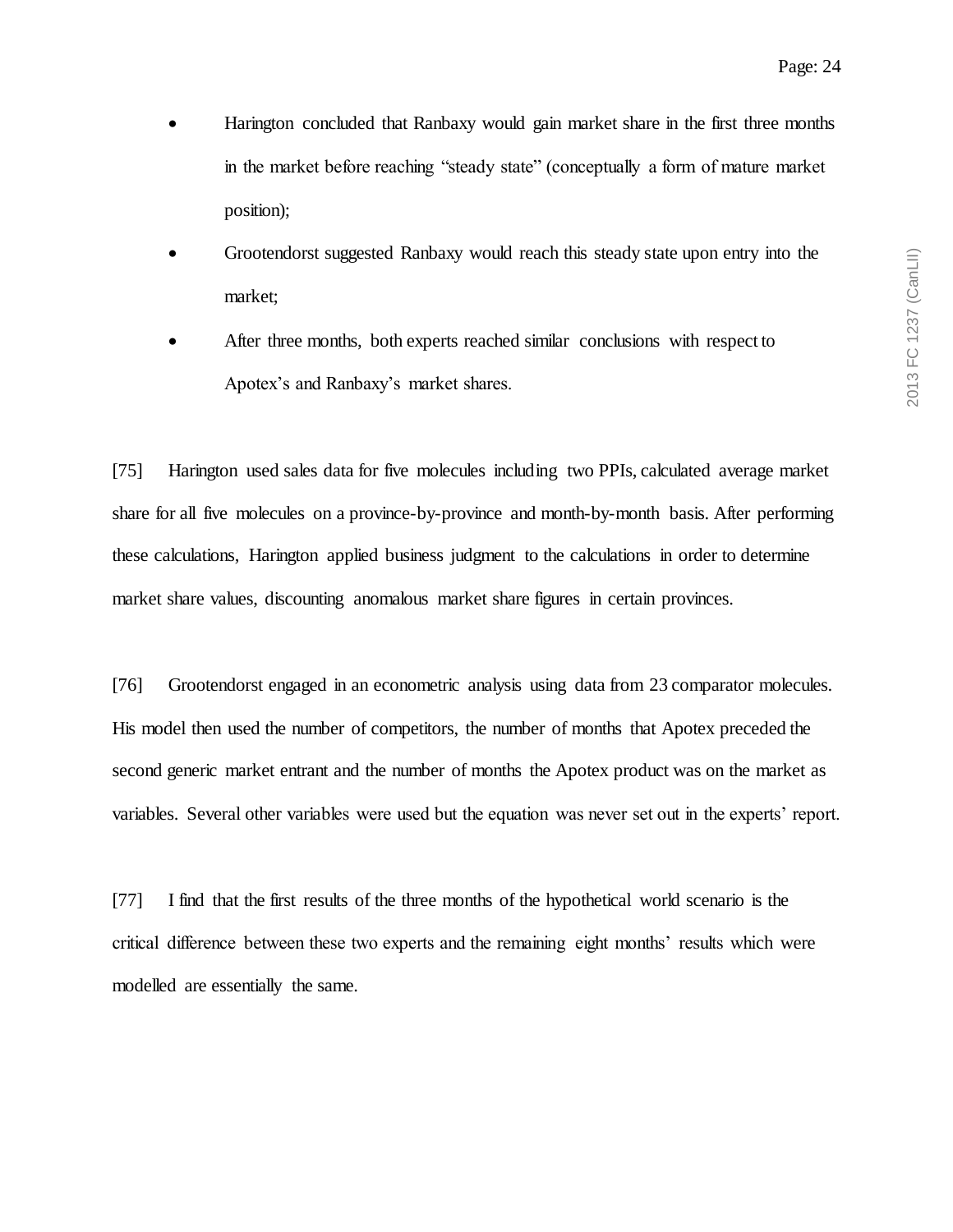[78] The third expert, Tepperman, was called largely to rebut and criticize Grootendorst's econometric model. However, both parties were substantially comfortable with his approach which was used for the scenarios Takeda 1 and 2. Tepperman never analyzed the Common Scenario, the scenario largely accepted by the Court.

[79] Grootendorst's modelling suffered from using molecules with small sales which distorted their utility as comparators. The model used comparator molecules where the second generic entered the market more than ten months after the first generic and molecules that have simultaneous entry, thus distorting the timing element of comparison. It also included scenarios with more than three market participants.

[80] I find that Grootendorst's analysis is not a reliable basis for predicting Apotex's market share because it is unnecessarily complicated and opaque compared to Harington or Tepperman; it reached an unreasonable conclusion that steady state would occur instantly, its comparators were flawed; no regard was given for the "first moves" advantage; the results contained numerous inconsistencies and prediction errors.

[81] The Harington analysis was not free from problems. Harington took a more conventional market analysis approach, relying on real numbers and applying business judgment – the very common features of opinion evidence. However, many of the calculations were subjective and not particularly well explained. As Tepperman noted, Harington did not say how he selected various percentages specifically.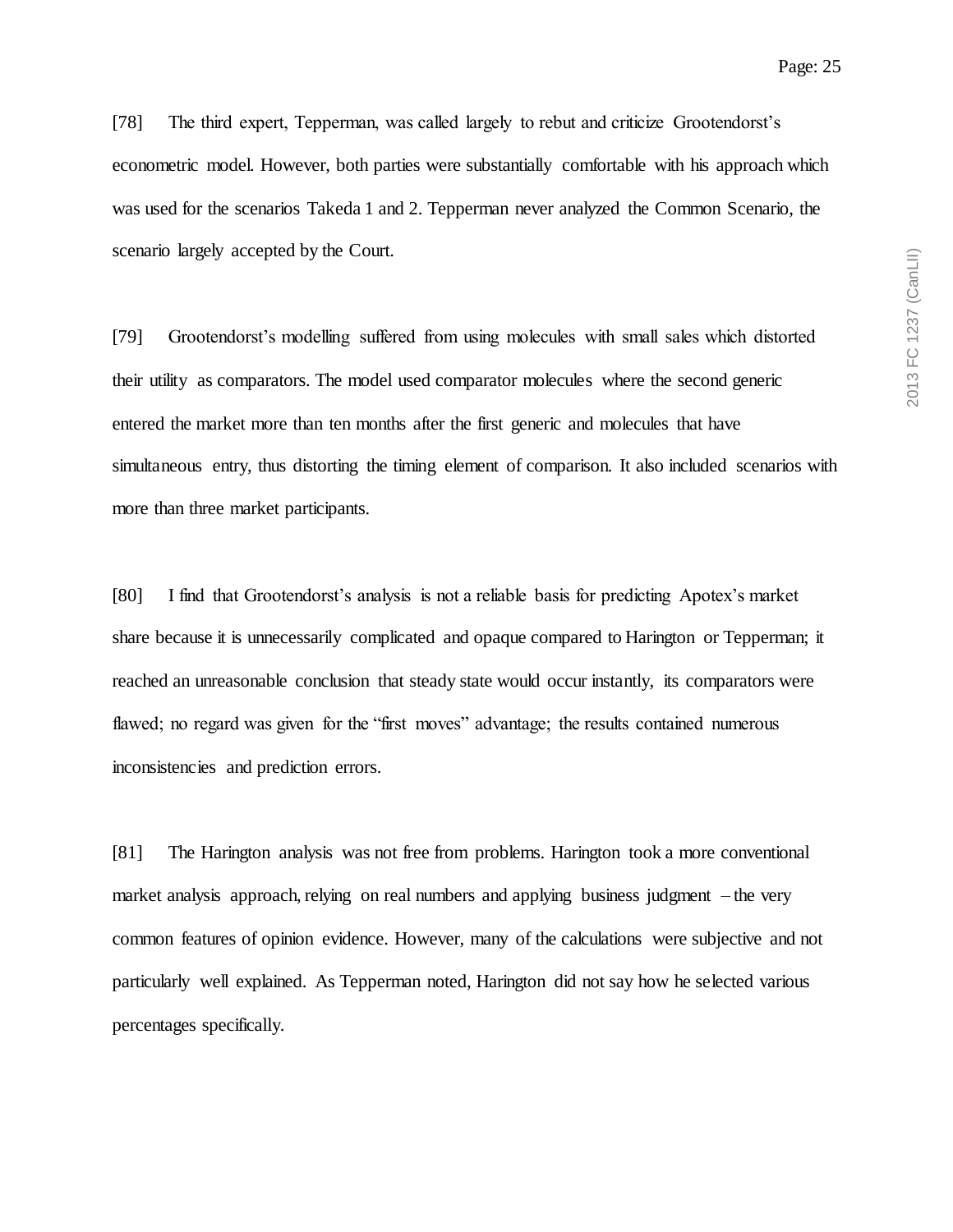[82] However, opinion evidence always contains subjective elements, educated choices even in a purely mathematical model. As between Harington and Grootendorst, the Court favours Harington because the approach is more realistic and accords more closely in the result to the other facts surrounding this case. The fact that Tepperman supported Harington's approach generally (despite some reservations) is significant. There is no magic nor necessarily any compelling reason to use an econometric model in the Common Scenario.

[83] Although Tepperman did not assess the Common Scenario, the Court notes that Tepperman was particularly persuasive in his evidence. His model used a large number of observations, it was objective, his approach was balanced, he was the least criticized witness and even Grootendorst acknowledged that it was a good model.

[84] In a "perfect world", Tepperman would have analyzed the Common Scenario. However, even though Apotex suggested that the Court order Tepperman to determine Apotex's lost volumes and Tepperman acknowledged that mechanically speaking, it would be reasonably straightforward to do, he put in an important caveat:

> Q: Okay. And having modelled it for scenario 1, which involved Teva, Apotex, Ranbaxy and three other generics, so six, and scenario 2 and seeing your results, you used the term "economist inference". Is there any inference that you have on its applicability to scenario 3?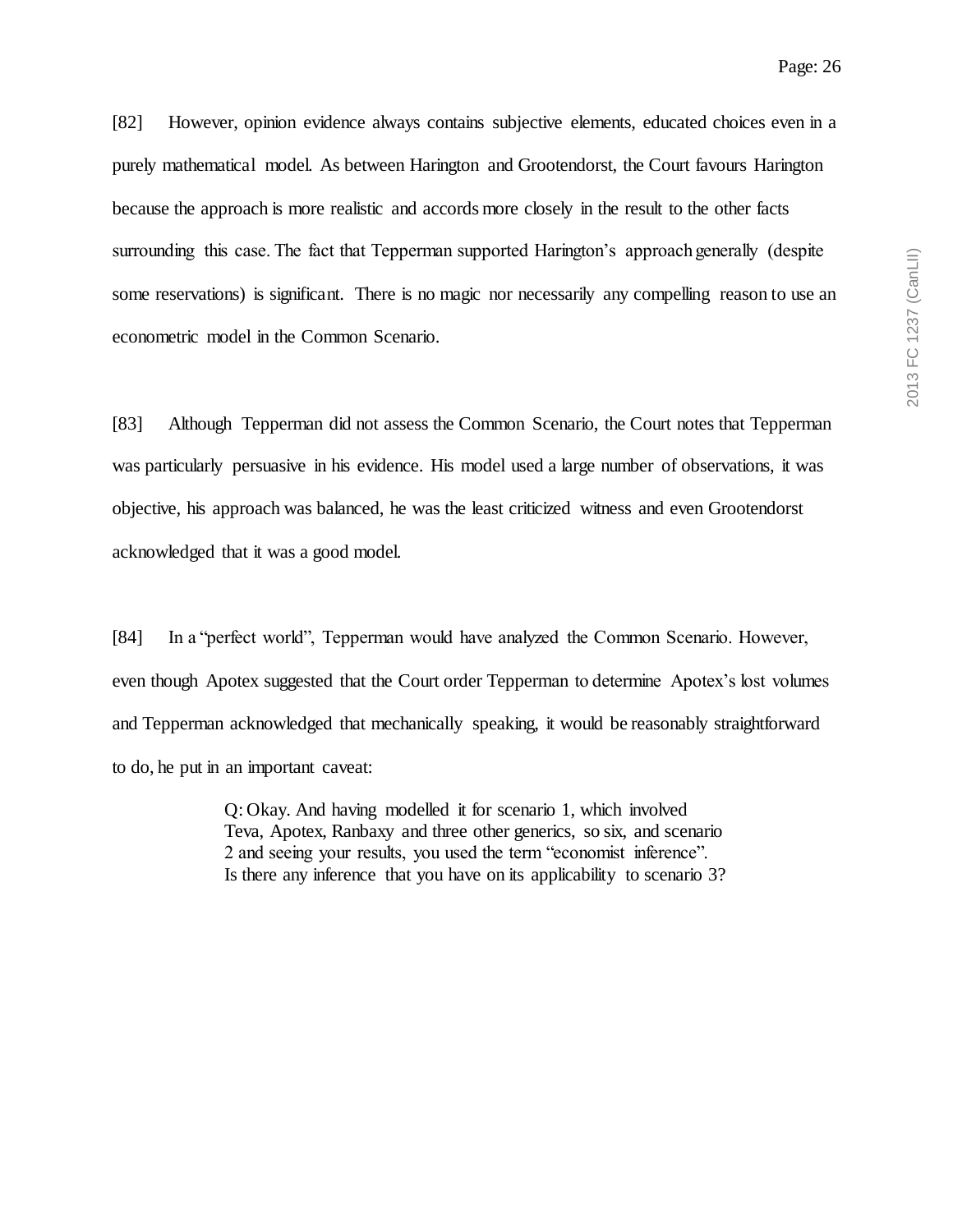A: Well, I wasn't asked to analyze scenario 3, so I haven't used it to analyze scenario 3. If I were asked to consider scenario 3 using an econometric model, I think there are a number of things that I would want to think about before I set out and mechanically apply this model to scenario 3. It's quite a different scenario. In scenario 3, Apotex is one of two, where the only other market participant is a much smaller authorized generic. And in scenarios 1 and 2, Apotex is one of six. It's a much different circumstance.

(Trial Transcript at 855-856).

[85] The effect of sending the matter back to Tepperman is not simply some mathematical exercise but the creation of an entirely new and different expert's report with no advance knowledge or acceptance of the assumptions or other circumstances leading to the calculations.

[86] Absent the parties' consent to creating a new and independent expert's report, the Court must decide the matter on the basis of the best available evidence presented. In that regard, the Court must accept the Harington Report as the basis for calculating Apotex's share of the generic market in that hypothetical world accepted by the Court.

#### D. *Issue 4 – Apotex's Lost Revenue/Pricing*

[87] Apotex accepts that it is its burden to prove its lost sales and any deductions from those sales.

[88] The issue to be determined under this section is the price at which Apotex's Apopantoprazole would be sold under provincial formulary regimes. I concur with Apotex that its pricing depends on whether Apotex would have been in the market as the sole generic source or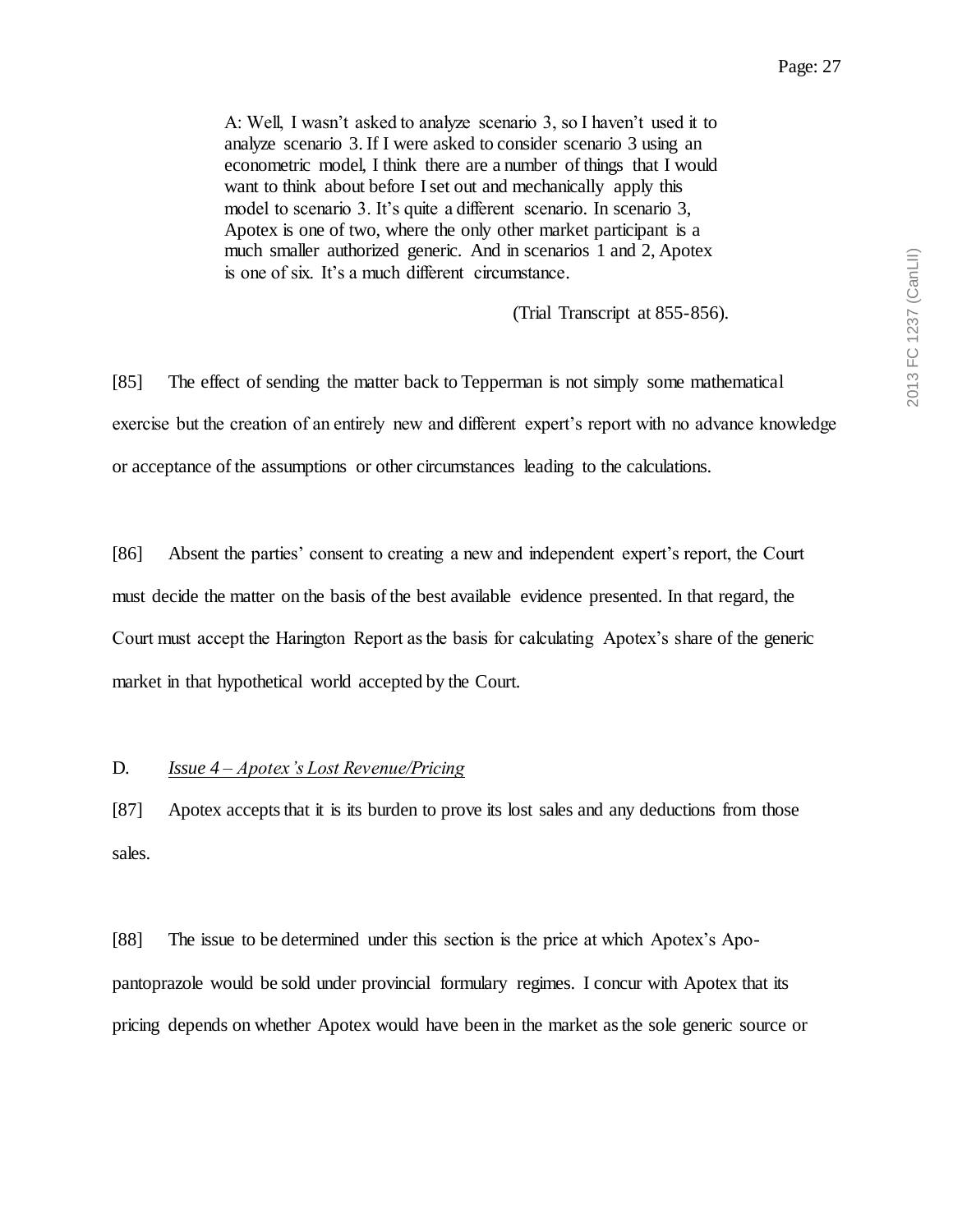with generic competition. The Court has already determined the period of time Apotex would have been the sole source generic.

[89] The principal spokesperson for Apotex in this regard is the Founder and Chair of Apotex, Dr. Bernard Sherman. He was backed up by Messrs. Fahner and Hardwick.

The Court also heard from the following provincial officers and the following expert witnesses:

- Brent Fraser, Director, Drug Program Services, Ontario Public Drug Programs Bureau, Ontario Ministry of Health and Long-Term Care;
- Lucie Robitaille, Vice President, Governance and Administration, Institut National d'Excellence en Santé et en Services Sociaux;
- Glenn Monteith, Chief Delivery Officer, Alberta Health;
- Neil Palmer, Takeda's expert witness a pharmaceutical industry consultant with expertise in formulary listing and pricing regimes of the Canadian pharmaceutical industry; and
- Ross Hamilton, Apotex's expert witness a chartered accountant with a specialist designation in investigative and forensic accounting and expertise in damages quantification in commercial and intellectual property disputes including in the Canadian pharmaceutical marketplace.

[90] It was Apotex's position that generic companies aggressively maximize profit when they are the sole source generic because price and hence profits are significantly lower in a competitive environment.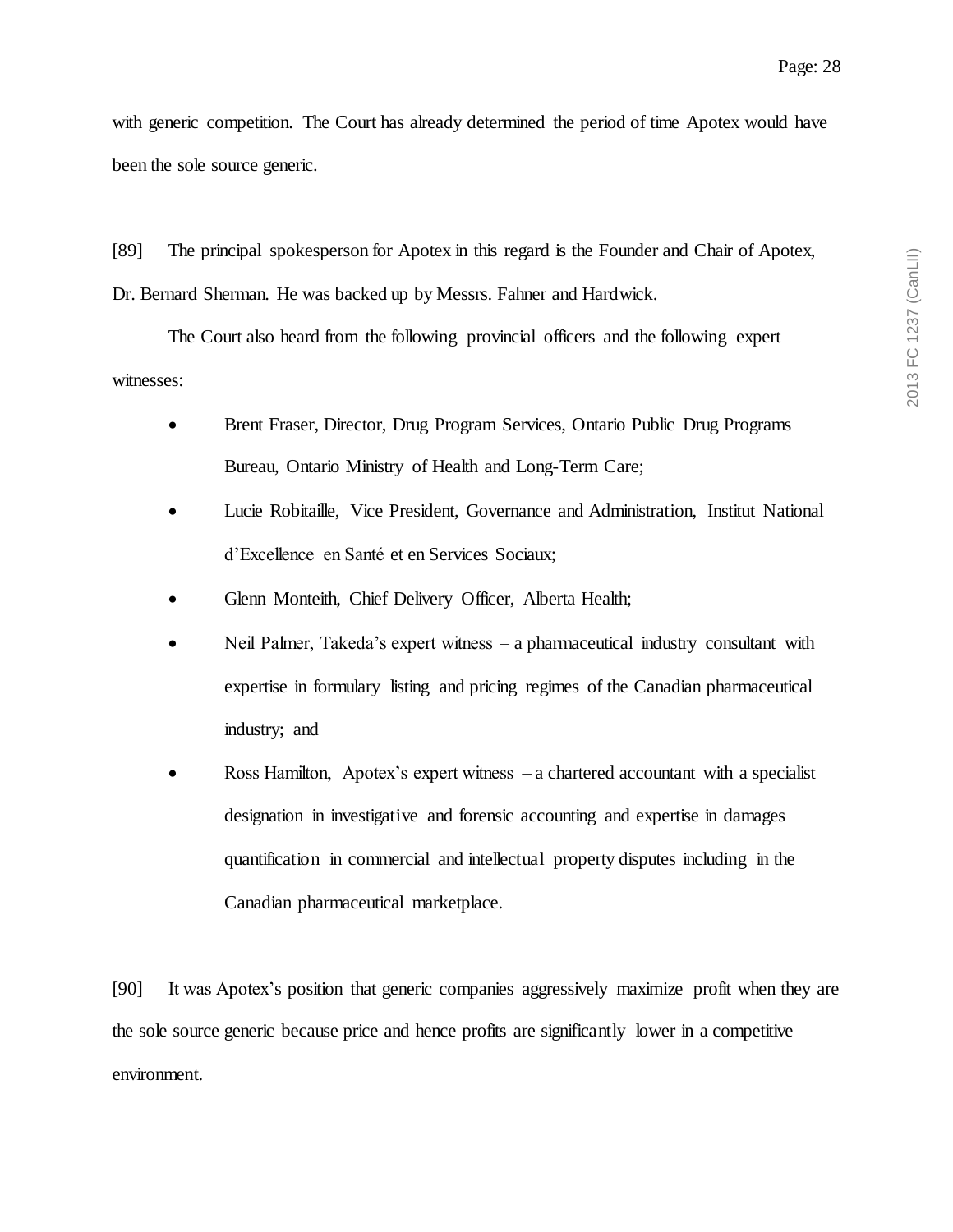Apotex also contends that the generic has a strong motive to seek the highest price where it is faced with a potential claim for patent infringement from the brand (referred to as being "at risk").

[91] Sherman testified that Apotex would have sought as high a percentage of the brand's price as possible in all market scenarios and in all provinces while it was the sole generic in the market. Based on having received high prices in the past, Apotex asserted that its price would be 80-90% of the brand price during that sole generic period.

[92] In a generic competitive market, Apotex claimed that in Ontario, Quebec and Newfoundland the formulary price would drop to 50% of the brand price due to provincial regulation. In the rest of Canada absent provincial regulation, Sherman postulated that even with a second generic in place, both generics would keep the price as high as possible. In this regard Sherman's thesis was supported by a Sandoz representative who said that it would match Apotex. The generic competition would be fought out on the matter of rebates not price.

[93] Takeda's basic position was that Apotex would never be the sole source and that in a competitive market, Apotex's price would be approximately 63% of the brand. Takeda submits that in a sole source environment Apotex's price would be only 75% (not 90%) of the brand.

[94] Rather than repeat here the speculative and self-serving positions of the parties, the Court turns to and had the benefit of very credible fact witnesses from provincial formularies on which to rely. The witnesses, Fraser, Robitaille and Monteith, had no personal or professional stake in this case. They were knowledgeable and experienced and gave clear and convincing support for their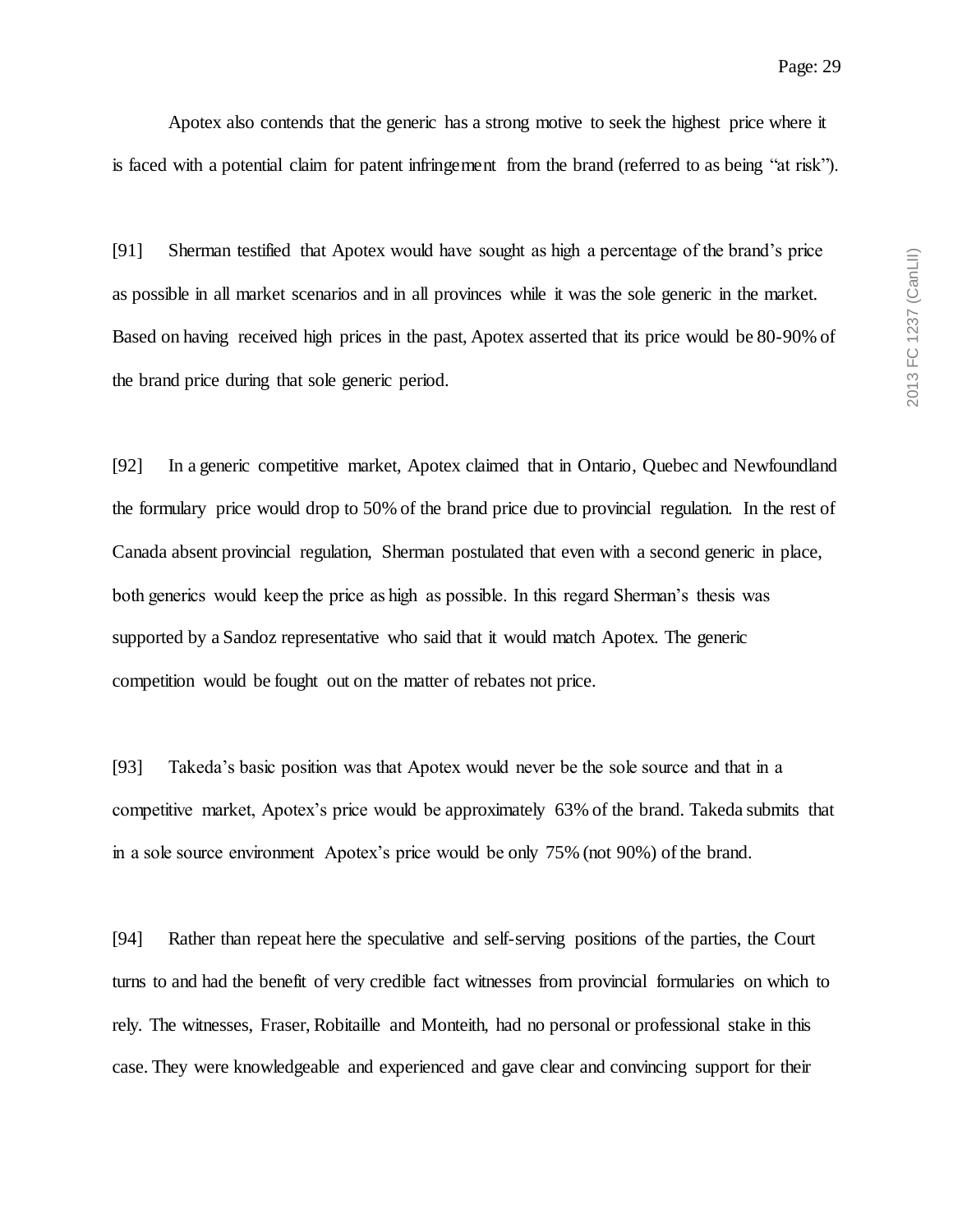opinion of what likely would have happened in the hypothetical world. Even Palmer concurred that where his evidence was in conflict with them, the Court should rely on their evidence. Lastly, in total, the witnesses represented 80% of the Canadian market and in a real sense they were the customers and they knew what they were prepared to pay, backed by provincial regulation. The Court clearly prefers and accepts their evidence.

[95] Turning to Ontario, despite Apotex's claim that it would obtain prices at 90% of the brand, the province was governed by Bill 102 at the time Apotex would have theoretically entered the market. The legislation and regulations set a price floor of 50% of the brand price but did permit exceptions to be granted. Fraser acknowledged that it was "more likely than not" that some exceptions would be granted to Apotex initially.

[96] Fraser referred to his experience with different requests for exceptions where 40% of exceptions were priced at 76% of the brand price or greater and 30/35% of exceptions were priced between 50% and 75% of the brand price.

[97] For example, in the case of Apo-lansoprazole, a drug in the same therapeutic class (although a capsule not a tablet), that drug was listed at 75% of the brand price.

[98] Given the evidence with respect to Ontario's policies and practices, I find that in Ontario for the period Apotex was the sole generic source, it would have been granted an exception at 75% of the brand price.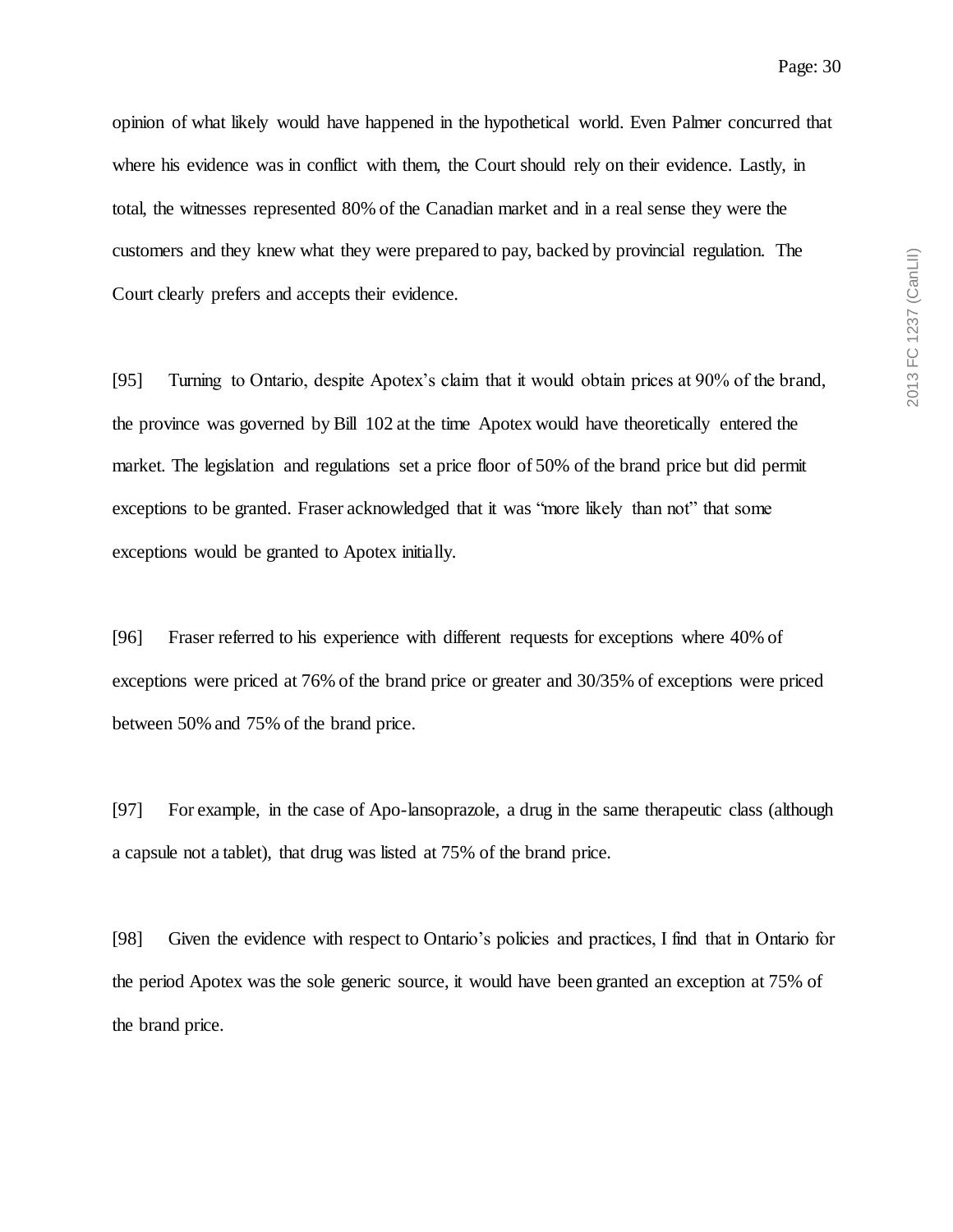[99] Although Apotex argued that Apo-pantoprazole was "at risk" when the sole generic source and that would have allowed for a higher price exemption, Fraser was clear that Ontario did not consider litigation risk. I accept his explanation despite evidence that the scope of exemptions available was broad enough to consider litigation risk.

[100] In Quebec, the province has a scheme known as "most favoured nation" [MFN] treatment. In practice, this means that Quebec pays to the generic the lowest price of the brand that has been negotiated anywhere in Canada.

[101] Because witnesses and counsel often referred to the generic price as 50% of the brand price, it must be made clear that in Quebec the MFN clause is based on price set for the brand not a percentage of brand price. Both Robitaille and Palmer testified to that effect and I accept that evidence as being the more objective credible evidence available.

[102] Robitaille testified that the maximum price available on a sole source generic basis is 60% of the brand subject to discretion in the Institut to increase the price. There are five factors to be examined in such an instance but being "at risk" is not one of them.

[103] Robitaille confirmed that it would be highly unlikely for Apotex to receive permission to price Apo-pantoprazole at 90% of the brand when it was the sole source generic. The attempts by Apotex to show that an exception to the usual 60% rule would have been warranted were not successful. There were instances of some drugs being granted exemption in the 70-80 or 90% range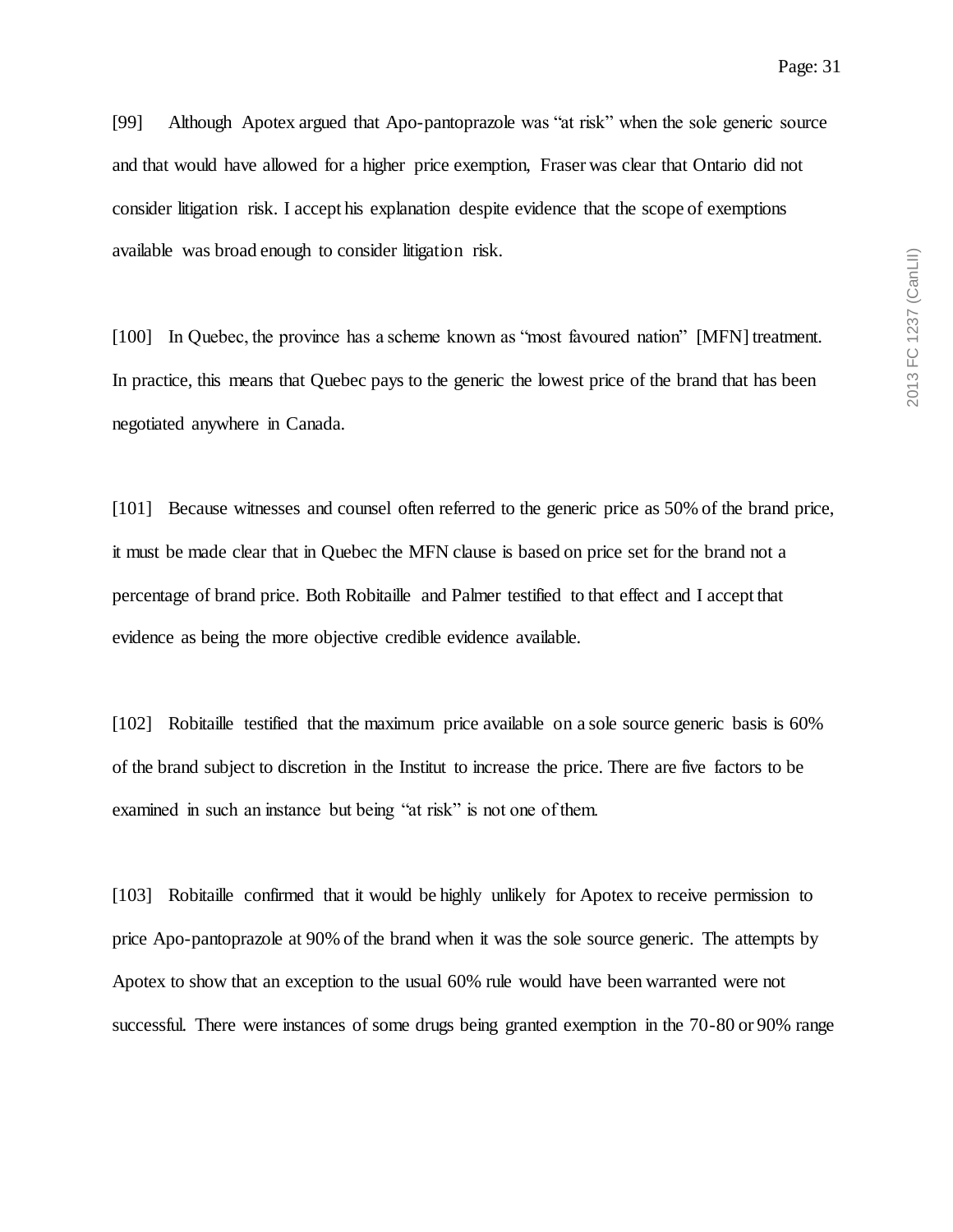but there was not enough evidence to counter Robitaille's opinion or to establish that an exception likely would have been granted.

[104] Therefore, for Quebec, during the sole source period, Apotex would be reimbursed at 60% of the brand price or if the price at 75% of the brand in Ontario was lower than this 60%, it would have been subject to MFN and received that lower price.

[105] Apotex argued that in the other provinces during the sole generic source period, it would have demanded and received 90% of the brand price. Other than Newfoundland which had a MFN scheme, the other provinces did not have a regulatory scheme like Ontario.

[106] As Monteith said in respect to Alberta, while Apotex might have tried to obtain approval for a 90% price, the Alberta government would not have agreed. Alberta had a policy of limiting the price, in this situation, to 75% of the brand. I accept that on a balance of probabilities, as Monteith explained, Apotex would have received a price of 75% of the brand in Alberta.

[107] The evidence in respect of the other provinces (other than Ontario, Quebec and Alberta) was not particularly compelling for either side. However, I accept Palmer's evidence over that of Sherman. As Palmer explained, Newfoundland has the MFN rule and pays to the generic the lowest price of the brand that has been negotiated anywhere in Canada. He also explained that the other provinces had the former Ontario rule of 70/90 (sometimes called 70/63). This meant that the first generic received 70% and thereafter the price was 90% of the 70% (63%).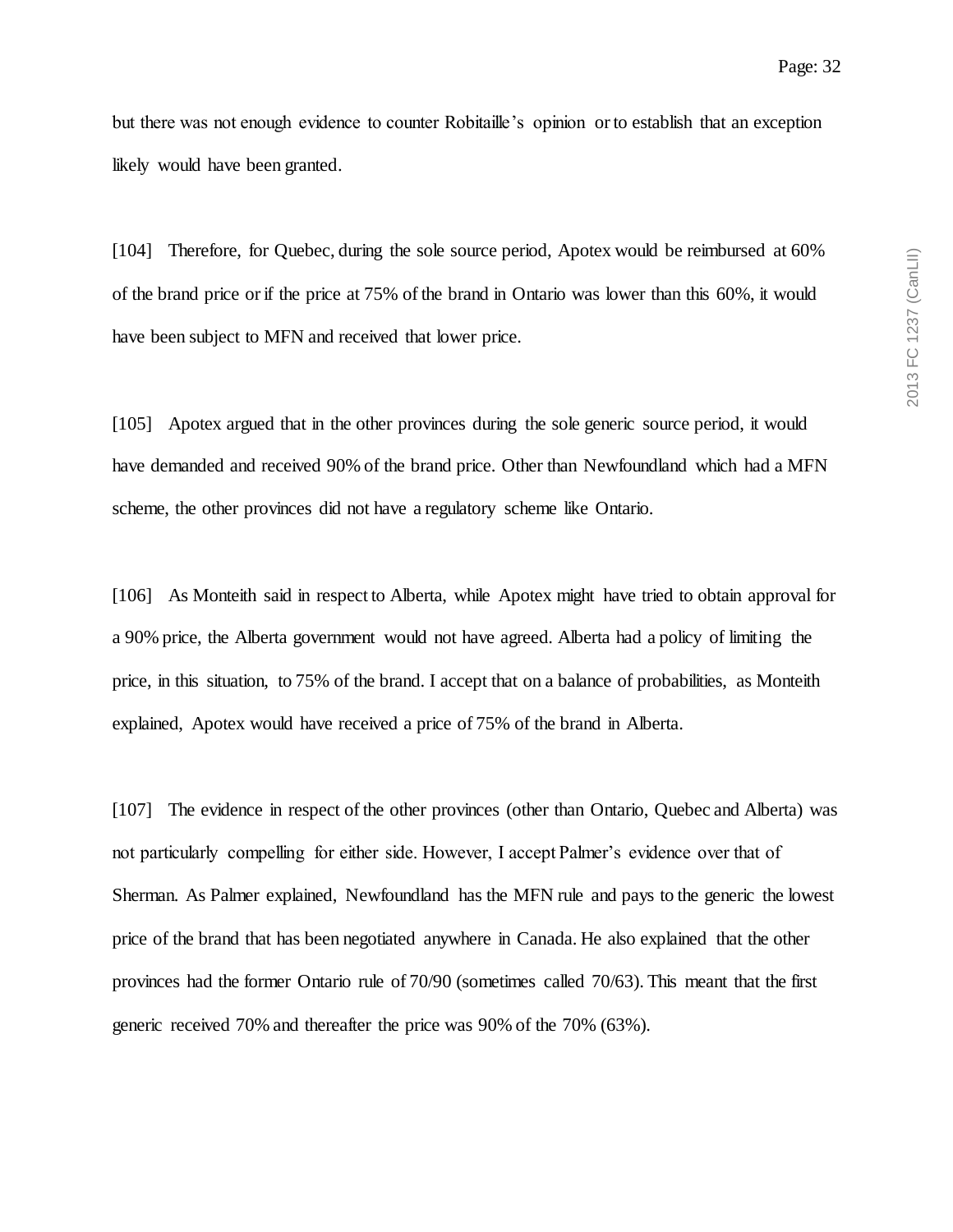2013 FC 1237 (CanLII) 2013 FC 1237 (CanLII)

Page: 33

While all provinces were moving to the 50% rule, in the Relevant Period the 70/90 (70/63) rule was in place outside of Ontario, Quebec, Alberta and Newfoundland.

[108] In summary, for the sole generic period, Apotex would have had:

- a 75% listing in Ontario;
- a 60% listing in Quebec (unless the price in Ontario was less than 60% of the brand price in Quebec);
- 75% in Alberta; and
- 70% in the remaining provinces.

[109] Having found that the market would have gone multi-source, the Court finds that the prices thereafter would be:

- 50% in Ontario and Quebec (accepted by Apotex). Quebec could be slightly different because of MFN but the Court cannot determine that amount.
- 63% in Alberta and the other provinces except Newfoundland which, pursuant to MFN, would be the Ontario price.

## E. *Issue 5 – Inventory Adjustment*

[110] Both parties agreed that a reporting system delay occurred. Remedying this delay requires an inventory adjustment (known as "pipefill"). The onus of establishing the pipefill rests with Apotex.

[111] The logistics and reporting system is as follows: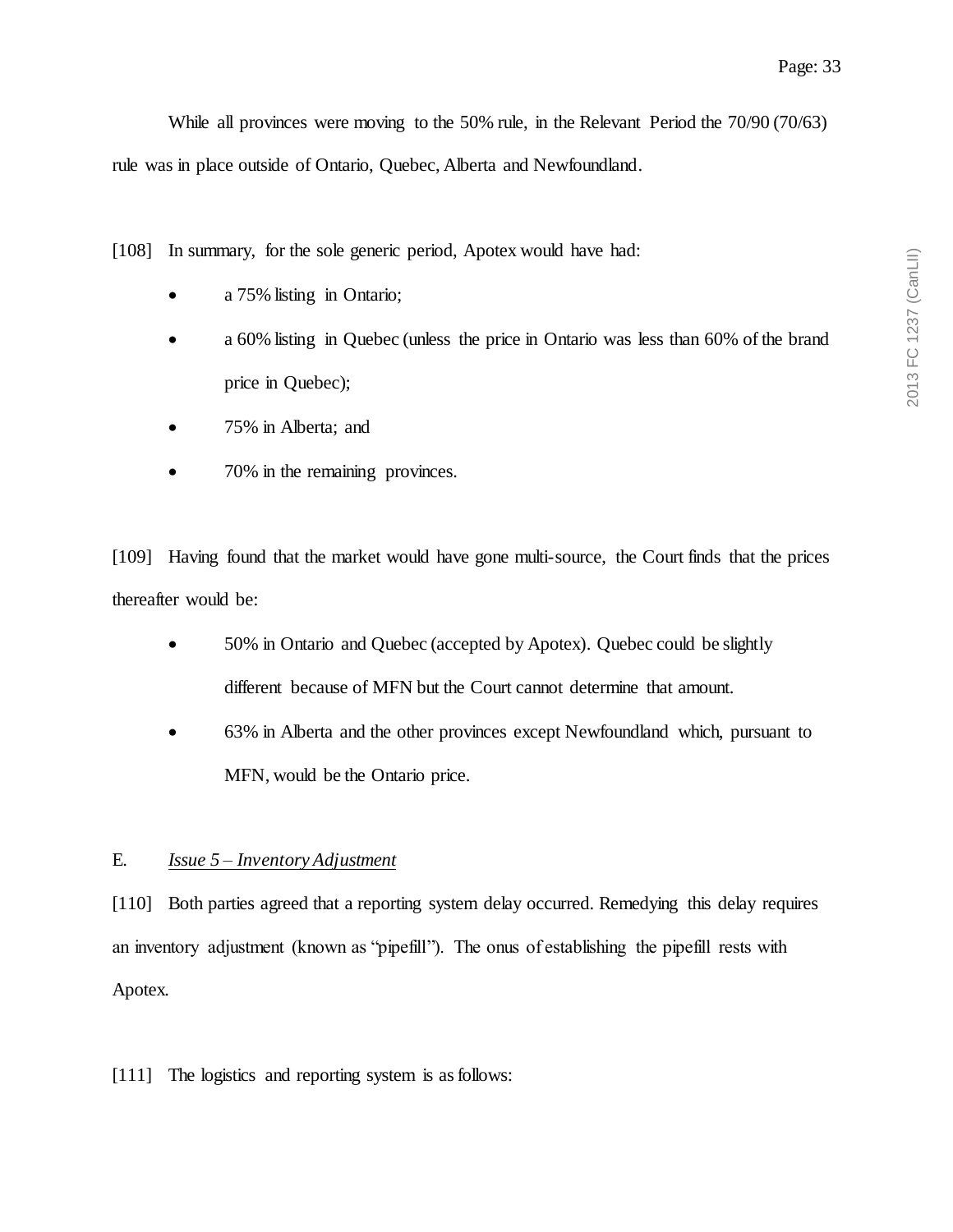- a generic pharmaceutical manufacturer's sale is recorded in its accounting system. These sales are referred to as "ex-factory" sales;
- ex-factory sales are generally composed of (i) sales to a wholesaler who then distributes the product to smaller pharmacies, (ii) sales to a chain that may act as its own wholesaler, and (iii) sales directly to a retail pharmacy;
- inventory received by pharmacies is tracked by IMS and referred to as Canadian Drug and Hospital [CD&H] data;
- once a product is on the market, the ex-factory information approximates CD&H data subject to timing differences and systemic under-reporting by pharmacies because IMS does not receive data for all inventory sales made to pharmacies; and
- before a product is established, the ex-factory sales will exceed the amounts recorded in the CD&H data until the pharmacies have built up normalized inventory levels/reaching steady state.

In summary, CD&H data does not record the initial pipefill that occurred in the real world; therefore, an adjustment is made to account for this recording gap.

[112] The expert evidence in this regard came from Ross Hamilton and Andrew Harington whose qualifications have been previously described.

[113] These experts agree that the calculation of appropriate inventory adjustment requires an analysis of when "steady state" sales are achieved. This occurs when CD&H data shows "normalized" sales.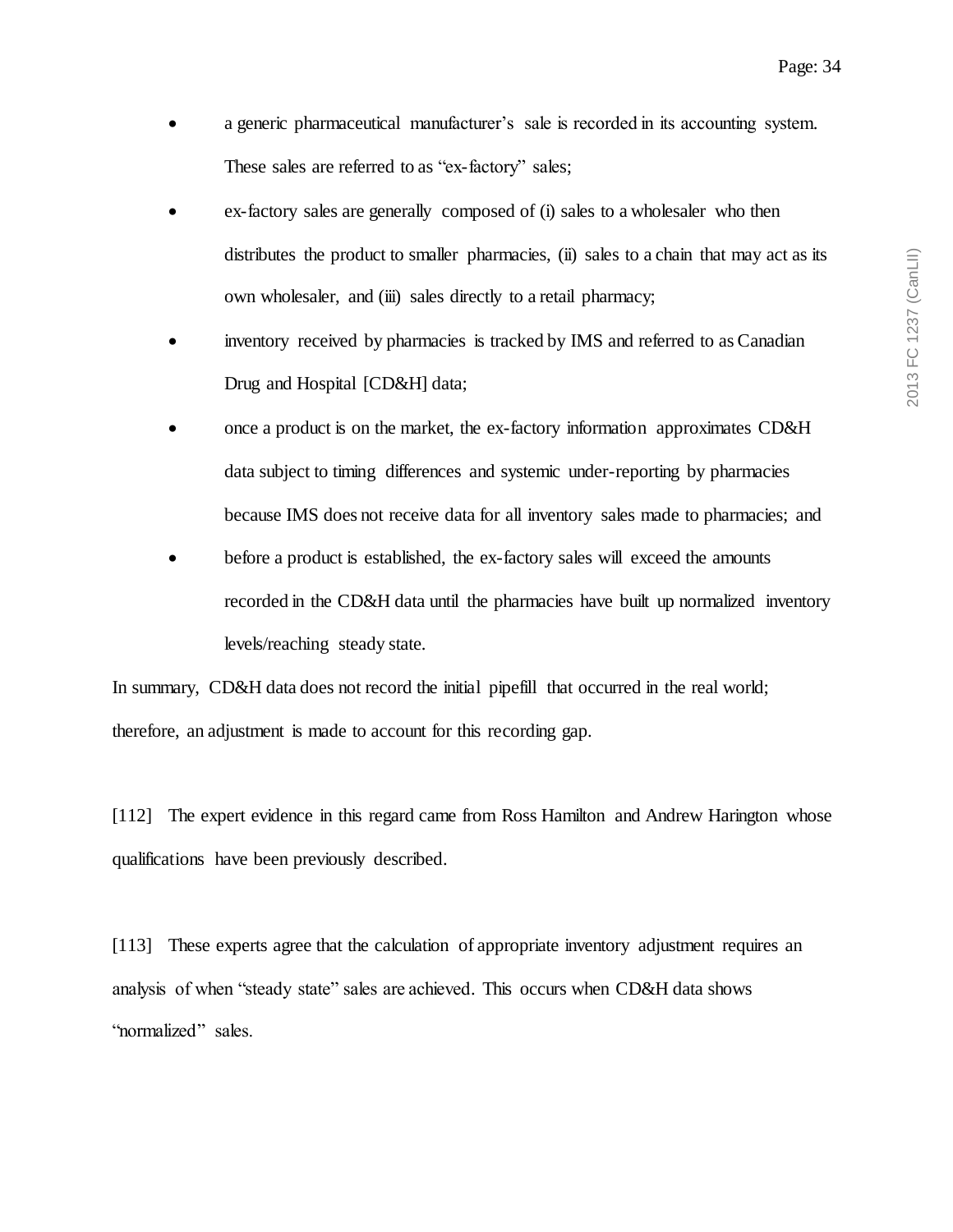[114] The experts disagree as to when steady state was achieved. Takeda's expert Hamilton estimated steady state after approximately four months which required 0.9 months' inventory adjustment. Apotex's expert Harington estimated steady state in seven months which required an inventory adjustment of six weeks. In the end, there was a disagreement between the experts of two weeks' inventory adjustment.

[115] At the core of the dispute is the methodology employed by the experts. Harington treated all markets as equal in size and made his calculations on that basis. Hamilton, on the other hand, weighed the different markets recognizing that in smaller markets (BC/Manitoba), steady state was reached later than larger markets (Alberta, Ontario, Quebec). Hamilton applied judgment in his weighting exercise.

[116] The Court is no expert in this exercise and can only deal with it in the broadest terms – taking a "broad axe" to the issue as suggested by Apotex's counsel. It seems that recognizing different sizes of markets makes more sense than treating them as equal. Thus, Hamilton's methodology makes more sense.

[117] However, there is a problem with Hamilton's numbers – one which he recognized. He acknowledged that Quebec should have reached steady state at six months rather than his report's conclusion of four months. There were similar problems with Manitoba and BC.

[118] Having recognized that Hamilton's methodology makes more sense, the Court adopts Mr. Radomski's suggestion to resolve the problems with Hamilton's report. The Court finds in favour of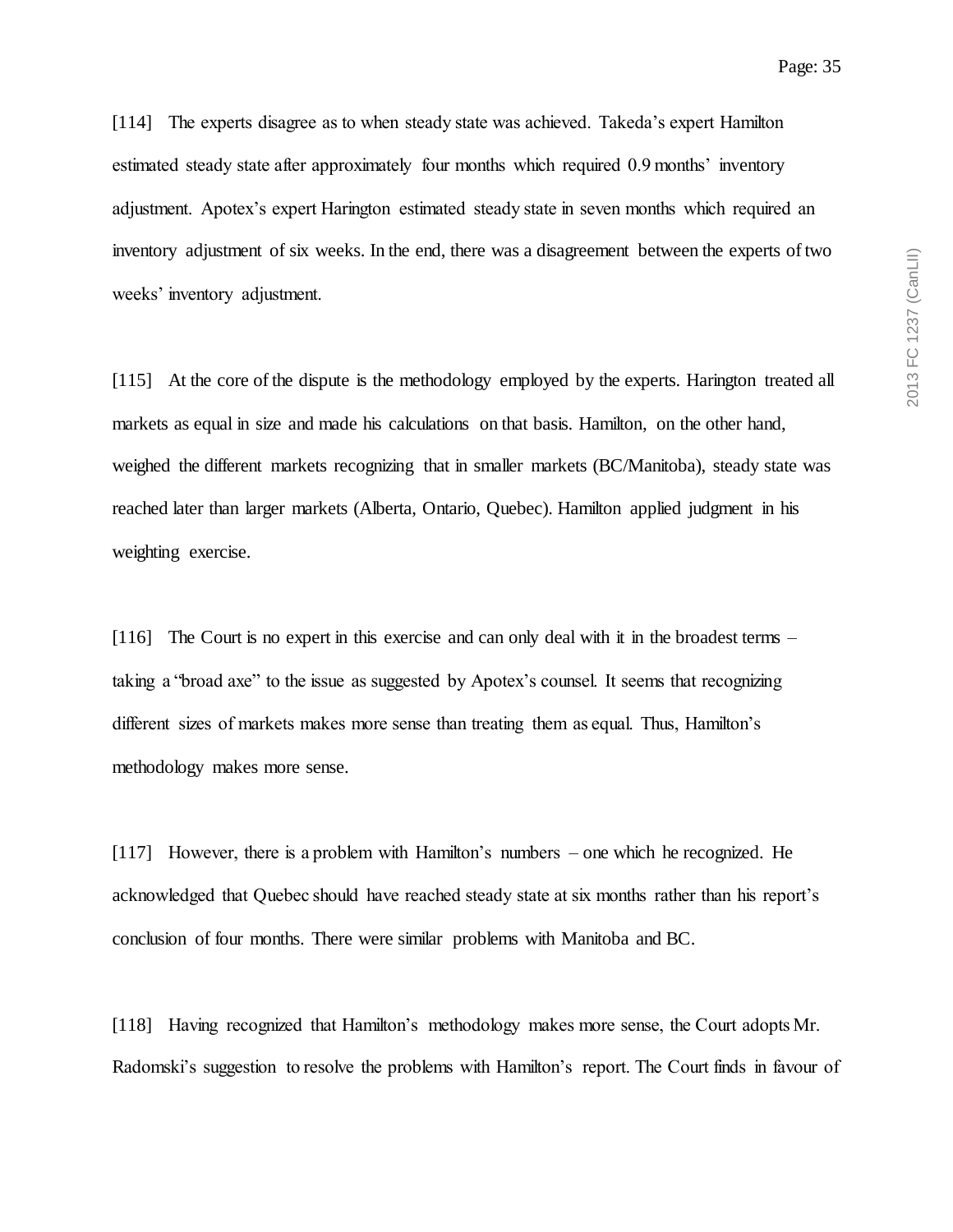Hamilton's approach but directs that Takeda have Hamilton redo his analysis taking into account the correct calculations for Quebec, Manitoba and BC.

[119] The last point in this inventory adjustment issue is the calculation of the amount that would be in inventory. Hamilton concluded that based on the difference between Apotex's sales and IMS sales after steady state was reached, a 13.2% adjustment reduction had to be made to total sales leading to steady state.

[120] Harington took a less precise view but he approved of Hamilton's approach on this matter. It would seem that the adjustment would be in the 11-13% range and can be clarified in Hamilton's subsequent work.

### F. *Issue 6 – Double Ramp Up*

[121] The issue of double ramp up relates to the income and expenses Apotex would experience when it commenced sale of Apo-pantoprazole. As such, the burden rests with Apotex.

[122] Ramp up is the initial period during which the generic drug has to be made or acquired, orders received from customers and the drugs shipped to those customers. It covers the period before Apo-pantoprazole achieves steady state sales.

[123] In the real world, Apotex experienced ramp up after it was successful in resisting Takeda's attempt to obtain a prohibition order which lasted until it reached steady state.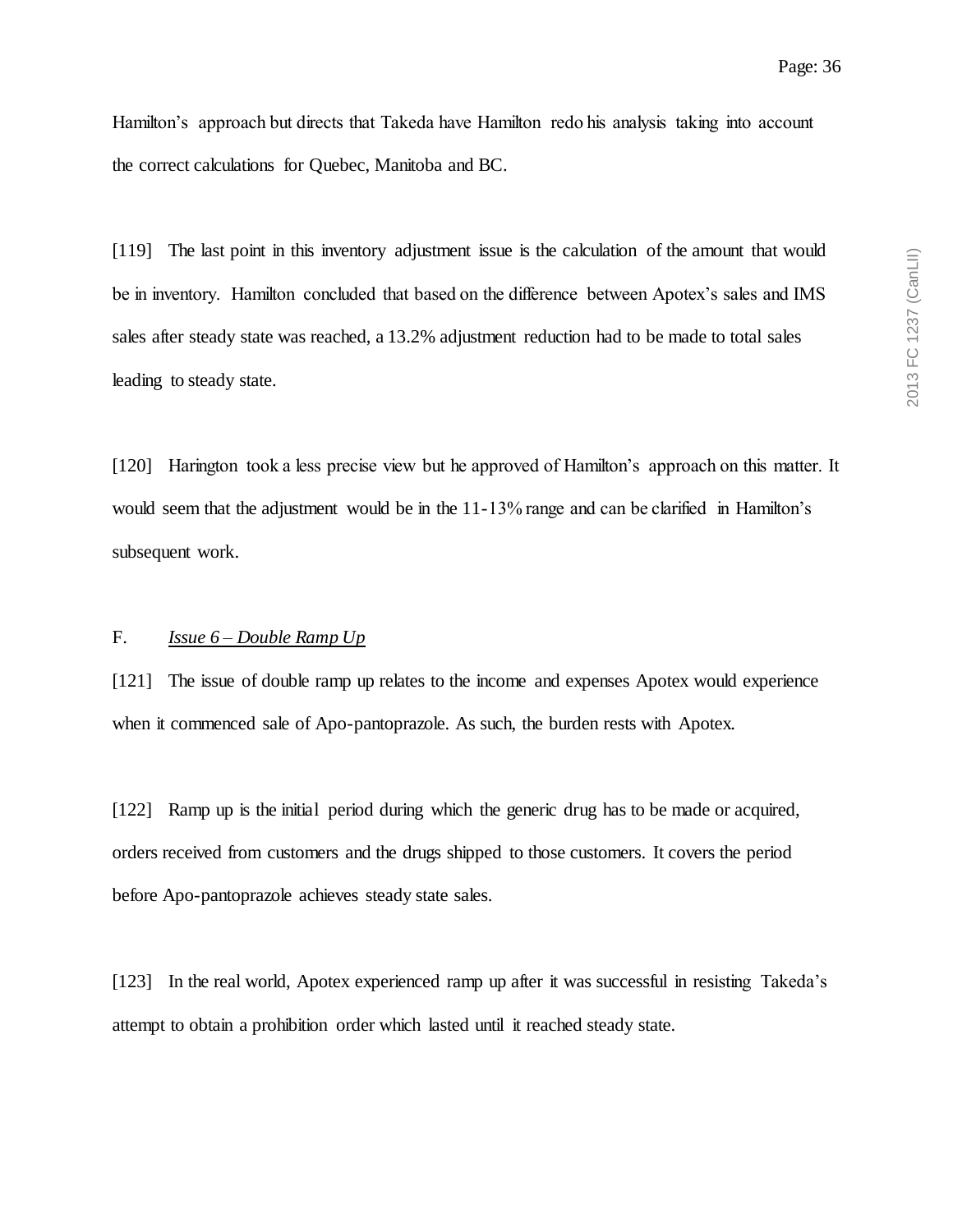[124] In the hypothetical world, the calculation of Apotex's loss reflected this ramp up incurred or experienced in the Relevant Period.

[125] The effect of the calculation is that Apotex experiences the effect of ramp up in the hypothetical world resulting in a deduction from what would be steady state revenue and then in the real world it experiences the same ramp up consequences. This is double counting for the same circumstance; a disadvantage to Apotex and an advantage to Takeda.

[126] The evidence shows that when the generic is in patent hold and particularly in this case where Takeda (and its predecessor company) were aggressive and prepared to fight any generic entering the market, Apotex was precluded during the Relevant Period from taking steps to mitigate or reduce this ramp up. While it might be able to stockpile product, it cannot realistically take steps to get to steady state almost immediately after it receives its NOC.

[127] This ramp up is factored into the hypothetical world when assessing the Relevant Period. Apotex then experiences a second ramp up in the real world when it builds up to steady state which occurs outside the Relevant Period.

[128] The cases to date which address double ramp up focus on the  $2<sup>nd</sup>$  ramp up consequences. They do not focus on the economic loss of not being able to ameliorate ramp up which occurs inside the Relevant Period.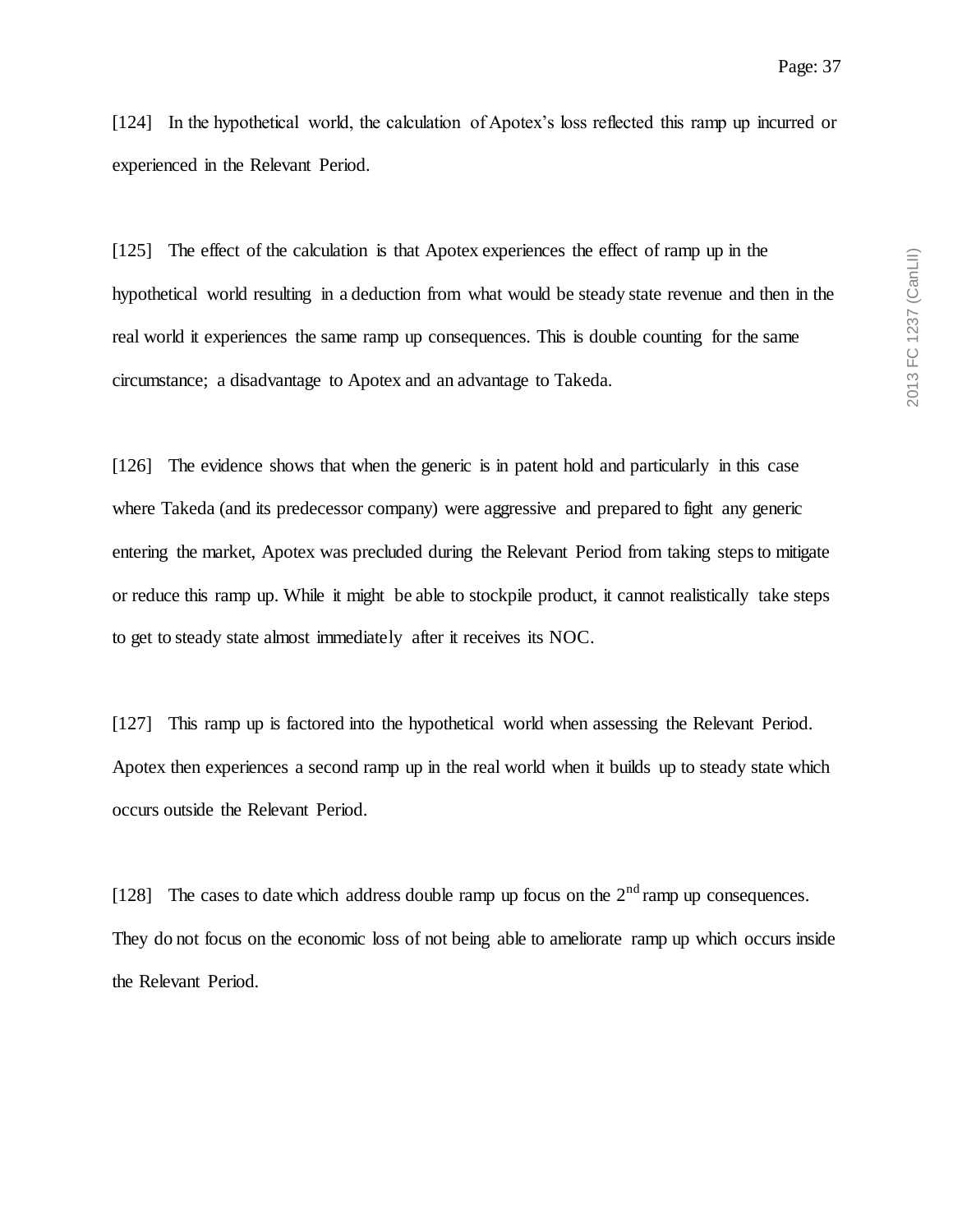[129] In this Court, based on the Court of Appeal's decision in *Apotex Inc. v Merck & Co.*, 2009 FCA 187, [2010] 2 FCR 389 [*Alendronate - FCA*], Justice Snider in *Ramipril* concluded that Apotex could not claim the loss of the ramp up after it received its NOC because it would be claiming for a form of lost revenue which "occurred" outside the period of the statutory stay.

[130] Justice Hughes in *Alendronate 2012* apparently felt that the Court of Appeal in *Alendronate – FCA* did not have the situation of double ramp up in mind when it precluded compensation for lost future revenue and market share outside that particular relevant period. Nevertheless, Justice Hughes "in the interests of comity and in the expectation of an inevitable appeal" adopted Justice Snider's view and did not allow compensation for double ramp up.

[131] With the greatest respect, I do not view the determination of "double ramp up" in the present case as resolvable under judicial comity nor a matter on which one can presume to be eventually resolved on appeal.

[132] The arguments before me have been developed since the matter was heard by Justice Snider. The considerations and factors which this Court must take into account are somewhat different than those before Justices Snider and Hughes.

[133] In resolving the conundrum presented by the double ramp up issue, it is helpful to return to some principal concepts. Section 8 of the Regulations is to be interpreted and applied in a manner consistent with section 11 of the *Interpretation Act*, RSC, 1985, c I-21 – to give it such fair and liberal interpretation as achieves its purpose.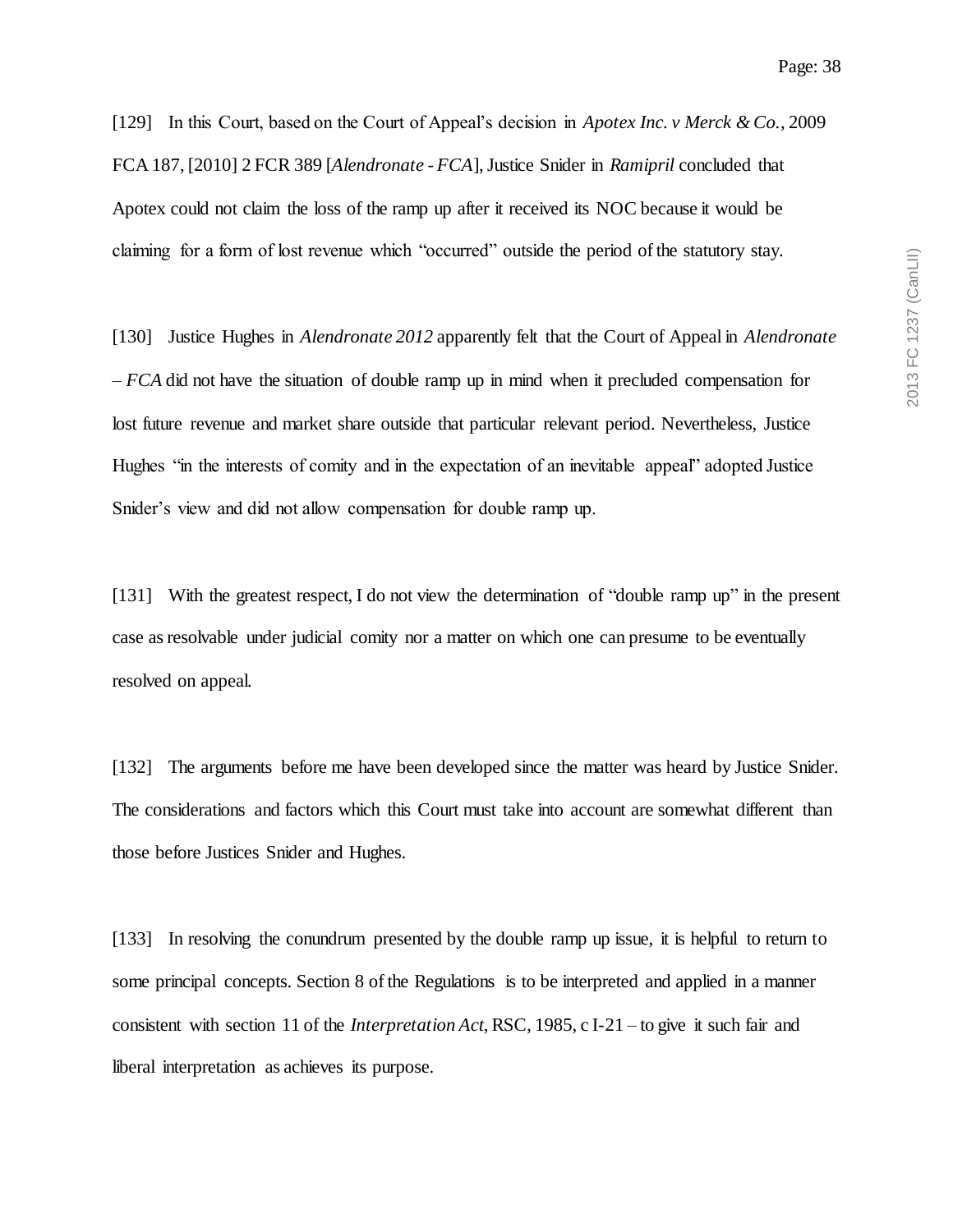| 11. The expression "shall" is to | 11. L'obligation s'exprime       |
|----------------------------------|----------------------------------|
| be construed as imperative and   | essentiellement par l'indicatif  |
| the expression "may" as          | présent du verbe porteur de sens |
| permissive.                      | principal et, à l'occasion, par  |
|                                  | des verbes ou expressions        |
|                                  | comportant cette notion.         |
|                                  | L'octroi de pouvoirs, de droits, |
|                                  | d'autorisations ou de facultés   |
|                                  | s'exprime essentiellement par le |
|                                  | verbe « pouvoir » et, à          |
|                                  | l'occasion, par des expressions  |
|                                  | comportant ces notions.          |
|                                  |                                  |

[134] The *Patent Act*, and in particular section 8 of the Regulations, are not tools to penalize generic drug manufacturers where they have been successful against a brand company.

[135] Section 8 is a reflection of the normal rules in civil litigation governing the operation of interlocutory injunctions. The subsection 8(1) mandated stay is the equivalent of the injunction. The phrase "… the first person is liable to the second person for any loss suffered during the period …" (the stay period) is the equivalent of the undertaking given by the enjoining party to pay damages claimed for losses during the period of the injunction. The intent under the Regulations as under injunction law is to return the enjoined party to the position it would be in if the injunction/stay had not been granted (assuming the enjoined party is ultimately successful).

[136] In *Alendronate – FCA*, the Court of Appeal was dealing with a multi-faceted case covering constitutional issues and a claim for disgorgement of profits. On the more narrow issue referred to by Justices Snider and Hughes, the Court of Appeal was dealing with Apotex's claim for lost sales and market share well beyond the applicable Relevant Period. The learned trial judge described the claims as one for future losses.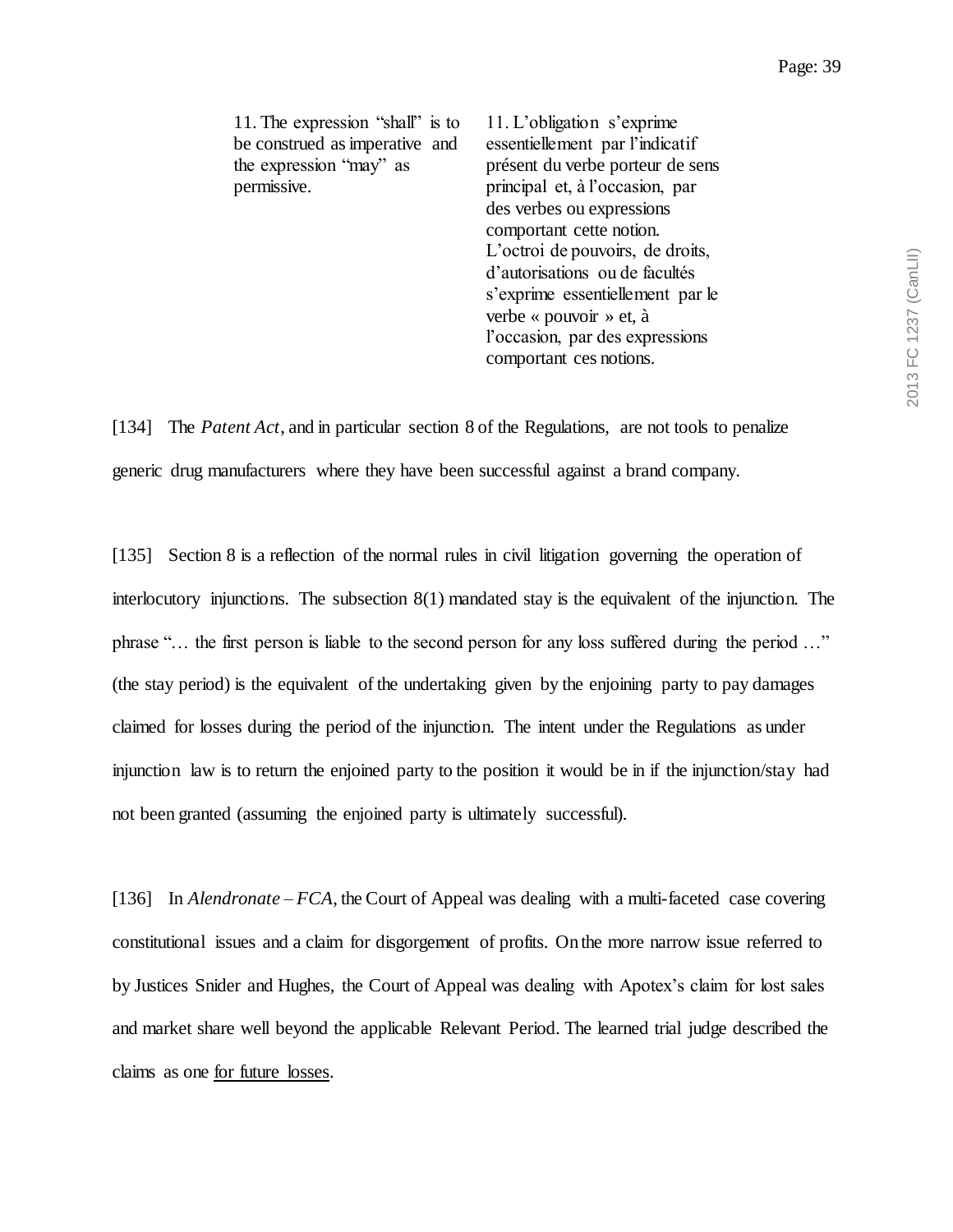[137] The difficulty with Apotex's claim for future loss was that it was the equivalent of present valuing future losses and shoehorning the amount into the stay period. It smacks of artificiality to suggest that those losses extended out over several years were "suffered" within the Relevant Period. It is this artificiality which appears to have caused the Court of Appeal to turn aside these future losses.

[138] The facts of *Alendronate – FCA* are clearly different from those in the present case. In the present case, a loss of revenue is being double counted against the successful party. The offending party, Takeda, is permitted a windfall.

[139] I do not read the *Alendronate – FCA* decision as endorsing that section 8 damages calculations are to ignore double counting. While the *Alendronate – FCA* decision can be distinguished from the facts of this present case on that basis alone, I also see no principled conclusion in the Court of Appeal's decision which endorses double counting.

[140] I note that the expert evidence (particularly Apotex's Harington and Takeda's Hamilton) in this case effectively confirms that ramp up loss should only be counted once.

[141] In calculating "... the loss suffered during the period ...", the Courts, through expert opinion, create a hypothetical world – an attempt to replicate what would have happened had there not been a stay and award damages on the basis of what the successful party would have otherwise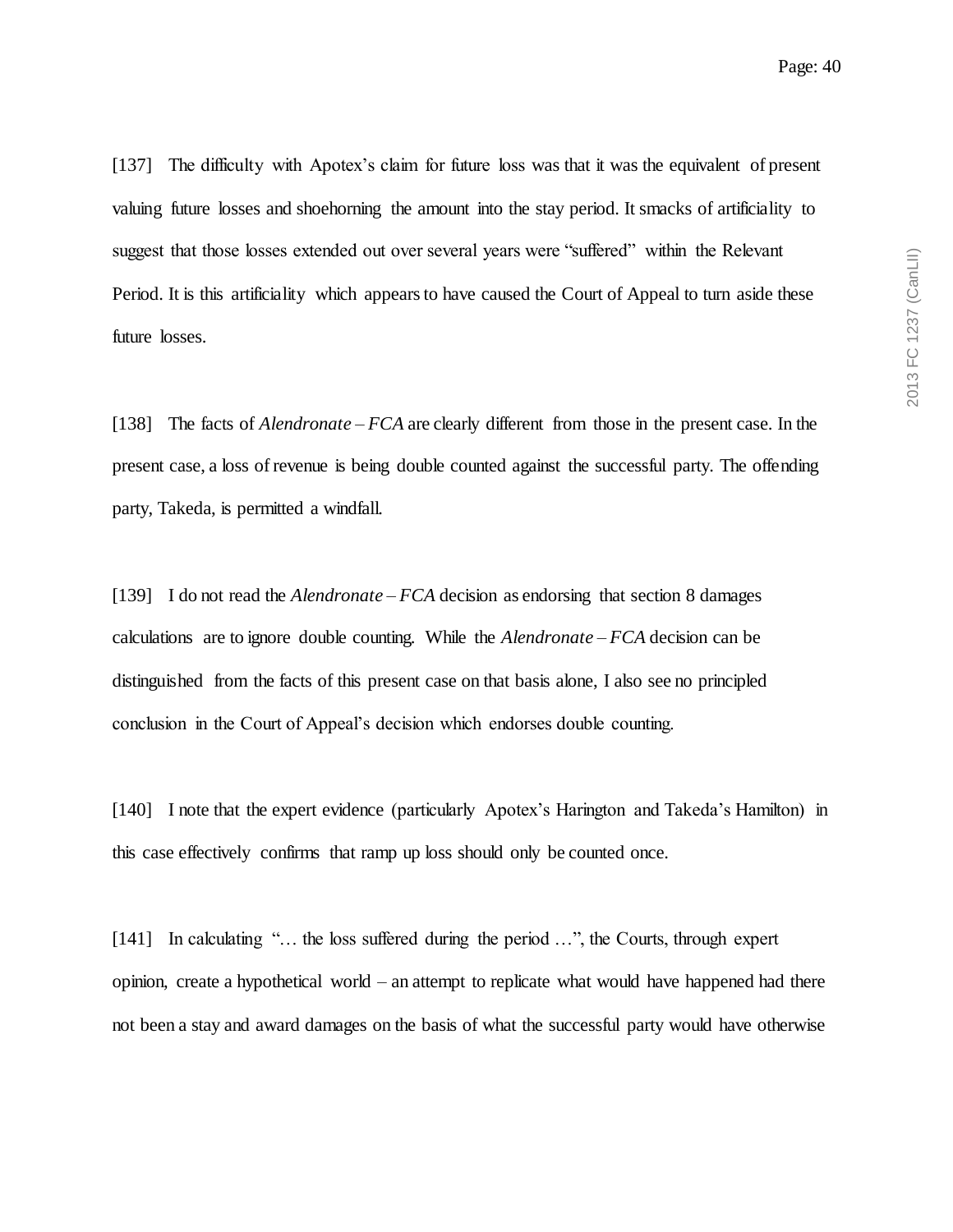2013 FC 1237 (CanLII) 2013 FC 1237 (CanLII)

earned. However, this hypothetical world exercise is not mandated by law; it is a useful tool in

trying to arrive at proper compensation. It is not a formula nor is it to be rigidly applied.

[142] Subsection 8(5) of the Regulations gives to the Court a wide discretion to "take into account all matters that it considers relevant to the assessment of the amount" of compensation.

| 8. (5) In assessing the amount    | 8. (5) Pour déterminer le          |
|-----------------------------------|------------------------------------|
| of compensation the court shall   | montant de l'indemnité à           |
| take into account all matters     | accorder, le tribunal tient        |
| that it considers relevant to the | compte des facteurs qu'il juge     |
| assessment of the amount,         | pertinents à cette fin, y compris, |
| including any conduct of the      | le cas échéant, la conduite de la  |
| first or second person which      | première personne ou de la         |
| contributed to delay the          | seconde personne qui a             |
| disposition of the application    | contribué à retarder le            |
| under subsection $6(1)$ .         | règlement de la demande visée      |
|                                   | au paragraphe $6(1)$ .             |

[143] The provision refers to all matters relevant to the assessment of compensation. It does not restrict the Court to matters of conduct of a party or similar matters.

[144] The discretion must, however, be exercised in a manner consistent with the purpose of section 8 and of the Regulations and consistent with the provision read as a whole.

[145] Whether a matter is double counted is relevant to assessing compensation. The purpose of section 8 is to provide proper compensation.

[146] There is nothing in law and certainly nothing in equity which requires the Court to ignore the factor of double counting and to adjust the compensation accordingly.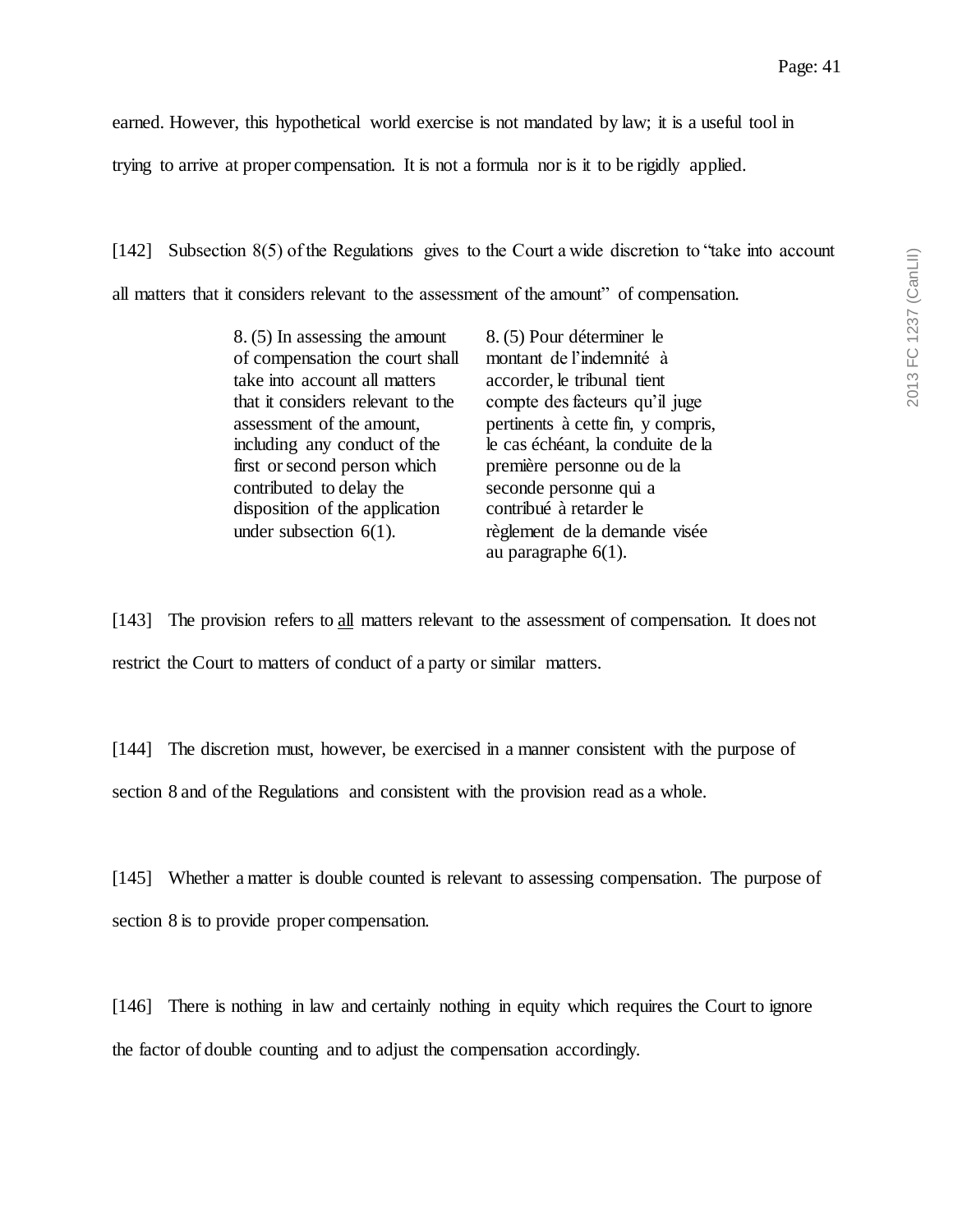[147] Harington attempted to account for this double ramp up phenomenon and subject to such adjustments as may be necessary in a final accounting, his calculations are accepted.

[148] I conclude that it is a proper exercise of the Court's discretion to not include "ramp up" in the Relevant Period where "ramp up" was experienced in the real world.

### G. *Issue 7 - Rebates*

[149] As noted earlier, competition in the distribution of pharmaceuticals not only revolves around price but also around the rebates that would be given to buyers to foster sales, both current and future. Justice Hughes in *Alendronate 2012* fairly described the rebate practice and issues:

> 94 The practice seems to be a murky one. There seems to be no established figure for the rebates; nor does one particular rebate necessarily, but not inevitably, apply to one particular product and another to another. The rebates seem to be applied collectively to a range of products and vary over time. Much seems to depend on the negotiating strength of the supplier, such as Apotex, and the purchaser, such as a pharmacy chain or purchasing group. Product exclusivity gives the supplier a stronger hand; non-exclusivity gives the purchaser a stronger hand. Even if there is exclusivity, a supplier may give a rebate in order to build goodwill or in expectation of favourable treatment in other areas. A purchaser who does not get a favourable rebate may seek to exact retribution elsewhere, or later. There is no science or exactitude that can be applied.

[150] It is basically Apotex's burden to show the rebate levels it would have paid since both parties acknowledged that the issue must be addressed. Aside from the experts Harington and Hamilton who touched on the rebate levels, Apotex's evidence was provided by Sherman, Fahrer (Vice President, Business Operations and Finance) and Hardwick (Senior Vice President, Sales and Marketing). Takeda relied on its expert and Virginia Cirocco, formerly of Shoppers Drug Mart, and Michael Blacker, a pharmacist from Windsor, Ontario.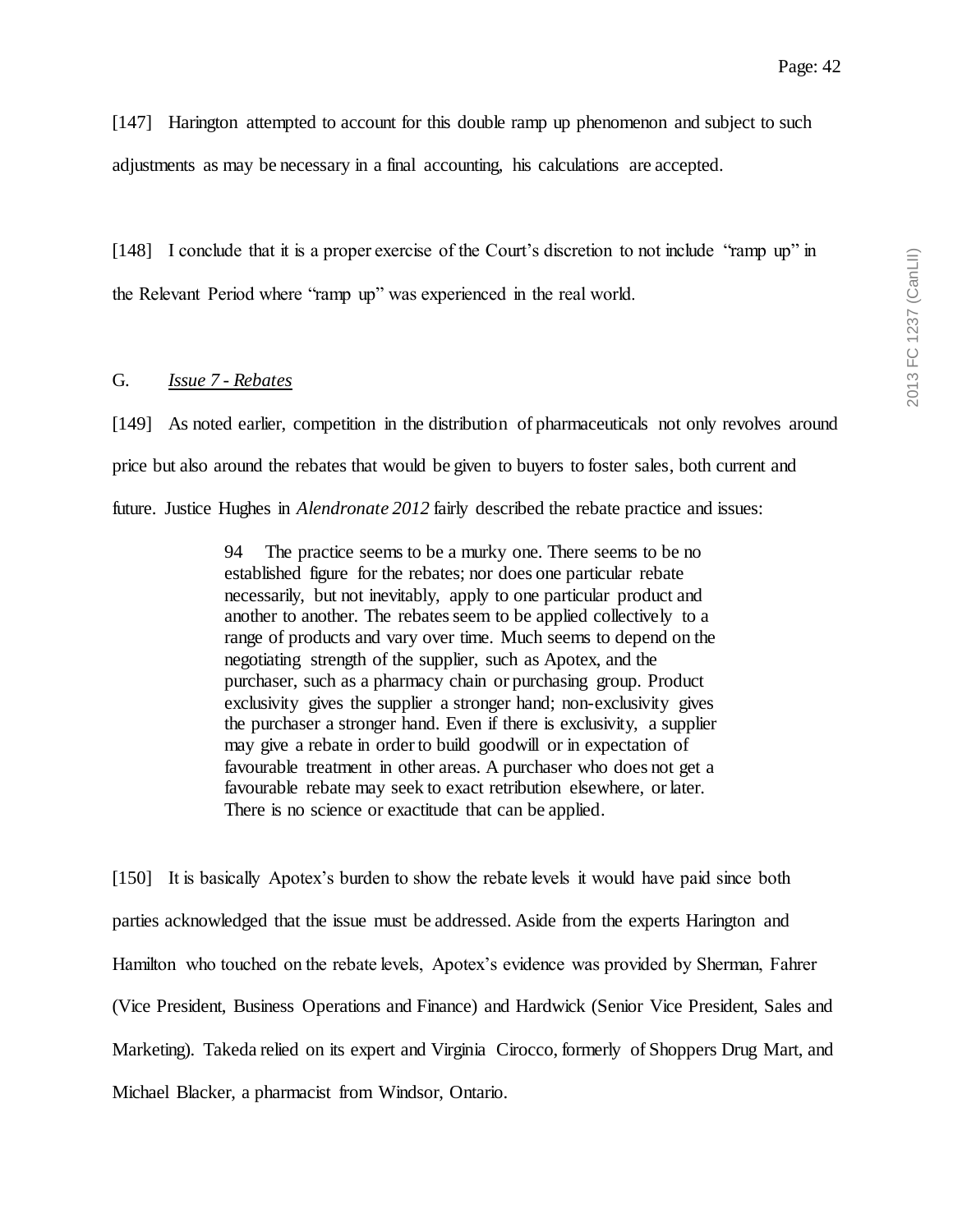[151] There are two issues in the rebates context. The first is what rebates would have been given in the single generic circumstance and in the multi-source environment. The second issue is what rebates would have been given to each type of purchaser – independent pharmacies, chain store pharmacies and "banners" (akin to a buying group).

[152] Apotex's basic position is that, like with pricing, during the sole source period it would have been concerned with its litigation risk and would have offered little or no rebates. Sherman said that he would not have authorized rebates.

[153] I consider his evidence on this and on pricing to be overstatement. The notion that Apotex would "squeeze" its ongoing customers for maximum price and offer them no rebate over a short period and knowing competition was coming, appears short-sighted and a counter productive strategy. Given Apotex's success generally and Sherman's obvious business talents, I discount this self-serving evidence somewhat.

[154] Takeda's basic position was that rebates were always given by generics and that Apotex would have given the same level of rebates when it was the sole generic as it would have given in a multi-source market. Takeda also contends that the distinction between the three types of purchasers is irrelevant and Apotex's evidence, even from its expert Harington, is contradictory.

[155] The numbers advanced by the parties are in stark contrast. Apotex says its rebate level when it would be the sole generic is 0% and in a competitive market, it would be 44.7% rebate given to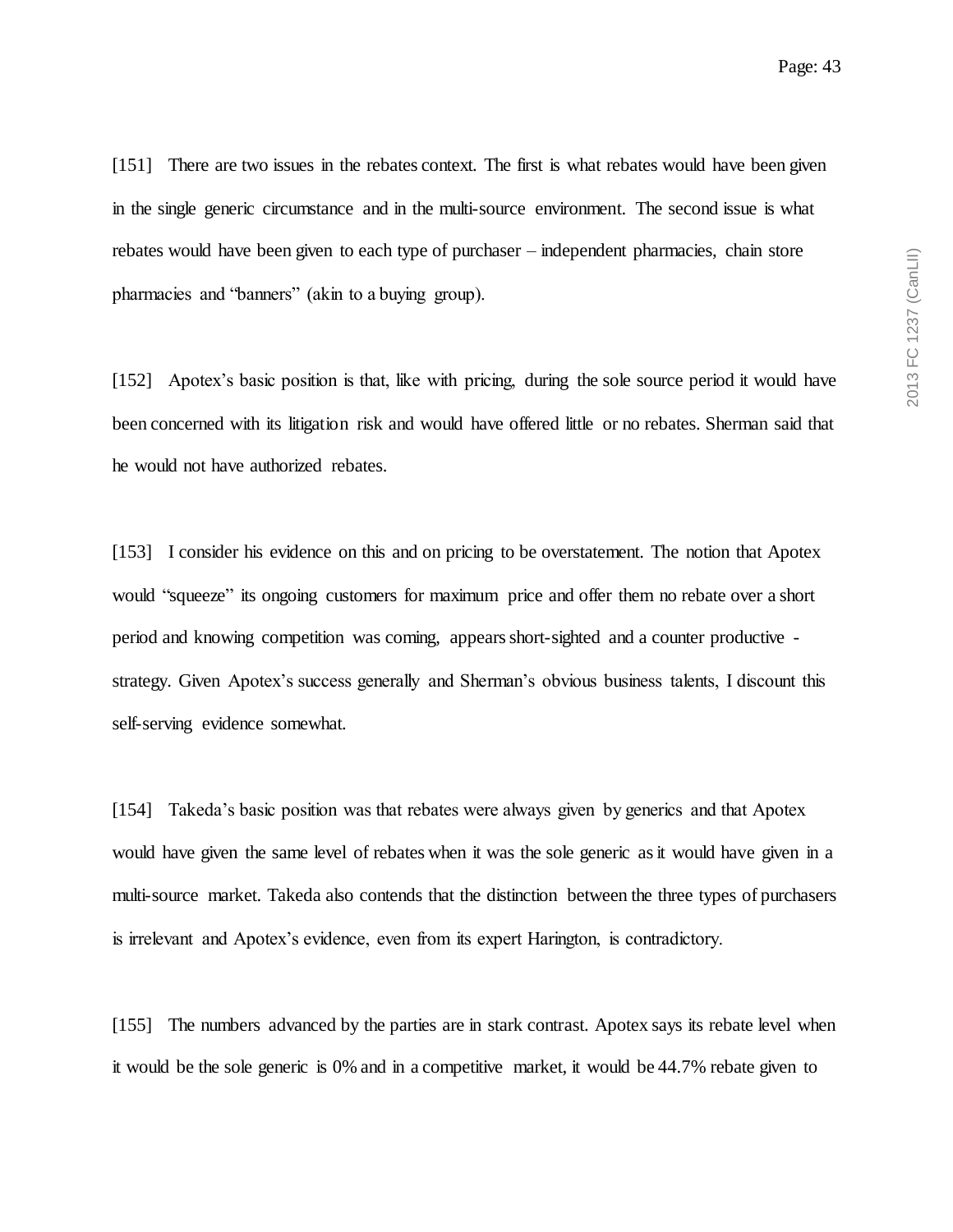chains and 0-10% rebate given to the independents' market (banners were considered to be, in effect, independents because rebates would be settled on a store by store basis).

Takeda's position is that Apotex's rebates throughout would be the same as those in the multi-source period - 44.7% because of Apotex's concern about forthcoming competition.

[156] In determining what the rebates would be, the situation surrounding different types of purchasers makes the analysis more difficult. The concept of a chain is a company where head office or headquarters makes decisions for pharmacies and negotiates rebates. Shoppers Drug Mart is an example. Independents are individually owned stores that negotiate with drug representatives for their business independently. Banners are like buying groups made up of independent organizations. It is often unclear whether a company is a chain or a banner because there may be parts of both descriptions of the two which may apply to the company. It is also unclear whether a banner would achieve rebates closer to a chain or to an independent.

[157] Turning to the evidence, Virginia Cirocco gave much the same evidence as she did in *Alendronate 2012* in which Justice Hughes found the witness to lack candor and to show a propensity to play games. However, before me, I saw none of those features and aside from being annoyed at having to appear and interrupt her holidays, her evidence was straightforward. However, it was not particularly helpful because her knowledge of Apotex's rebate rate was that of a blended rate across all products. She did not have knowledge of the rebate rate Apotex gave internally on a given product.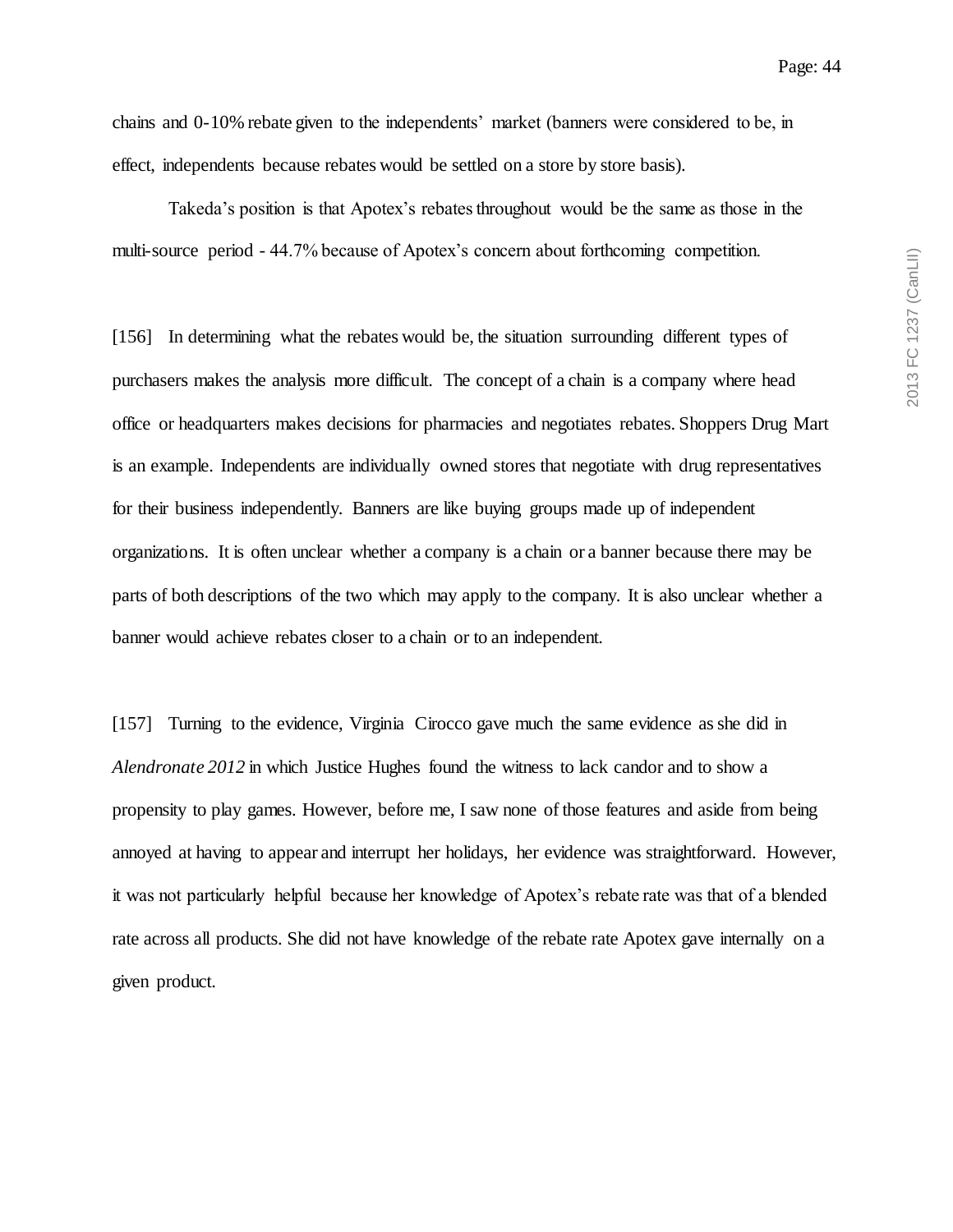[158] With respect to Michael Blacker's evidence, he testified that he received a minimum 20% rebate on sole source products, that rebate rates fluctuated and that he received a 20% rate on Apopantoprazole in a competitive environment. His evidence was significantly local and anecdotal and it is difficult to draw general propositions regarding rebate levels from it.

[159] Apotex argues that Takeda should not be permitted to assert and rely on evidence to support the proposition that Apotex would have offered a 60% rebate. It complains that Takeda breached the rule in *Brown v Dunn* by not confronting Sherman or Hardwick with this evidence during crossexamination.

[160] The so-called rule in *Brown v Dunn* is not strictly a rule. It is a principle based on fairness and is open to exceptions and to court discretion. In the present case the evil of unfairness to which *Brown v Dunn* is directed, is completely ameliorated by Apotex's right as Plaintiff to call, in reply evidence, either or both of these witnesses to address the suggestion made by Takeda. Apotex did not do so. Takeda's evidence is admissible but not particularly persuasive.

[161] With respect to rebates in a single source market, I accept the evidence that the absence of competitive pressure and the "at risk" feature would keep the rate low. Harington's rate was 3.9% while Hamilton's was 28.3%; neither of which seems reasonable in the circumstances. The most persuasive evidence was the example of a molecule single sourced but "at risk" which attracted a rate of 8.9% (per Sherman).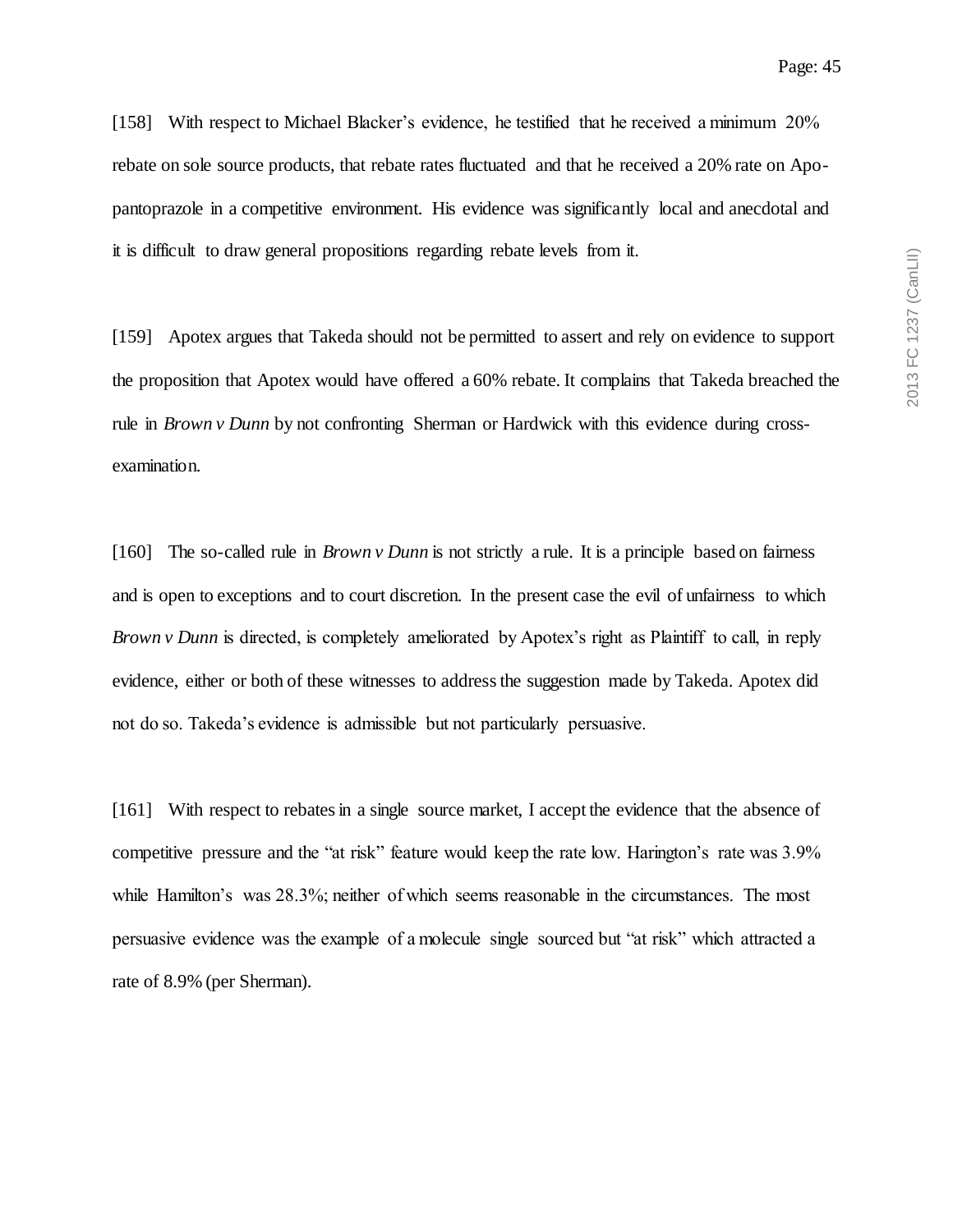[162] This rebate rate of 8.9% is neither *de minimus* nor is it approaching the competitive rate (per Hamilton). It is the most reasonable rebate rate advanced in this case in the sole generic circumstance.

[163] In the competitive or multi-source environment, the parties accept that rebate rates would be higher. Apotex advocates for a 44.7% rate which is based on real world competition where Apotex was competing against Teva across Canada and where the sales force of those two companies were large and competitive.

[164] In the circumstances, where Apotex is competing against Ranbaxy, the evidence shows Ranbaxy's sales force is considerably smaller (as is the company itself) than Apotex. I accept the logic that Ranbaxy would focus on the larger accounts, the chains, because of the efficiency of marketing to larger companies with large demand. Ranbaxy would, consequently, be less aggressive in pursuit of independents/banners.

[165] To make the calculation of the impact of rebates on Apotex's hypothetical world damages, it is necessary to determine the size of the market held by the various purchaser types. On this matter, the evidence is diverse and dispersed. The evidence showed a range of 55%-84% of the market was occupied by chains.

[166] However, the calculation of 55% market share for chains and 45% for independents/banners, advanced by Apotex, was an average that most witnesses, even some called by Takeda, supported.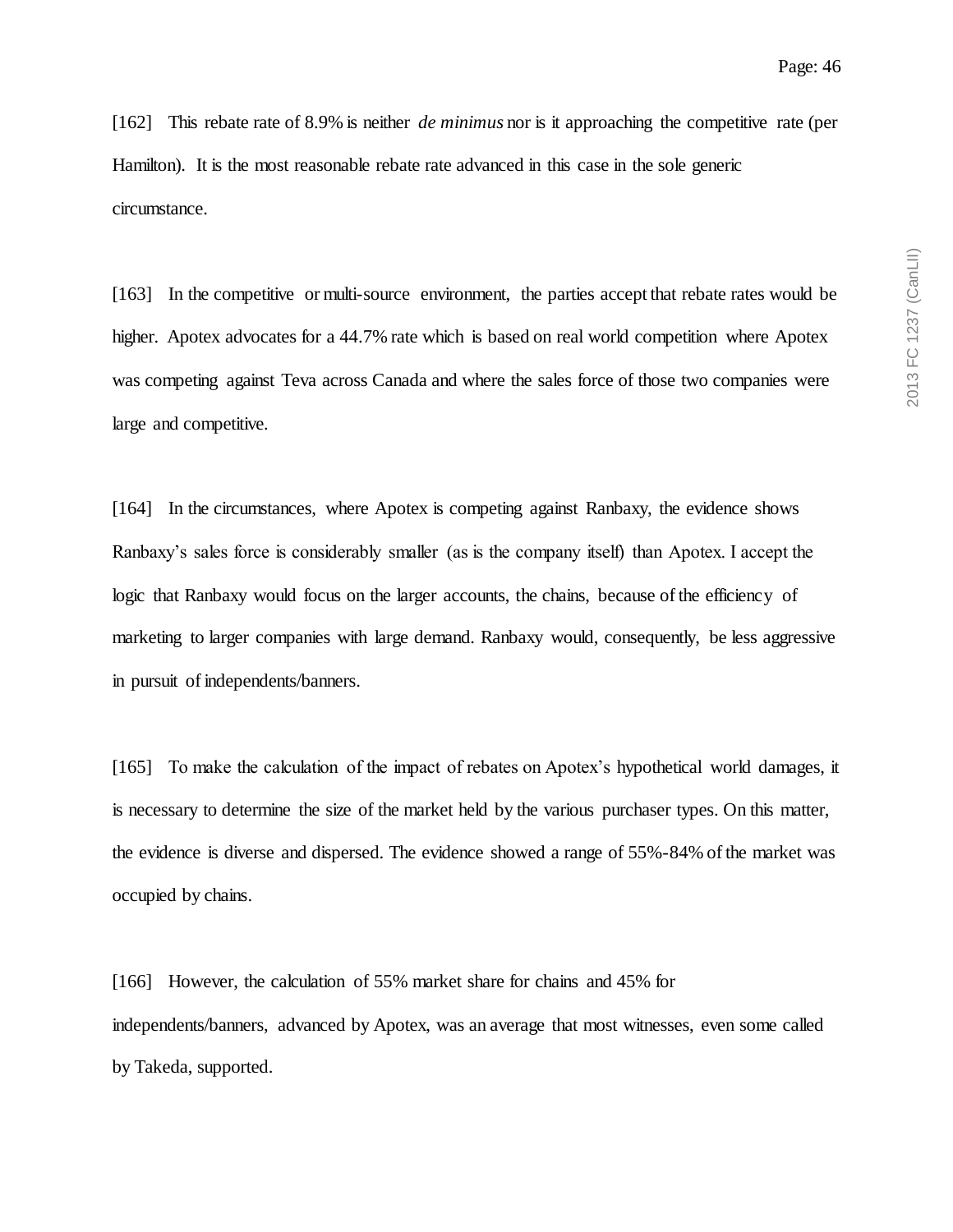[167] In a multi-source market, a 44.7% rebate rate applied to the chains (55% of the market) is reasonable. However, with respect to independents/banners, Apotex's suggestion of 0-10% is too low particularly given the 8.9% found to apply in a sole generic source situation. Blacker's 20% is too unsubstantial as a bench-mark to be applied across the market. A rate of 15% is more reasonable and, applying the "broad axe" approach, is the rate applicable to the damages calculation.

### H. *Issue 8 – Prejudgment Interest*

[168] The issue concerns two related matters: the amount of interest and the date that interest begins to run. It is common ground that the Ontario *Courts of Justice Act*, RSO 1990 sc C43 s 127 should be applied.

Section 127 reads:

127. (1) In this section and in sections 128 and 129,

"bank rate" means the bank rate established by the Bank of Canada as the minimum rate at which the Bank of Canada makes short-term advances to banks listed in Schedule I to the *Bank Act* (Canada); ("taux d'escompte")

"date of the order" means the date the order is made, even if the order is not entered or enforceable on that date, or the order is varied on appeal, and in the case of an order directing a reference, the date the report on the reference is confirmed; ("date de l'ordonnance")

127. (1) Les définitions qui suivent s'appliquent au présent article et aux articles 128 et 129.

«date de l'ordonnance» Date à laquelle est rendue l'ordonnance, même si elle n'est pas inscrite ou exécutoire ce jour-là, ou si elle est modifiée en appel, et dans le cas d'une ordonnance de renvoi, la date à laquelle le rapport sur le renvoi est confirmé. («date of the order»)

«taux d'escompte» Le taux minimal exigé par la Banque du Canada sur les prêts à court terme qu'elle accorde aux banques mentionnées à l'annexe I de la *Loi sur les*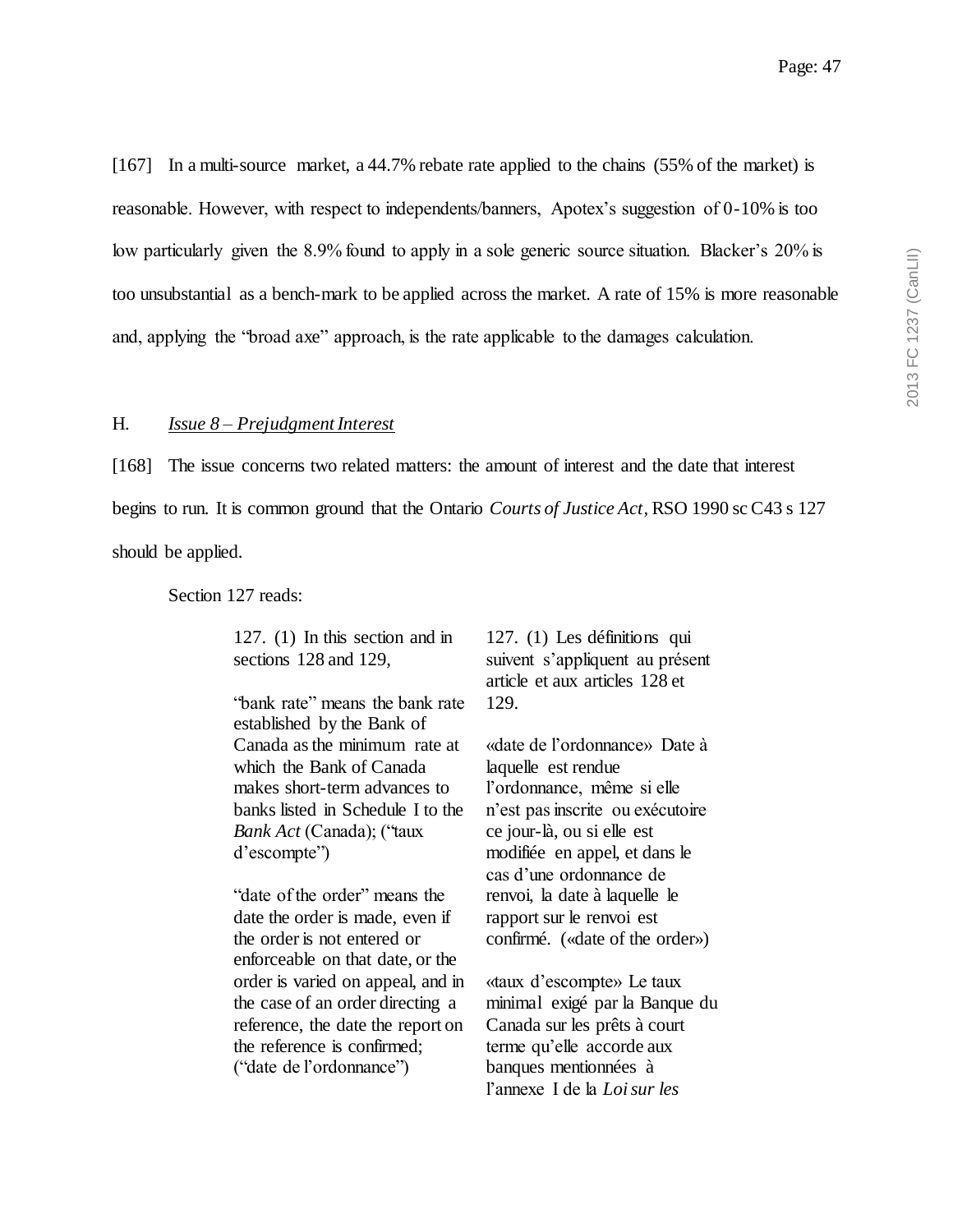"postjudgment interest rate" means the bank rate at the end of the first day of the last month of the quarter preceding the quarter in which the date of the order falls, rounded to the next higher whole number where the bank rate includes a fraction, plus 1 per cent; ("taux d'intérêt postérieur au jugement")

"prejudgment interest rate" means the bank rate at the end of the first day of the last month of the quarter preceding the quarter in which the proceeding was commenced, rounded to the nearest tenth of a percentage point; ("taux d'intérêt antérieur au jugement")

"quarter" means the threemonth period ending with the 31st day of March, 30th day of June, 30th day of September or 31st day of December. ("trimestre")

Calculation and publication of interest rates

(2) After the first day of the last month of each quarter, a person designated by the Deputy Attorney General shall forthwith,

> (a) determine the prejudgment and postjudgment interest rate for the next quarter; and

(b) publish in the prescribed

*banques*(Canada). («bank rate»)

«taux d'intérêt antérieur au jugement» Le taux d'escompte à la fin du premier jour du dernier mois du trimestre précédant le trimestre au cours duquel l'instance a été introduite, arrondi au dixième près d'un point de pourcentage. («prejudgment interest rate»)

«taux d'intérêt postérieur au jugement» Le taux d'escompte à la fin du premier jour du dernier mois du trimestre précédant le trimestre au cours duquel se situe la date de l'ordonnance, arrondi au nombre entier supérieur si le taux comprend une fraction, plus 1 pour cent. («postjudgment interest rate»)

«trimestre» Les périodes de trois mois se terminant respectivement le 31 mars, le 30 juin, le 30 septembre et le 31 décembre. («quarter»)

Calcul et publication des taux d'intérêt

(2) Après le premier jour du dernier mois de chaque trimestre, la personne désignée par le sous-procureur général, sans délai :

> a) établit les taux d'intérêt antérieur et postérieur au jugement pour le trimestre qui suit;

b) publie selon le mode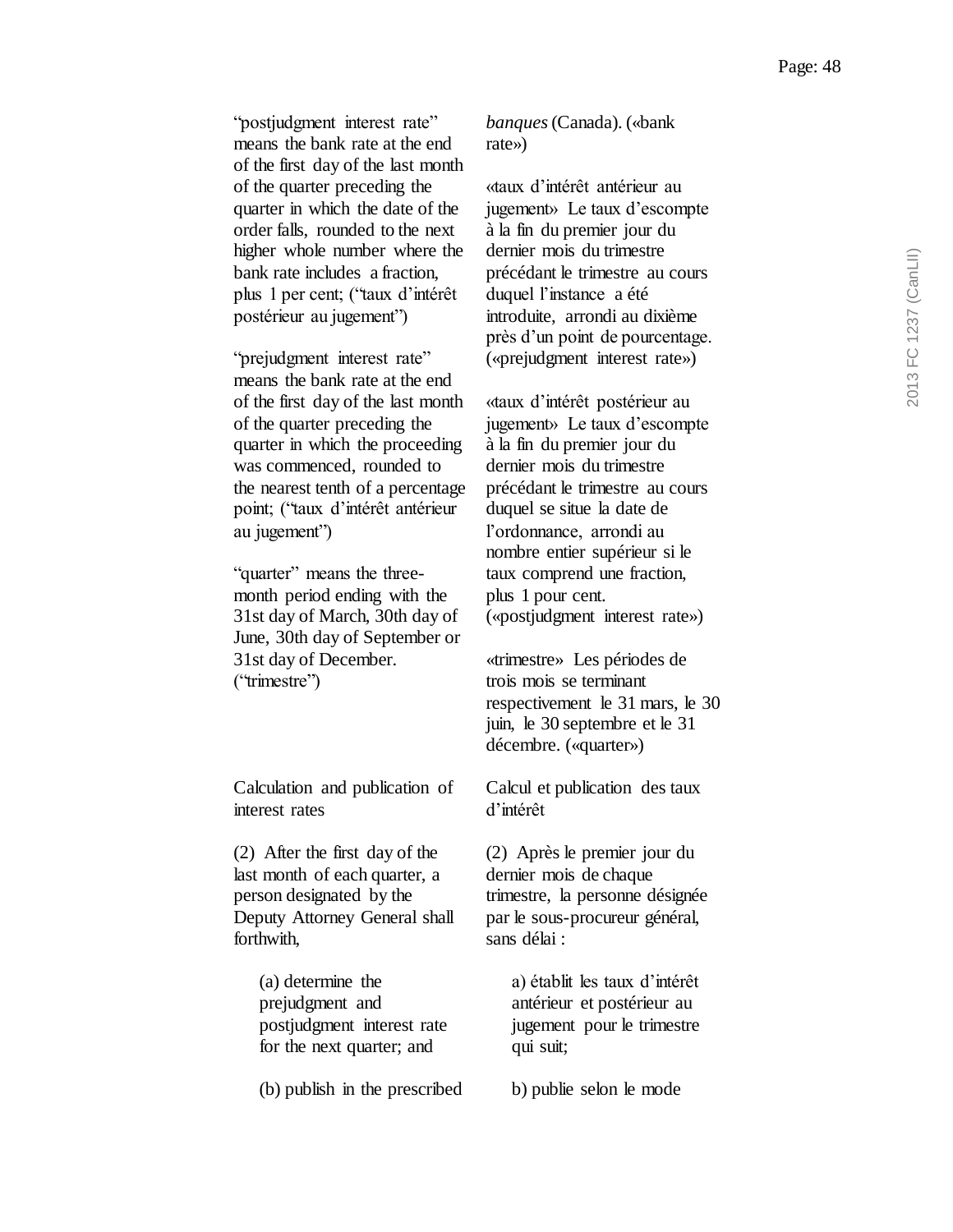| manner a table showing the<br>rate determined under<br>clause (a) for the next<br>quarter and the rates<br>determined under clause (a)<br>or under a predecessor of<br>that clause for all the<br>previous quarters during the<br>preceding 10 years. | prescrit un tableau des taux<br>d'intérêt établis aux termes<br>de l'alinéa a) pour le<br>trimestre qui suit et des taux<br>établis aux termes de<br>l'alinéa a) ou d'une<br>disposition qu'il remplace<br>pour tous les trimestres des<br>10 dernières années. |
|-------------------------------------------------------------------------------------------------------------------------------------------------------------------------------------------------------------------------------------------------------|-----------------------------------------------------------------------------------------------------------------------------------------------------------------------------------------------------------------------------------------------------------------|
| Regulations                                                                                                                                                                                                                                           | Règlements                                                                                                                                                                                                                                                      |
| (3) The Attorney General may,<br>by regulation, prescribe the<br>manner in which the table<br>described in clause $(2)$ (b) is to<br>be published.                                                                                                    | (3) Le procureur général peut,<br>par règlement, prescrire le<br>mode de publication du tableau<br>décrit à l'alinéa $(2)$ b).                                                                                                                                  |

[169] Apotex contends that prejudgment interest should run from the date it would have begun sales in the hypothetical world – March 3, 2007. Takeda argues that the prejudgment interest start date is the date Takeda's prohibition application was dismissed.

[170] Apotex argues for a 4.5% rate which was current in March 2007; Takeda says the rate is

3.3% based on the quarter preceding the date of Apotex's statement of claim.

[171] The definition of "prejudgment interest rate" is "the bank rate at the end of the first day of the last month of the quarter preceding the quarter in which the proceeding was commenced" (Court's underlining).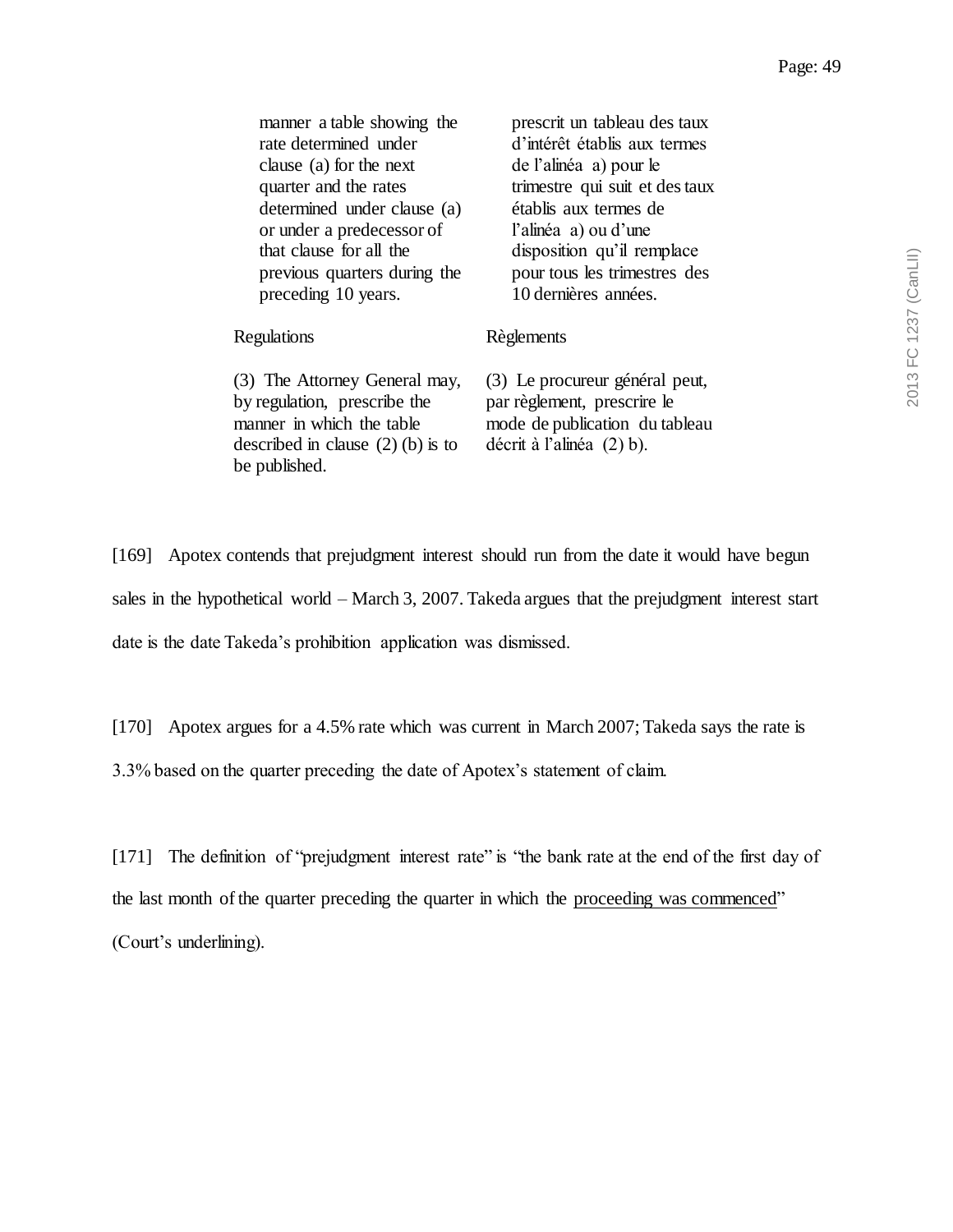[172] Apotex's statement of claim was dated November 18, 2008. The quarter preceding November 18, 2008 ended September 30, 2008. The interest rate at that time was 3.3% and is the rate to be used in the present case.

[173] With respect to the date from which prejudgment interest runs, Takeda claims it begins when Justice Gauthier dismissed Takeda's prohibition application. However, subsection 128(1) refers to such interest "calculated from the date the cause of action arose to the date of the order" (Court's underlining) – not the date on which a party could have commenced an action.

[174] In my view, the cause of action arose when the period of liability commenced – Apotex's patent hold date. Justice Snider in *Ramipril* appears to have been of a similar view.

[175] Therefore, prejudgment interest is 3.3% calculated from the patent hold date.

### I. *Issue 9 – Discretion to reduce damages*

- [176] The issue rests on four pillars:
	- (1) that Apotex gave an undertaking to Justice Gauthier in the prohibition proceedings that it would not market or promote Apo-pantoprazole in combination with one or more *Helicobacter*inhibiting anti-microbial agents for the treatment of *H. pyloric* diseases [triple therapy] thereby shielding itself from the allegation that it would infringe the 748 Patent.
	- (2) that Justice Gauthier relied on this undertaking in arriving at her conclusion that Takeda had not made out a case of infringement.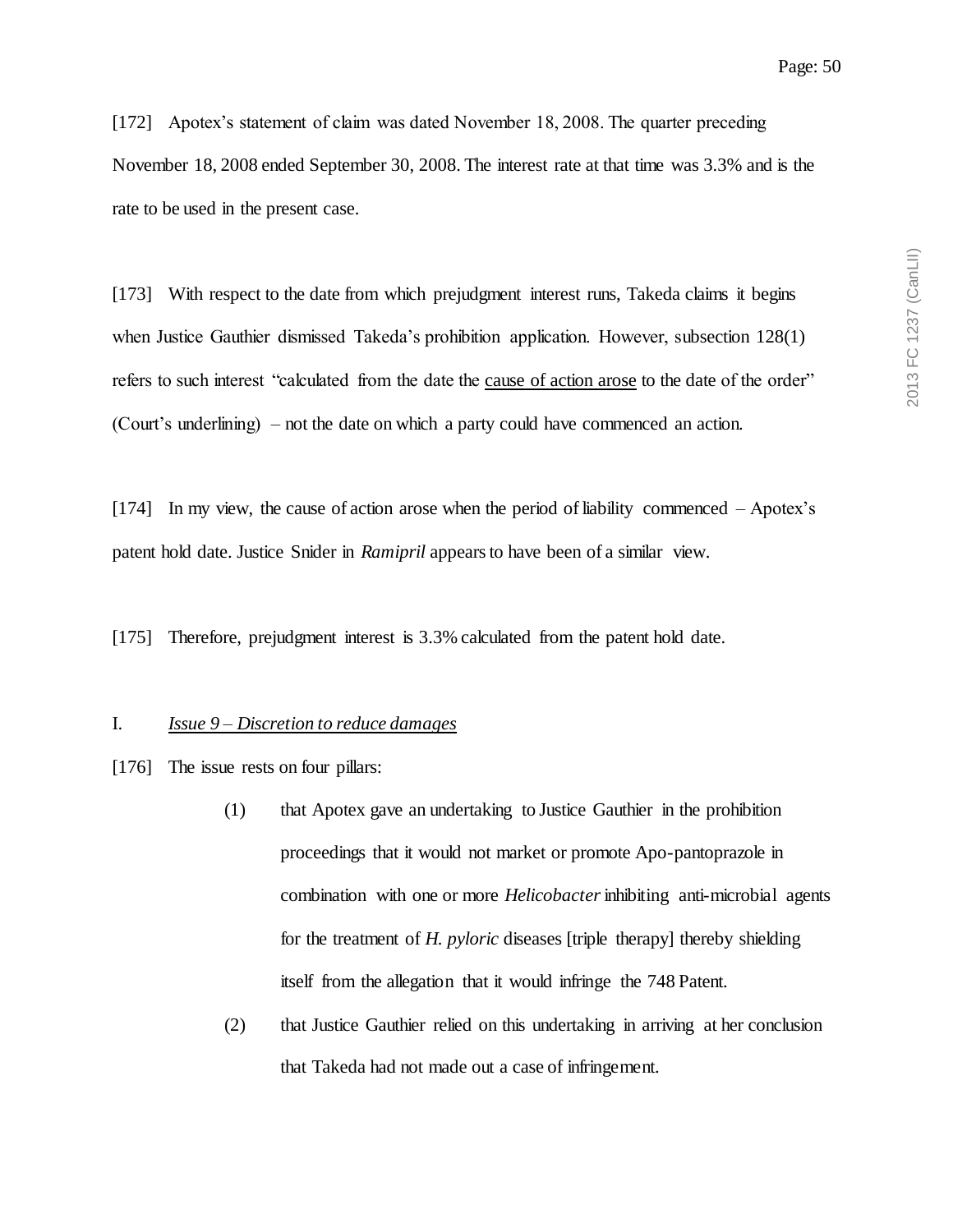- (3) that Apotex acted in breach of this undertaking by marketing and promoting to pharmacists Apo-pantoprazole for use in triple therapy, which marketing and promotion would have occurred during and did occur after the Relevant Period.
- (4) that this Court should exercise its discretion under subsection 8(5) of the Regulations to deny Apotex any damages to which it might otherwise be entitled.

[177] It is fair to say that given the gravity of the allegation, the parties went down every conceivable avenue of attack and defence. I agree that the allegation is grave  $-i$  amounts to a form of contempt; either a misleading of the Court or a violation of a term of the Court's disposition of the case.

[178] Apotex filed its NOA in January 2006. The NOA stated:

Our sodium pantoprazole tablets will be made, used and sold in accordance with the indications and clinical uses and dosage regimens listed in our draft product monograph aforesaid.

Each of the claims of the '748 Patent includes as an essential element a *Helicobacter*-inhibiting anti-microbial agent. Our sodium pantoprazole tablets shall not contain said agent, as that term is construed in accordance with the claims of the '748 Patent, nor shall our tablets be marketed or promoted to doctors, pharmacists or others to be used in combination with a *Helicobacter*-inhibiting antimicrobial agent or as part of a medicament package comprising said agent. As such, our tablets shall not infringe any of the claims of the '748 patent.

In the event that the terms "regulation of a gastrointestinal disorder," "treating duodenal or gastric ulcer relapse," and "gastrointestinal disorder regulant," as they appear in the claims, are to be construed such that they are limited to those gastrointestinal disorders or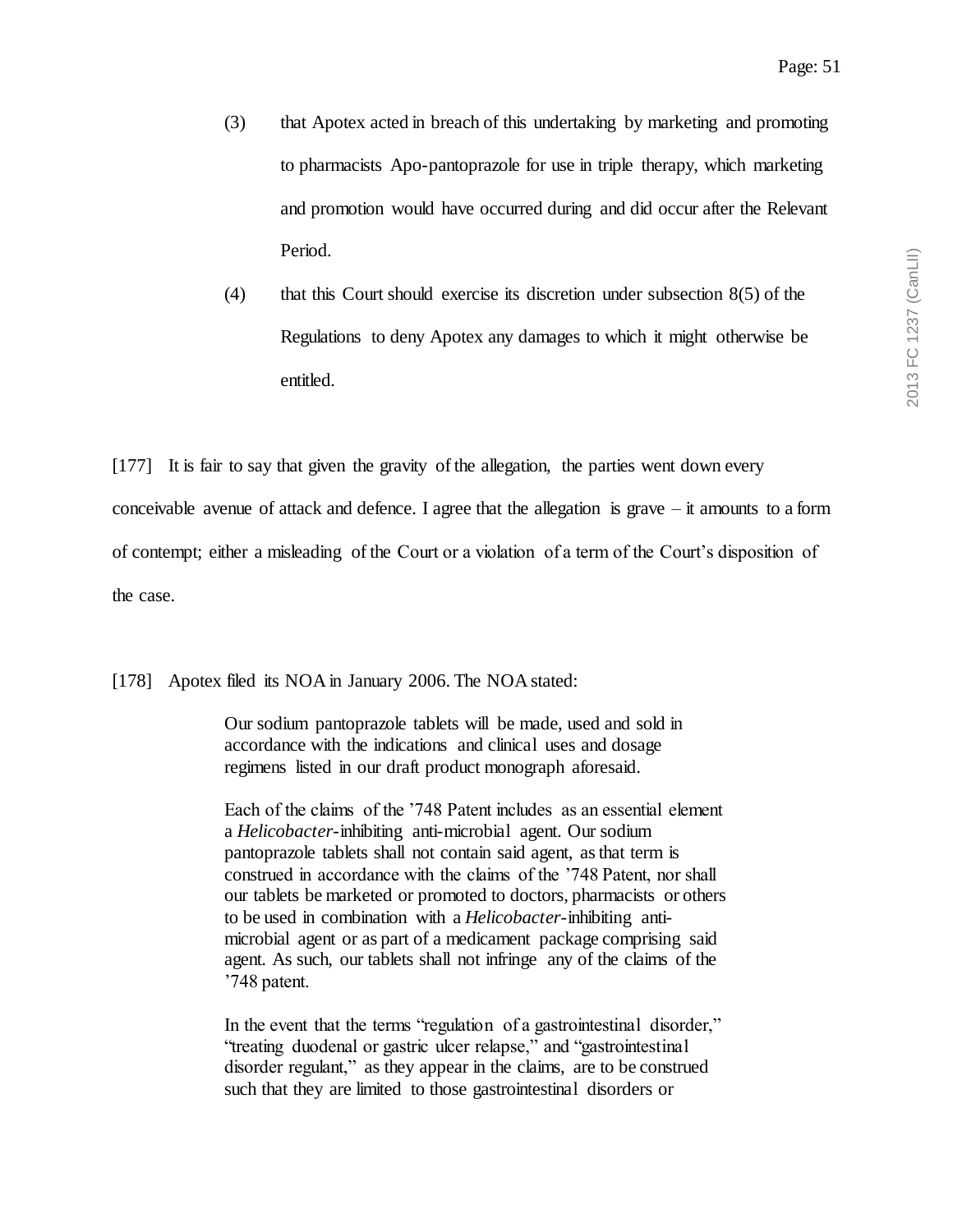duodenal or gastric ulcer relapses that are caused or exacerbated by a *Helicobacter*infection and secreted gastric acid, we allege that said claims shall not be infringed since our tablets shall not be marketed or promoted to doctors, pharmacists or others to be used in any way against a *Helicobacter*infection or a gastrointestinal disorder caused or exacerbated by a Helicobacter infection and secreted gastric acid.

We further allege that the only pharmaceutical compositions containing sodium pantoprazole and a Helicobacter-inhibiting antimicrobial agent are subject of an approval issued by Health Canada are the following two triple therapy combinations:

- (i) sodium pantoprazole (40 mg) clarithromycin/amoxicillin; and
- (ii) sodium pantoprazole (40 mg)/clarithromycin/metroidazole,

when used for the treatment of a *Helicobacter-pylori*-associated duodenal ulcer which includes the eradication of *Helicobacter pylori* bacteria. 20 mg tablets of sodium pantoprazole are not approved by Health Canada to be used as part of the aforesaid triple therapy combinations or for other uses when combined with a *Helicobacter*inhibiting anti-microbial agent. Additionally, when said triple therapy combinations are used, sodium pantoprazole and the *Helicobacter*-inhibiting anti-microbial agents (clarithromycin, amoxicillin and metronidazole) are not administered more than 24 hours apart. As such, given that the indications and clinical uses and dosage regimens of our tablets, as set out in our draft product monograph [Apotex Document No 11], are distinct from the aforesaid triple therapy combinations, our 20mg or 40mg tablets shall not infringe any claim that does not include within its scope said approved triple therapy combinations or the approved use of said combinations. Nor could we possibly infringe any claim that includes the regulation of a gastrointestinal disorder or a gastrointestinal disorder regulant, since the terms regulation and regulant have a meaning other than elimination or eradication.

[179] At paragraph 156 of the NOA decision (*Solvay Pharma Inc v Apotex Inc*, 2008 FC 308, 323

FTR 1), Justice Gauthier summarizes her understanding of Apotex's position in its NOA:

In this case, Apotex alleges in its NOA that it will not be making, using or selling its tablets of sodium pantoprazole as part of the triple therapy combination, the use of which is claimed in the '748 Patent. Apotex also alleges that claims 15 and 16 of the '748 Patent will not be infringed, since its Apo-pantoprazole tablets will not be marketed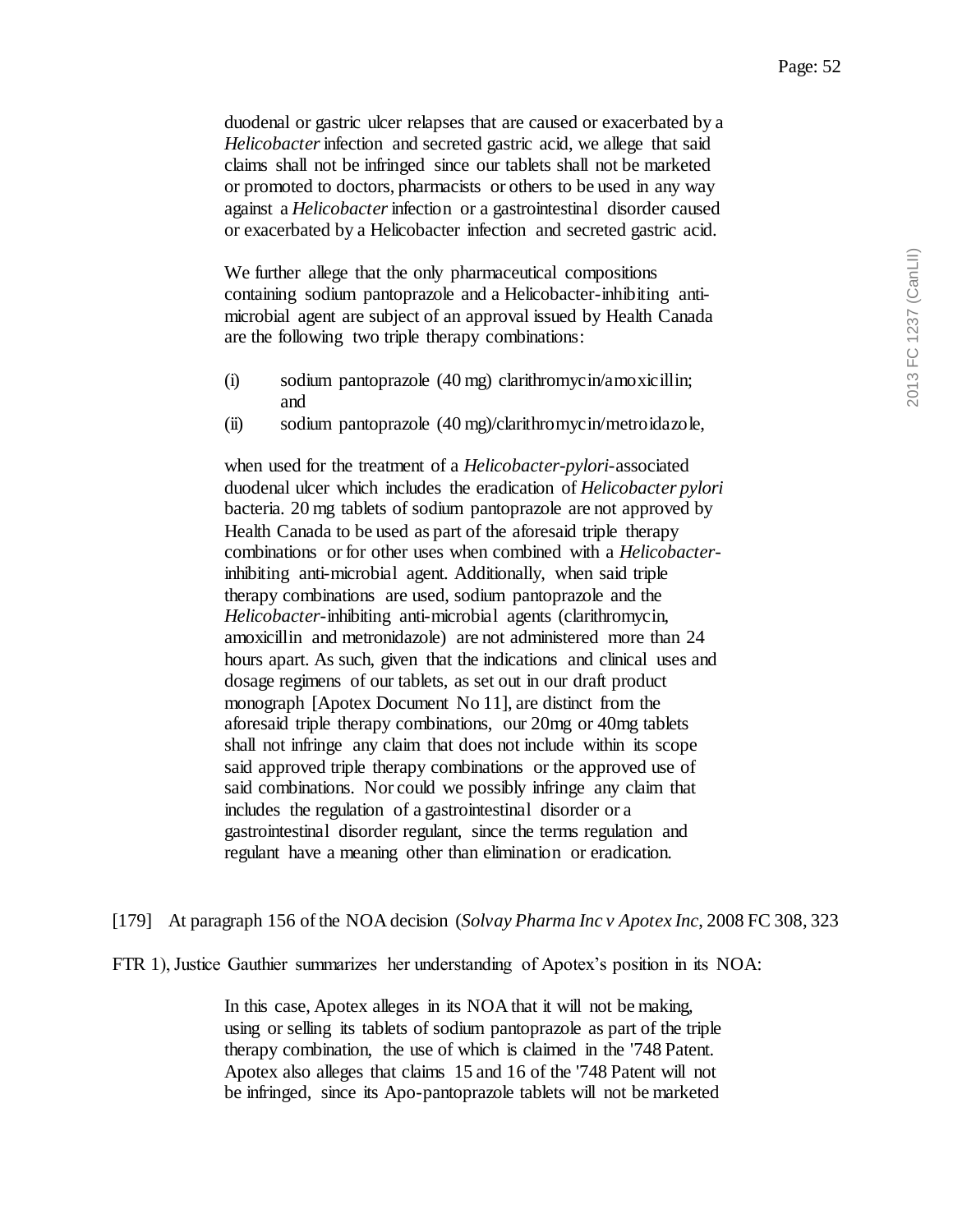or promoted to doctors, pharmacists or others for use in combination with a HIAMA, or as part of a medicament package comprising said agent. Moreover, given that the indications, clinical uses and dosage regimens set out in Apotex' draft product monograph are distinct from those indicated with respect to pantoprazole triple therapy, its 20 mg and 40 mg tablets shall not infringe any of the claims of the '748 Patent.

[180] Later, in referring to the efforts Apotex made to "scrub clean" from its product monograph for Apo-pantoprazole any reference to *H. pylori* with antibiotics, the Court concluded that Takeda had not met its burden of establishing that the "allegations of non-infringement were unjustified"

(the use of double negatives seems to be a curse of this type of litigation).

200 In the end, the Court is not able to conclude from the evidence before it that Apotex intends to market its tablets for use as part of the triple therapy regimen. Altana has not otherwise established any causal link between Apotex' actions (and its proposed monograph) and the direct infringement the Court was asked to assume.

201 The court concludes that Altana has not met its burden of establishing that the allegations of non-infringement in respect of those claims are unjustified.

[181] The Court decided the case and dismissed the prohibition application on the basis of non-

infringement:

In view of the foregoing, the Court finds that the application must be dismissed with costs on the basis that Altana failed to establish that the allegations of non-infringement were not justified. (paragraph 229)

[182] While statements in an NOA may rise to the level of an undertaking to be relied on by a court, such statements must be clear and unequivocal undertakings specifically or by inference. An example of such statement is found in *Pfizer Canada Inc v Canada (Health)*, 2007 FC 642, 320 FTR 48 (a case relied on by Takeda) at paragraph 6: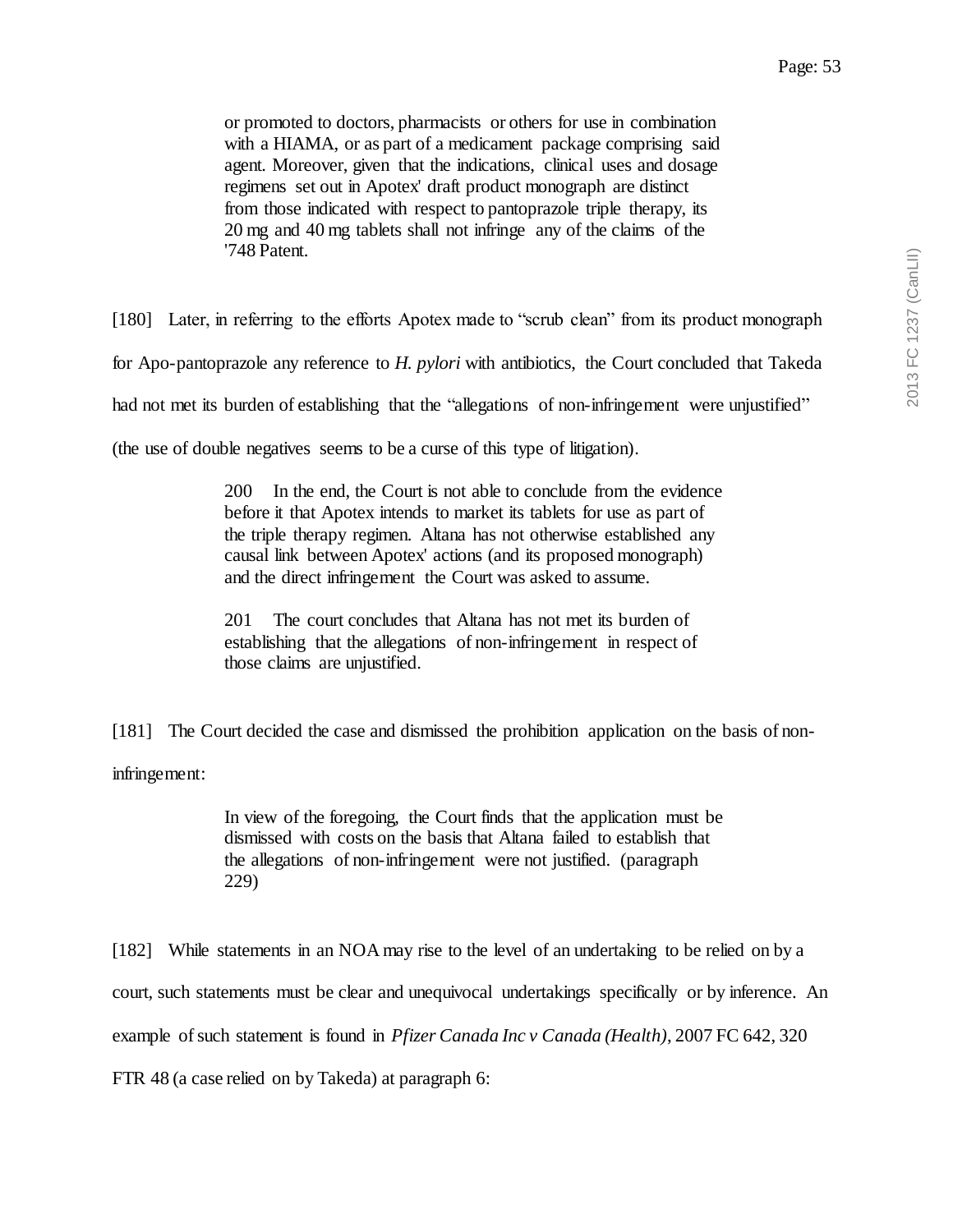Apotex's NOA alleges that it would not infringe the 089 Patent because it would not make, use or sell Apo-Quinapril for the Patented Use — the treatment of cardiac or vascular hypertrophy and hyperplasia - and it undertakes that it will only make, use or sell the Apo-Quinapril for the treatment of hypertension. The NOA also alleged invalidity but that allegation has not been pressed and is treated as abandoned.

[183] Another example of a specific undertaking is found in *Apotex v Syntex Pharmaceuticals* 

*International Ltd* (1999), 166 FTR 161, 1 CPR  $(4<sup>th</sup>)$  22 at paragraph 4:

In June of 1993, Apotex filed a Notice of Allegation (the 1993 NOA) with respect to an application it was making to the Minister for a Notice of Compliance for its sustained release naproxen tablets. That Notice contained two assertions. The first was that "no claim for the medicine itself and no claim for the use of the medicine" would be infringed by Apotex making and selling its naproxen controlled release tablets, because the '671 patent, as a composition (formulation) patent, did not claim the medicine itself or the use of the medicine. The second assertion was an undertaking by Apotex that any tablets it produced and sold would not fall within the claims of the '671 patent:

> ...Apotex Inc. hereby undertakes that any tablets produced and sold by Apotex will not fall within the scope of the claims of patent 1204671, so that no claim would be infringed.

[184] An undertaking may be inferred where it is clear as found in *Merck Frosst Canada Inc v* 

*Canada (Minister of National Health and Welfare)*, [1998] 2 SCR 193 at paragraph 14:

Accordingly, Simpson J. allowed the application on the basis of the prematurity of the allegation. While the remaining issues were therefore not necessary to decide, Simpson J. proceeded to consider them in obiter. She indicated that she would not have rejected the NOA only on the basis that it failed to mention the statutory restrictions on Novopharm's compulsory licence, given that they were, in effect, disclosed in the NOA when it advised that the licence had not been cancelled. Further, she viewed Apotex's undertaking in the NOA to purchase Norfloxacin only under the licence as sufficient to constitute an undertaking to be bound by the restrictions thereon. She also indicated that she would have followed the decision of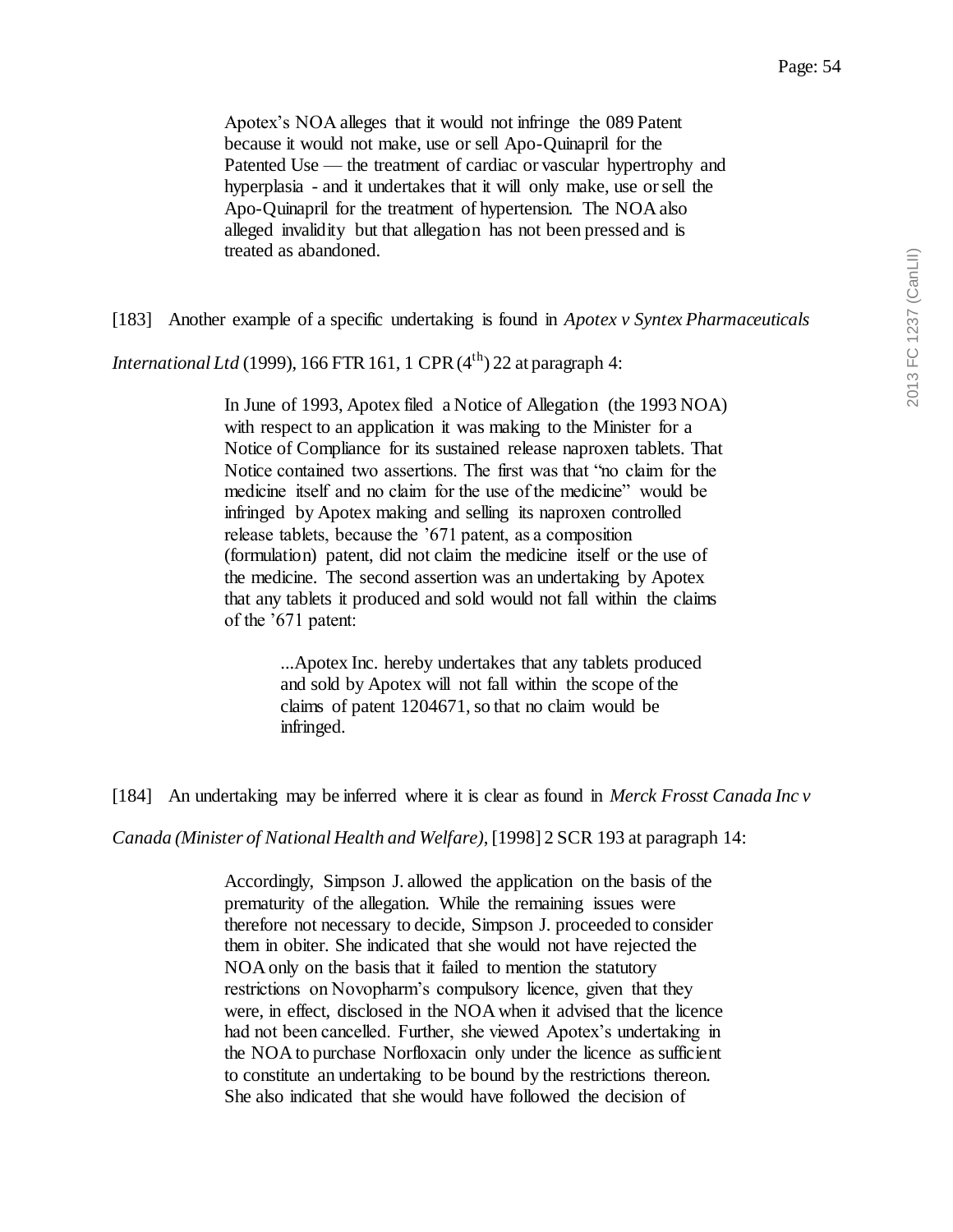McGillis J. in Apotex #1, *supra*, to find that the supply agreement was not a sublicence. Finally, she would have found that there was no agency agreement in place whereby Novopharm was the agent of Apotex. In her view, at p. 489, Novopharm "remains the principal when it contracts under the Agreement with a third party for the manufacture of a licensed drug."

[185] In *Eli Lilly and Co v Apotex Inc*, 2004 FC 206, 247 FTR 202 at paragraph 4, the Court

referred to an Apotex representation as an undertaking:

In summary, the allegations of fact, which, as I have said, are not disputed are as follows. Nizatidine was the subject of two NOAs and two proceedings, one for prohibition, one for certiorari under the *Patented Medicines (Notice of Compliance) Regulations*(the *PMNOC Regulations*). Lilly alleges that in the case of the first NOA, Apotex represented that it would rely upon Novopharm's compulsory license to acquire only licensed nizatidine, thereby not infringing the plaintiffs' patent, and that contrary to its undertaking Apotex did not in fact sell licensed nizatidine.

[186] The case law does not support the proposition that a bare pleading in an NOA constitutes an enforceable undertaking. In my view, there must be more than just the allegation unless it is phrased as an undertaking. Takeda put forward no evidence that representatives of Apotex stated that the company undertook not to market or promote triple therapy. There is no evidence that at the time of the proceeding before Justice Gauthier, Apotex had intended to market and promote in a manner contrary to its pleading.

[187] If an undertaking was so clearly in Justice Gauthier's mind or if an undertaking was critical to her decision, she would have so stated it. I cannot believe that such a knowledgeable and experienced judge would not have stated an undertaking as the basis for the decision if that had been intended.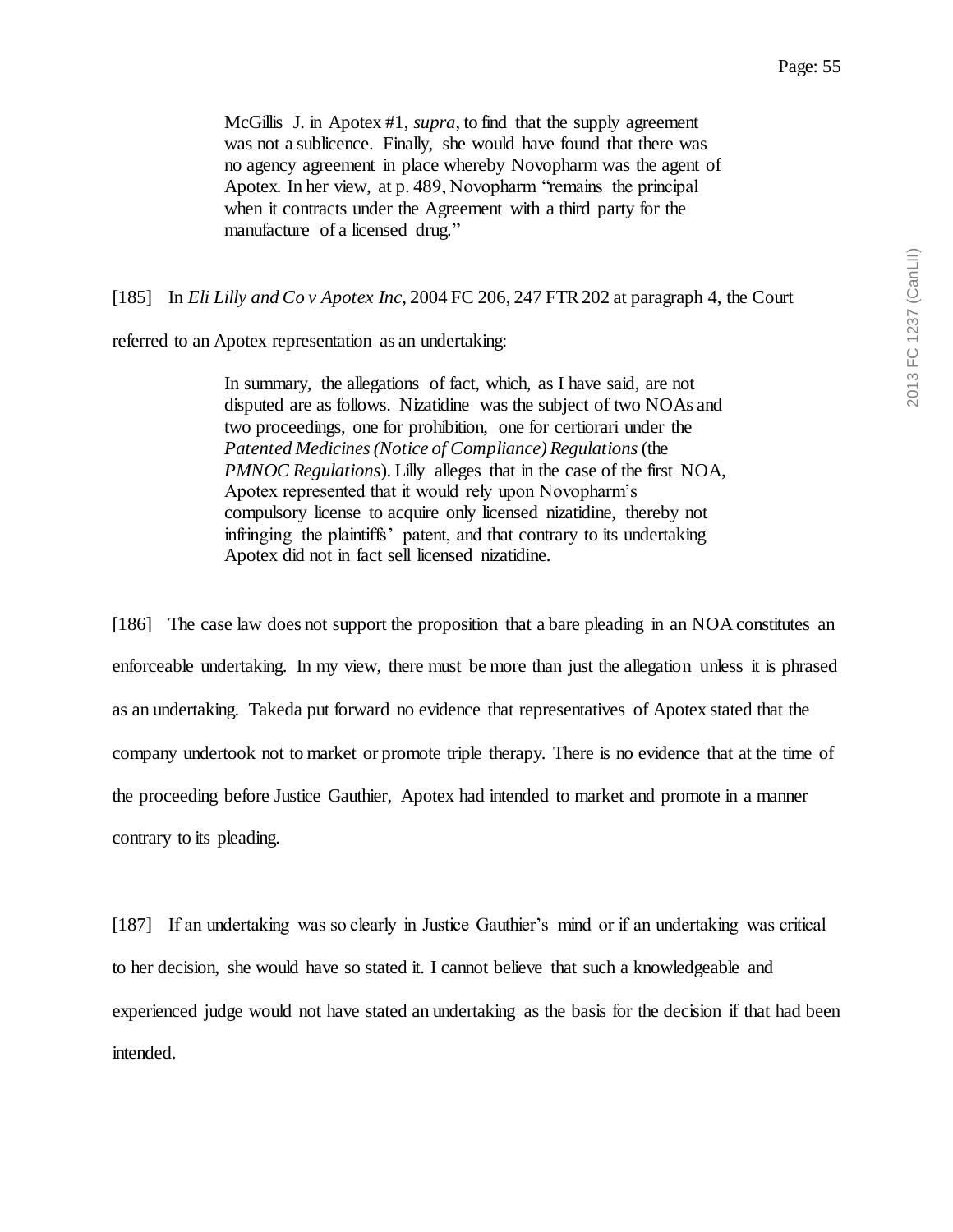[188] Therefore, I find that Takeda has not made out the case for the instance of an enforceable undertaking not to market or promote Apo-pantoprazole for triple therapy.

#### J. *Breach of Undertaking*

[189] On the assumption that an undertaking was given, I turn to the issue of whether it was breached and what the consequences should be.

[190] In so doing, I note that many of the acts relied on to prove breach are acts which are consistent with the absence of an undertaking or at least Apotex's belief that it had not given such an undertaking. The activities of marketing and promoting were so visible, so open, so widespread within the buying community (pharmacists) that Apotex's actions are more consistent with those of a person who believed no undertaking had been given. There is nothing hidden, surreptitious or underhanded in the marketing and promotion. Whether Apotex is responsible is a different issue.

[191] Takeda alleges two actions which breached the "undertaking". The first was in promoting Apo-pantoprazole for *H. pylori* through a computer display platform called "iPharmacist". The second was in applying to be listed as interchangeable with Pantoloc and not differentiating the Apo-pantoprazole product.

[192] The iPharmacist platform (Pharmacist Business Solution) was a software platform containing a suite of computer run tools provided free to certain Canadian pharmacists. The tools provided included business development tools, operational effectiveness tools and pharmacy services tools.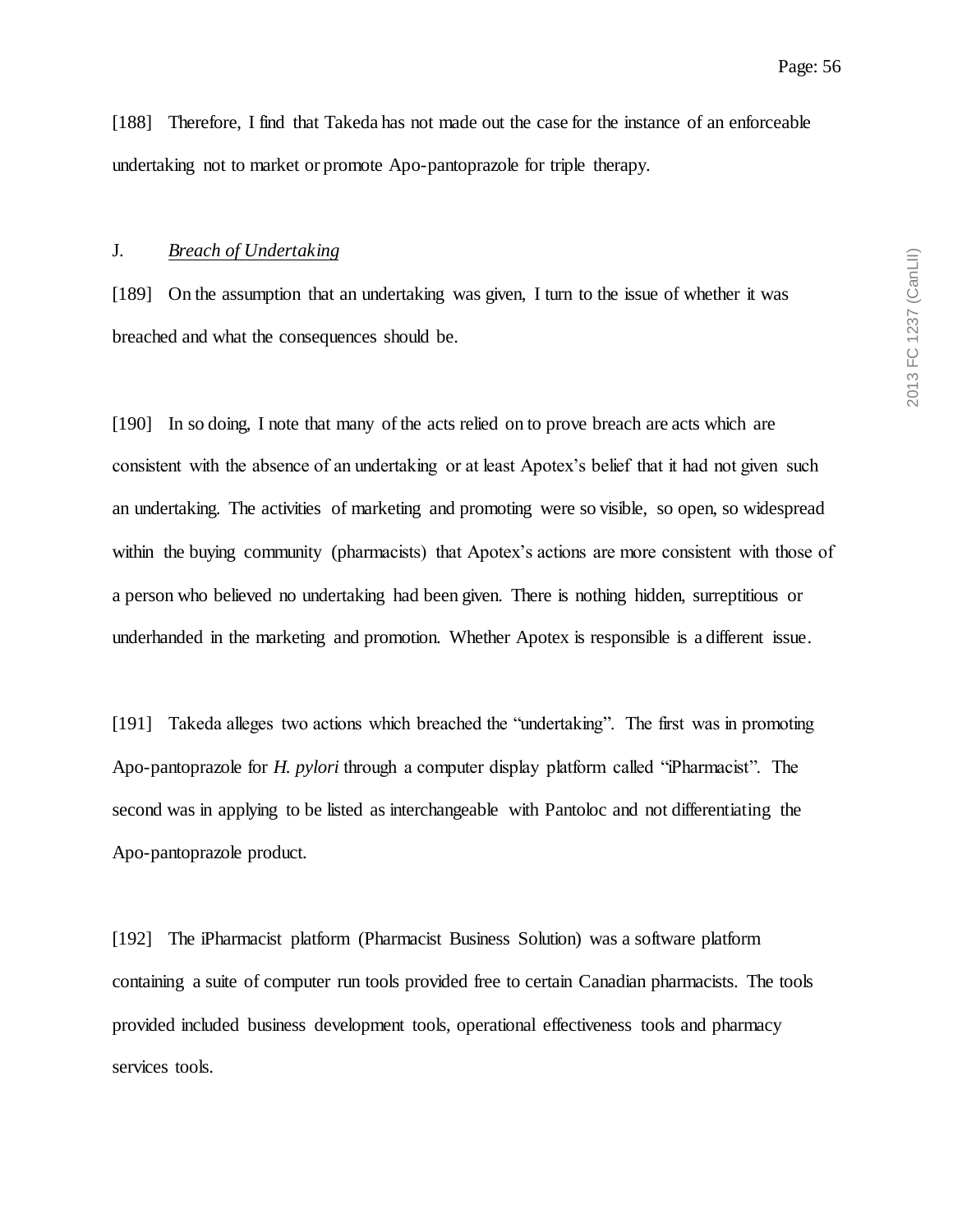[193] For purposes of this case, the relevant tool about which Takeda complains is the "app" known as "iPharmacist Mobile". It is a collection of 25 reference applications for pharmacists consolidated into a single application on the iPhone/iPad (it used to be on a PDA-Palm Pilot). The applications offered include clinical tools, clinical reference materials and drug reference materials.

[194] Fountainhead Mobile Solutions [FMS], along with a sister company, created, owns and maintains the iPharmacist Mobile software. Apotex provides access to the software to its customers as part of a customer loyalty program. FMS licensed the content of iPharmacist Mobile from third parties.

Apotex owns approximately 10% of FMS but does not exercise control.

[195] Within iPharmacist Mobile is a Drugs mobile which contains data on 3,000 different drugs available in North America. That data is provided to a third party drug information provider – Lexi-Comp.

[196] The evidence of breach of undertaking included a series of screenshots of pages for iPharmacist Mobile. By using the display a pharmacist would find that Apo-pantoprazole is listed for use in *Helicobacter Pylori* eradication with two other antibiotics – classic triple therapy. It is described as "unlabelled use" – use of a drug in a manner not approved by the health authorities.

[197] Apotex's involvement with iPharmacist was not simply as a small minority shareholder as an owner of passive drug listing. As early as 2002 Apotex was involved with FMS's predecessor in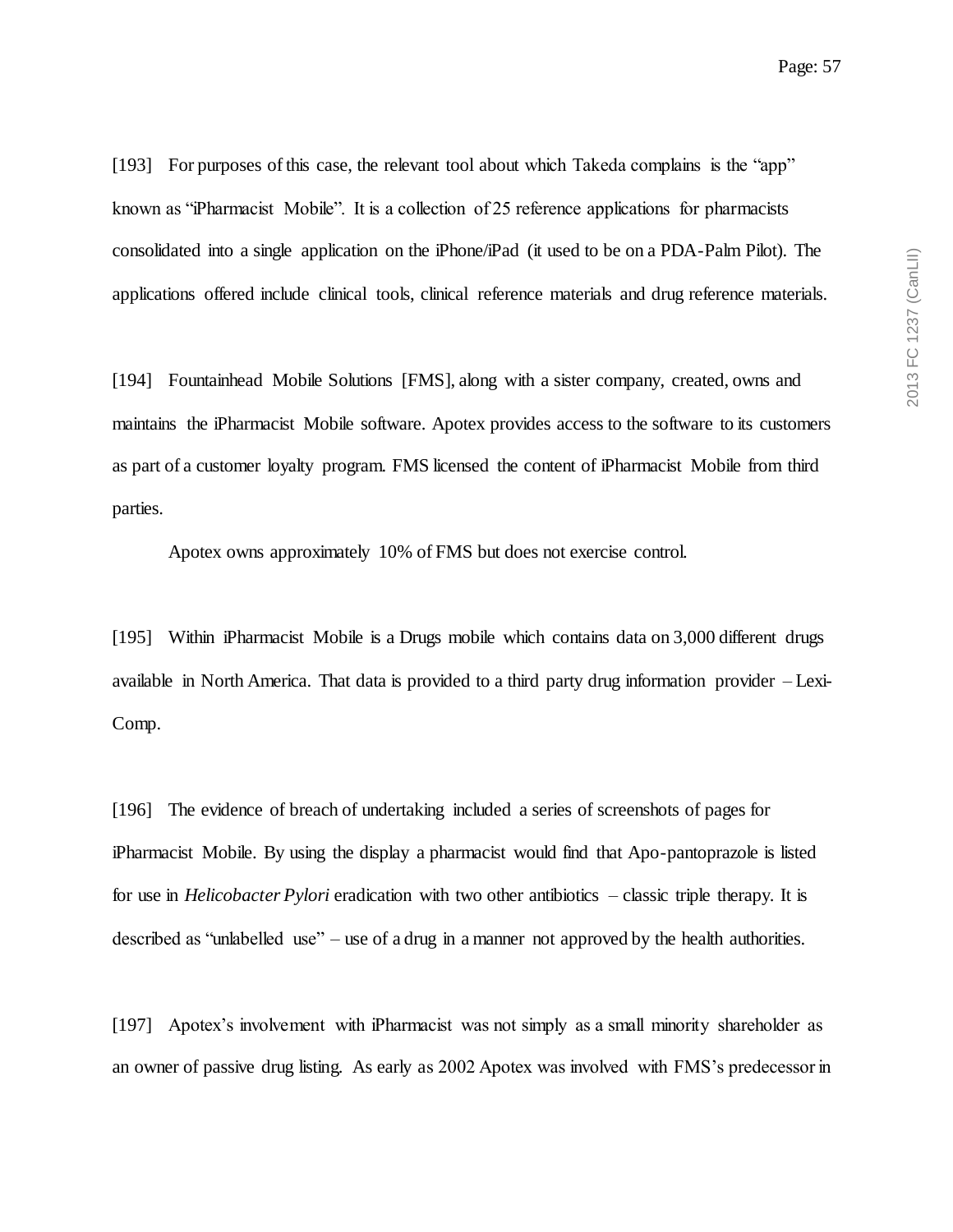the launch and supply of the iPharmacist platform; its software was developed in cooperation with Apotex; it owns the iPharmacist trade mark; it owns, maintains and controls the content of iPharmacist website. Apotex and iPharmacist websites are linked, Apotex is the only company listed as iPharmacist's resource centre and iPharmacist's concierge service is called "Apotex iPharmacist Concierge Service".

[198] Indication of the close association and the influence of Apotex is that Apotex controls the "key" or access code for the current version of iPharmacist available from Apple.

[199] The Apotex witnesses who tried to establish a considerable degree of separation of Apotex from iPharmacist and the contents of iPharmacist were not persuasive.

[200] While Apotex may have had little influence over Lexi-Comp information, Apotex took no steps (even if unsuccessful) to limit or prevent Apo-pantoprazole being identified with triple therapy. It gave no warning to its own people or to pharmacists even if it could not have a negative caveat inserted in its Product Monograph.

[201] Given Apotex's relationship with iPharmacist, the use to be made of the information on the platform by pharmacists, the intention to give it (particularly iPharmacist Mobile) to pharmacists as part of Apotex's customer loyalty program, and the identification of Apo-pantoprazole with triple therapy, I conclude that Apotex took no steps to prevent the marketing and promoting of Apopantoprazole for the treatment of *Helicobacter Pylori* in triple therapy.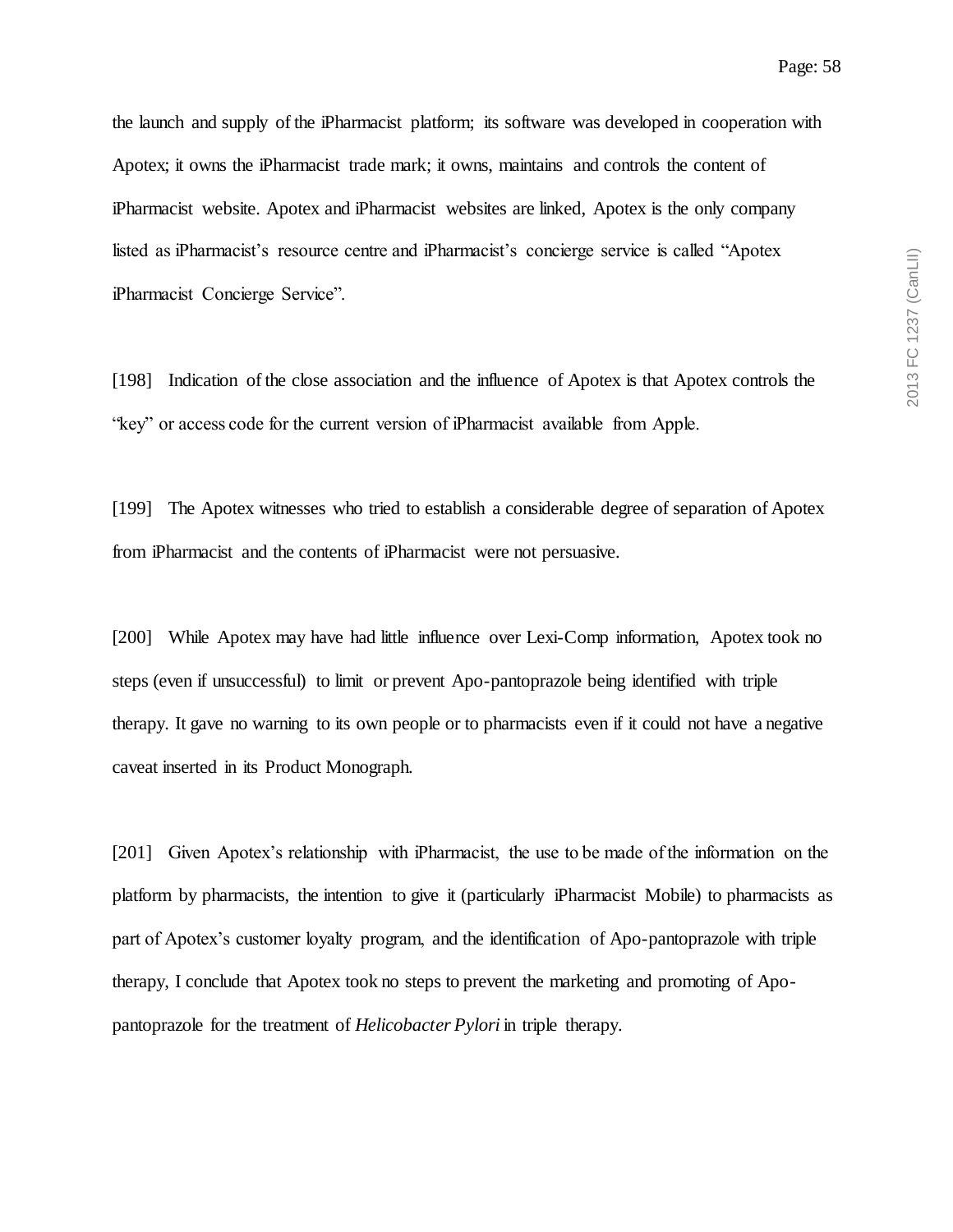[202] It would be highly speculative at this stage to conclude on how this Court would exercise its discretion. The parties have not really addressed the alternative circumstances as this Court has found them – that Apotex was reckless, wilfully blind to breach of an undertaking (the terms of which are not clear), and failed to take any steps to mitigate the impact of third party's content (even if it did not control such content).

However, it is important to note that this is an alternative conclusion. The main issue is that Apotex did not give the undertaking which Takeda said is breached.

[203] In addition to any issues of calculations of amounts of damages, the parties are free to ask for the opportunity to make submissions on this alternative finding.

> "Michael L. Phelan" Judge

Ottawa, Ontario December 11, 2013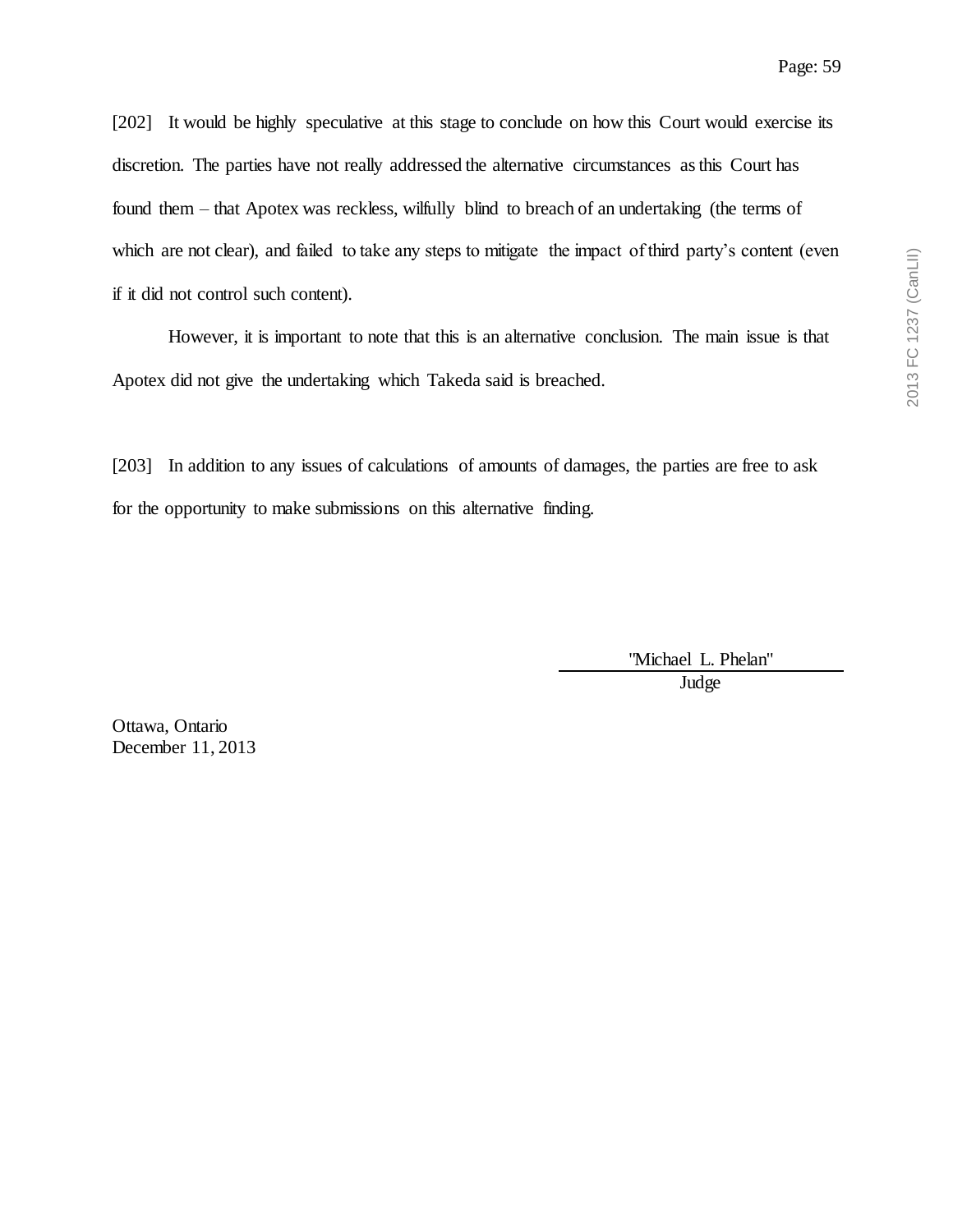## **FEDERAL COURT**

# **SOLICITORS OF RECORD**

| <b>DOCKET:</b>               | T-1786-08                                                               |  |
|------------------------------|-------------------------------------------------------------------------|--|
| <b>STYLE OF CAUSE:</b>       | APOTEX INC. v TAKEDA CANADA INC.                                        |  |
|                              |                                                                         |  |
| <b>PLACE OF HEARING:</b>     | TORONTO, ONTARIO                                                        |  |
| <b>DATE OF HEARING:</b>      | FEBRUARY 18-22, FEBRUARY 25-28,<br>MARCH 1, 4, 5 AND 7, MAY 21-23, 2013 |  |
| <b>REASONS FOR JUDGMENT:</b> |                                                                         |  |
|                              | PHELAN J.                                                               |  |
| DATED:                       | <b>DECEMBER 11, 2013</b>                                                |  |
|                              |                                                                         |  |

### **APPEARANCES:**

H.B. Radomski Jerry Topolski Daniel Cappe Kenneth Crofoot Ben Hackett David Lederman Michael Yasskin

Neil Belmore Lindsay Neidrauer Afif Hamid Frederic Lussier

FOR THE PLAINTIFF

FOR THE DEFENDANT